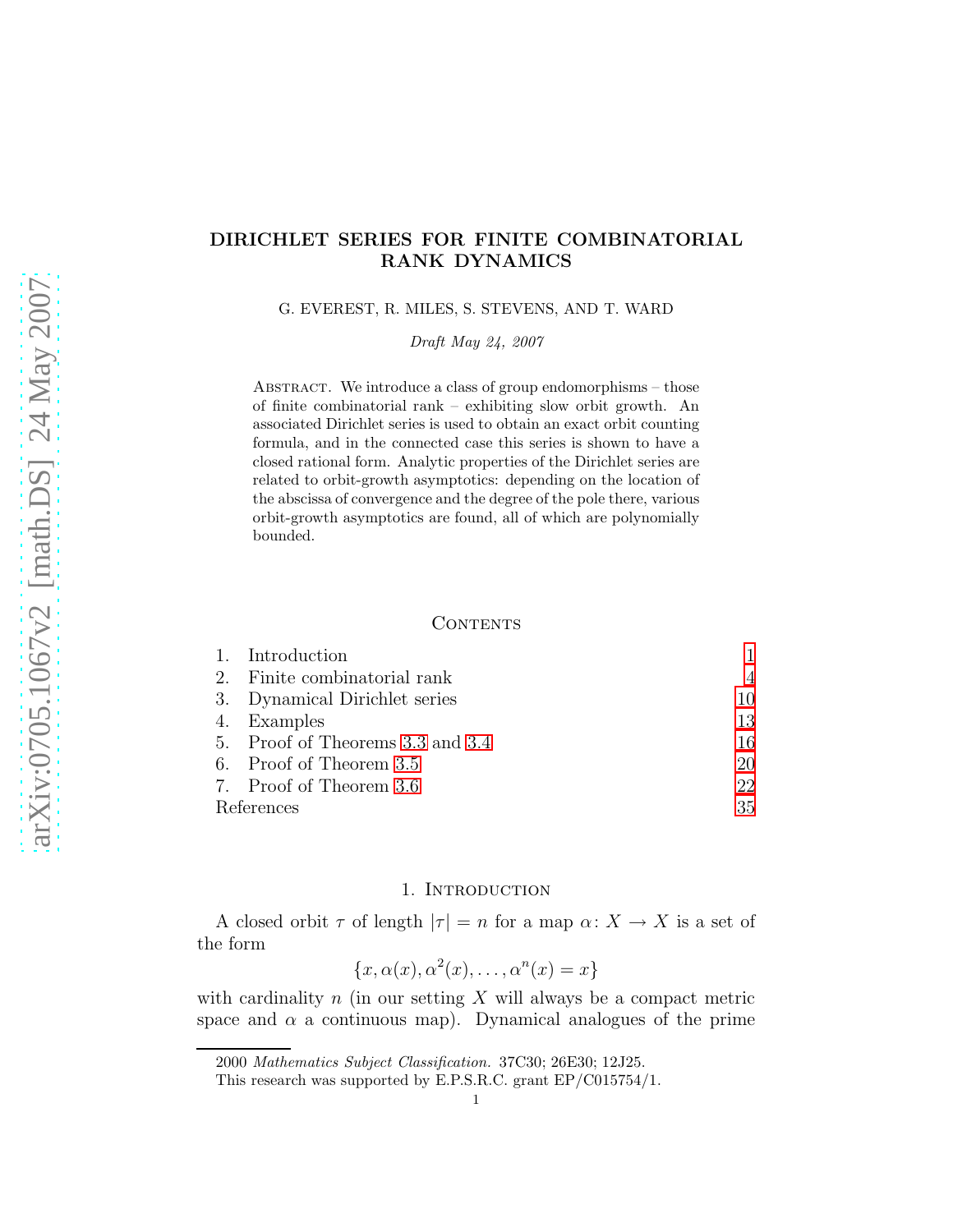number theorem concern the asymptotic behavior of quantities like

$$
\pi_{\alpha}(N) = |\{\tau \text{ a closed orbit of } \alpha \colon |\tau| \leq N\}|.
$$

When X has a metric structure with respect to which  $\alpha$  is hyperbolic, results of Parry and Pollicott [\[11\]](#page-34-1), [\[12\]](#page-34-2), [\[13\]](#page-35-0) and others apply to give a precise understanding of the growth properties of  $\pi_{\alpha}$ . Without hyperbolicity less is known: Waddington [\[16\]](#page-35-1) considered the case of a quasihyperbolic toral automorphism, and the authors [\[3\]](#page-34-3) found asymptotics for connected S-integer systems with S finite (these are isometric extensions of hyperbolic automorphisms of arithmetic origin).

Writing

$$
\mathsf{F}_{\alpha}(n) = |\{x \in X \colon \alpha^n x = x\}|
$$

for the number of points fixed by  $\alpha^n$ , the dynamical zeta function of  $\alpha$ is defined by

$$
\zeta_{\alpha}(z) = \exp \sum_{n=1}^{\infty} \frac{z^n}{n} F_{\alpha}(n)
$$

which has a formal expansion as an Euler product,

$$
\zeta_{\alpha}(z) = \prod_{\tau} \left(1 - z^{|\tau|}\right)^{-1},\,
$$

where the product is taken over all closed orbits of  $\alpha$ . In the hyperbolic and quasihyperbolic settings, the dynamical zeta function is either rational or has a meromorphic extension beyond its radius of convergence, allowing analytic methods to be used to obtain asymptotic estimates for  $\pi_{\alpha}$ . For S-integer systems with S finite the dynamical zeta function typically has a natural boundary, so more direct methods have to be used in [\[3\]](#page-34-3). In all these cases the asymptotic takes the form

$$
\pi_{\alpha}(N) \sim \frac{e^{h(\alpha)N}}{N} \Psi(N),
$$

where  $\Psi$  is an explicit almost-periodic function bounded away from zero and infinity, constant in the hyperbolic cases, and  $h(\alpha)$  is the topological entropy of  $\alpha$ . The S-integer systems with S finite may be viewed as arithmetical perturbations of (quasi)hyperbolic systems, and the orbit growth is still essentially exponential.

Our purpose here is to describe orbit growth for a class of dynamical systems much further from hyperbolicity: those of *finite combinatorial* rank. The dynamical system  $(X, \alpha)$  has finite combinatorial rank if the sequence of periodic point counts  $(F_{\alpha}(n))$  has finite rank in a canonical partially ordered set of integer sequences (see Definition [2.9\)](#page-8-0). These systems are found to possess an orbit structure which allows Dirichlet series to be used directly. The simplest non-trivial example of a group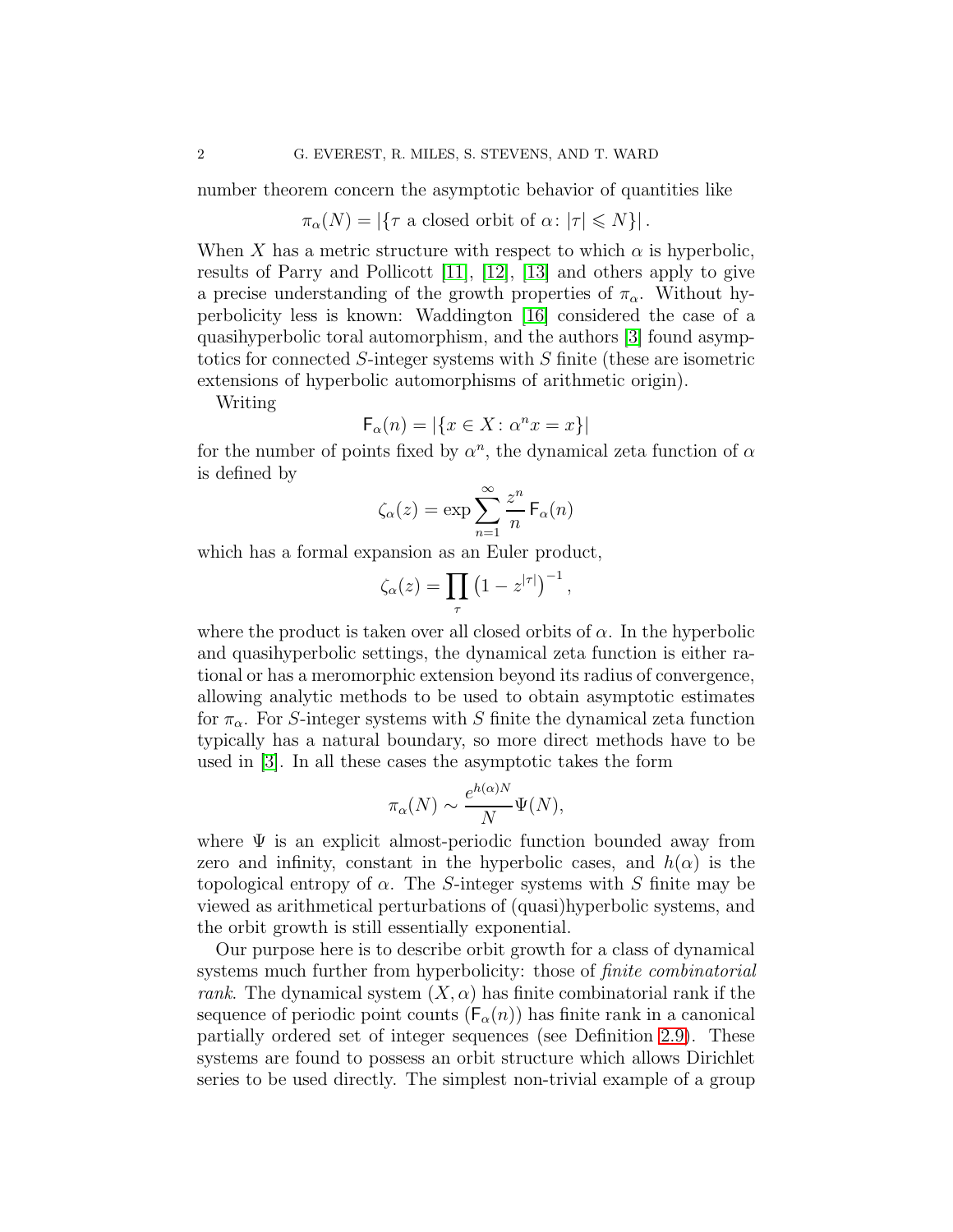automorphism with finite combinatorial rank is the automorphism  $\alpha$ dual to the map  $x \mapsto 2x$  on the localization  $\mathbb{Z}_{(3)}$  of the integers at the prime 3 (the periodic point data for this map is the same as that of the map  $z \mapsto z^2$  on  $\{z \in \mathbb{C} : z^{3^k} = 1 \text{ for some } k \geq 0\}$ ). By [\[2\]](#page-34-4), this system has  $F_{\alpha}(n) = |2^{n} - 1|_3^{-1}$ , and Stangoe [\[14\]](#page-35-2) used this to show the asymptotic

$$
\pi_{\alpha}(N) = \frac{1}{\log 3} \log(N) + \mathcal{O}(1),
$$

for all  $N \geqslant 1$ .

The main results concern an algebraic system  $(X, \alpha)$  of finite combinatorial rank, and the number  $O_{\alpha}(n)$  of closed orbits of length n under  $\alpha$ . We associate the Dirichlet series

$$
\mathsf{d}_{\alpha}(z) = \sum_{n=1}^{\infty} \frac{\mathsf{O}_{\alpha}(n)}{n^z}
$$

to  $(X, \alpha)$  and use this to study the orbit-growth function

$$
\pi_{\alpha}(N) = \sum_{n \leq N} \mathsf{O}_{\alpha}(n).
$$

In Theorem [3.3](#page-10-0) we find an exact expression for the Dirichlet series and use this to show that, in the connected case,  $d_{\alpha}(z)$  is a rational function of the variables  $\{c^{-z}: c \in \mathcal{C}\}\$  where  $\mathcal C$  is a finite set of positive integers (see Example [4.1](#page-12-1) for a simple instance of this rationality result).

The asymptotic behaviour of  $\pi_{\alpha}$  is governed by the abscissa of convergence  $\sigma$  of  $d_{\alpha}$  and the order K of the pole at  $\sigma$ . For the case  $\sigma = 0$ , Theorem [3.6\(](#page-11-1)1) shows that

$$
\pi_{\alpha}(N) = C (\log N)^{K} + O ((\log N)^{K-1}).
$$

Example [7.2](#page-23-0) illustrates this result. For  $\sigma > 0$  the situation is more involved. In combinatorial rank one (in which case the pole at  $\sigma$  is necessarily simple), Theorem [3.5](#page-11-0) shows that

$$
\pi_{\alpha}(N) = \delta(N)N^{\sigma} + \mathrm{O}(1)
$$

where  $\delta$  is an explicit oscillatory function bounded away from zero and infinity. An instance of this phenomena may be found in Example [4.3.](#page-13-0)

For the general case of a simple pole, we show in Theorem [3.6\(](#page-11-1)2) a Chebychev result of the form

$$
AN^{\sigma} \leqslant \pi_{\alpha}(N) \leqslant BN^{\sigma}
$$

for constants  $A, B > 0$ . Given the oscillatory function that arises in combinatorial rank one, no stronger asymptotic can be expected.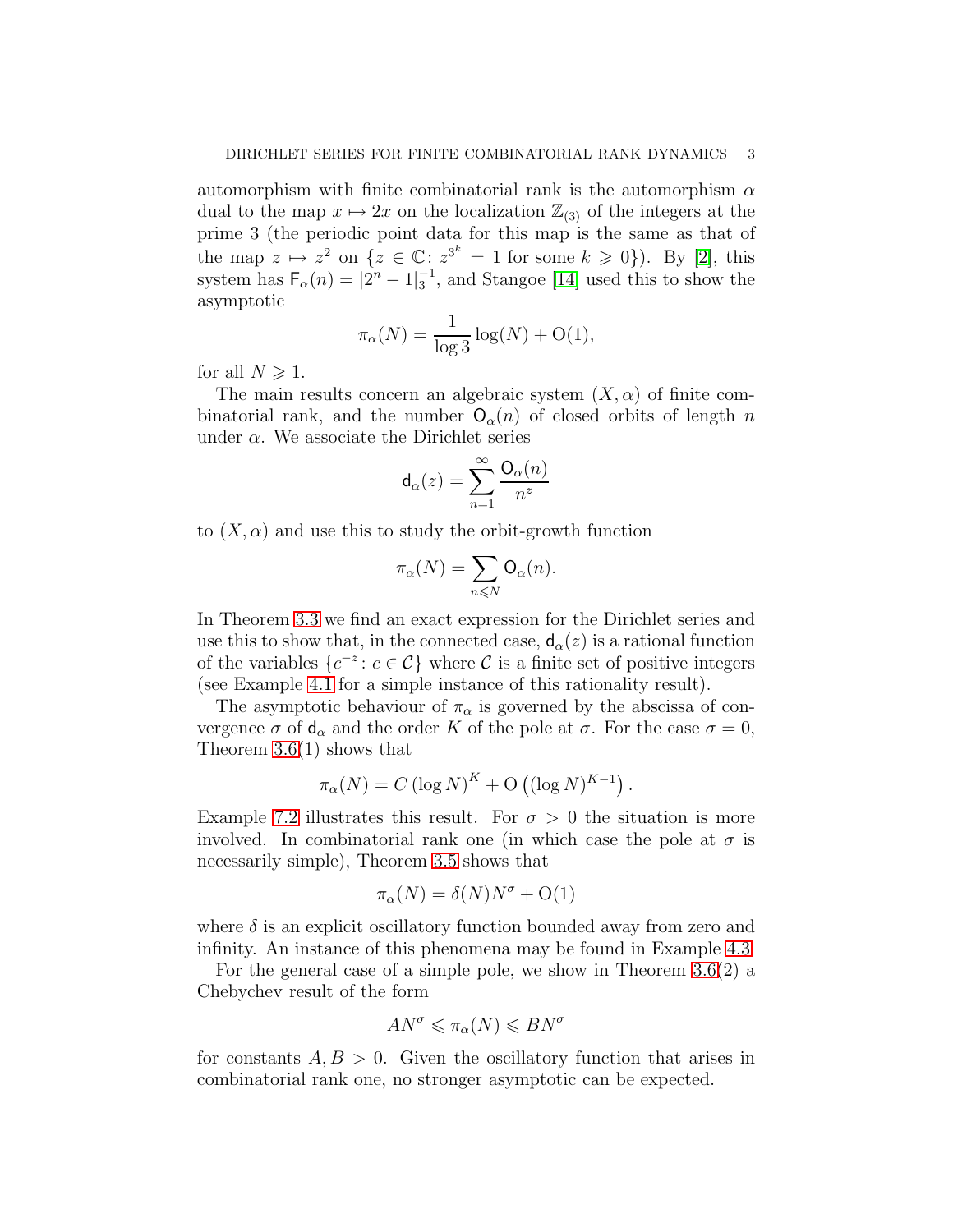Finally, and surprisingly, in the case  $\sigma > 0$  and  $K \geq 2$ , Theorem [3.6\(](#page-11-1)3) gives the exact asymptotic

$$
\pi_{\alpha}(N) \sim CN^{\sigma} (\log N)^{K-1}.
$$

This comes about because the higher-order pole introduces a factor which randomizes the oscillatory behaviour seen in the case of a simple pole. This is most easily seen in Example [7.4.](#page-28-0)

Typically, particularly in analytic number theory, the route from the singular behaviour of a Dirichlet series to a counting function goes via a Tauberian theorem. However, the presence of singularities of  $d_{\alpha}$  arbitrarily close together along the line  $\Re(z) = \sigma$  hampers this approach. Indeed, the oscillatory term in Theorem [3.5](#page-11-0) is incompatible with the conclusion one might hope to reach via Tauberian methods. In simpler situations like Example [4.1](#page-12-1) (where the singularites on the line  $\Re(z) = \sigma$ are equally spaced), Agmon's Tauberian theorem [\[1\]](#page-34-5) or Perron's Theorem [\[6,](#page-34-6) Th. 13] can be applied. However, it is far easier to obtain asymptotics directly from the series expression for  $d_{\alpha}$ .

The letter C is used to denote various constants independent of variables  $n, N, x$  and so on; N<sub>0</sub> denotes N ∪ {0}.

### 2. Finite combinatorial rank

<span id="page-3-0"></span>Let  $X$  be a compact metrizable abelian group of finite topological dimension and let  $\alpha$  be a continuous ergodic epimorphism of X with finite topological entropy. Let  $\mathcal D$  denote the class of such dynamical systems  $(X, \alpha)$ . For  $(X, \alpha) \in \mathcal{D}$ , Lemma [2.1](#page-4-0) below will show that  $\mathsf{F}_\alpha(n)$ is finite for all  $n \geqslant 1$ .

Consider the ring  $\mathbb{Z}^{\mathbb{N}}$  with the product ordering  $\preccurlyeq$  (so  $(a_n) \preccurlyeq (b_n)$ ) if  $a_n \leq b_n$  for all  $n \in \mathbb{Z}$ ). For a subset  $A \subset \mathbb{Z}^N$ ,  $a \in A$  is said to have finite rank in A if there is some  $C > 0$  such that all strictly decreasing chains of elements of A starting at a have length at most C.

Pontryagin duality gives a one-to-one correspondence between elements of D and certain countable modules over the domain  $R = \mathbb{Z}[t]$ as follows. The additive group  $M = \hat{X}$  has the structure of an Rmodule by identifying  $x \mapsto tx$  with the map  $\hat{\alpha}$  and extending in an obvious way to polynomials. The module M satisfies the following conditions:

- (1) M is countable (since X is metrizable);
- (2) the map  $x \mapsto tx$  is a monomorphism of M (since  $\alpha$  is onto);
- (3) the set of associated primes  $\text{Ass}(M)$  is finite and consists entirely of non-zero principal ideals, none of which are generated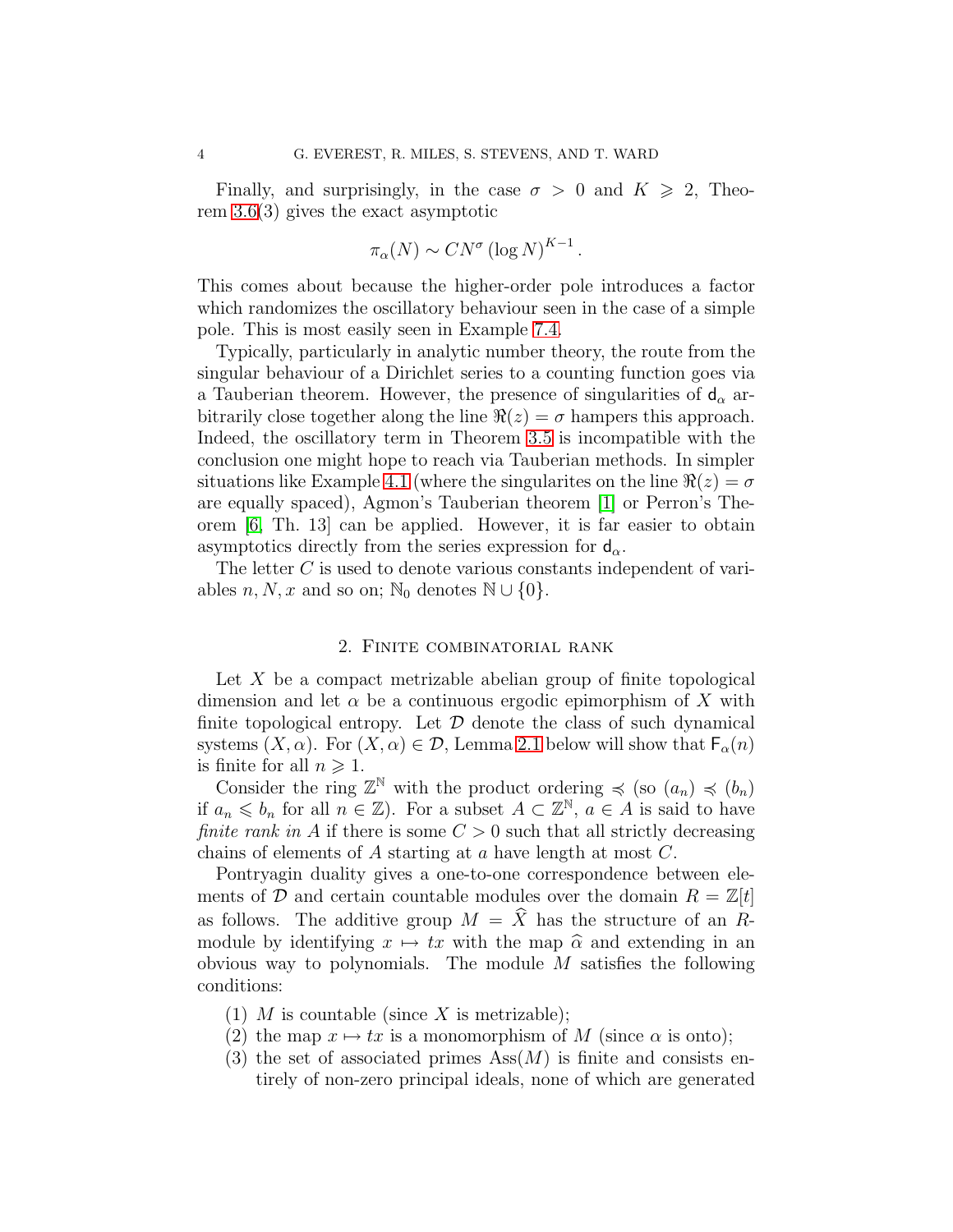by cyclotomic polynomials (since X is finite-dimensional,  $\alpha$  is ergodic and  $h(\alpha) < \infty$ ;

(4) for each  $\mathfrak{p} \in \text{Ass}(M)$ ,

$$
m(\mathfrak{p}) = \dim_{\mathbb{K}(\mathfrak{p})} M_{\mathfrak{p}} < \infty,
$$

where  $\mathbb{K}(\mathfrak{p})$  denotes the field of fractions of  $R/\mathfrak{p}$  (since X is finite-dimensional and  $h(\alpha) < \infty$ ).

Conversely, if M is an R-module satisfying these four properties and  $\alpha_M$ denotes the epimorphism of  $X_M = \widehat{M}$  dual to  $x \mapsto tx$  on M, then

$$
(X_M,\alpha_M)\in\mathcal{D}.
$$

Denote the class of all such R-modules M by  $\widehat{\mathcal{D}}$ .

The next lemma gives a formula for the number of periodic points of an element of  $D$  in terms of valuations of sequences of the form

$$
\theta(\mathfrak{p}) = (\overline{t}^n - 1)_{n \geqslant 1},
$$

where  $\bar{t}$  denotes the image of t in  $R/\mathfrak{p}$  for some prime ideal p associated to M. In order to describe this, suppose that  $\mathfrak{p} \subset R$  is a principal prime ideal so  $\mathbb{K}(\mathfrak{p})$  is a global field with finite residue class fields. Let P(p), P<sub>0</sub>(p), P<sub>∞</sub>(p) denote the places, finite places and infinite places of  $K(\mathfrak{p})$  respectively. In what follows, if v denotes a normalized additive valuation corresponding to a place in  $P_0(\mathfrak{p}), |\cdot|_v$  is defined by  $| \cdot |_v = | \mathfrak{K}_v |^{-v(\cdot)}$ , where  $\mathfrak{K}_v$  is the residue class field. For ease of notation, if  $P$  is any subset of the set of places of a global field  $K$  then write

$$
|x|_P = \prod_{v \in P} |x|_v,
$$

for  $x \in K$ , with the convention that  $|x|_{\varnothing} = 1$ . Finally, note that each  $v \in \mathsf{P}_{0}(\mathfrak{p})$  also induces a map  $|\cdot|_{v} : \mathbb{K}(\mathfrak{p})^{\mathbb{N}} \to \mathbb{Q}^{\mathbb{N}},$  and  $|\theta(\mathfrak{p})|_{v}$  is a unit in  $\mathbb{Q}^{\mathbb{N}}$  provided **p** is not generated by a cyclotomic polynomial.

<span id="page-4-0"></span>Write  $\mathsf{F}_{\alpha}$  for the sequence  $(\mathsf{F}_{\alpha}(n))_{n\geqslant1}$ , and for sequences  $a=(a_n)$ and  $b = (b_n)$  write  $ab, a^k$  for the sequences  $(a_n b_n), (a_n^k)$  respectively.

**Lemma 2.1.** Let  $M \in \widehat{\mathcal{D}}$ . Then there exist  $\mathfrak{p}_1, \ldots, \mathfrak{p}_r \in \text{Ass}(M)$  and sets of places  $P_1, \ldots, P_r$  with  $P_i \subset \mathsf{P}_0(\mathfrak{p}_i), 1 \leq i \leq r$ , such that

<span id="page-4-1"></span>
$$
\mathsf{F}_{\alpha_M} = \prod_{i=1}^r |\theta(\mathfrak{p}_i)|_{P_i}^{-1}.\tag{1}
$$

*Proof.* This is shown in [\[8,](#page-34-7) Th. 1.1].

For  $M \in \widehat{\mathcal{D}}$ , set

 $[M] = \{ \mathsf{F}_{\alpha_L} : L \text{ is a submodule of } M \} \subset \mathbb{Z}^{\mathbb{N}}.$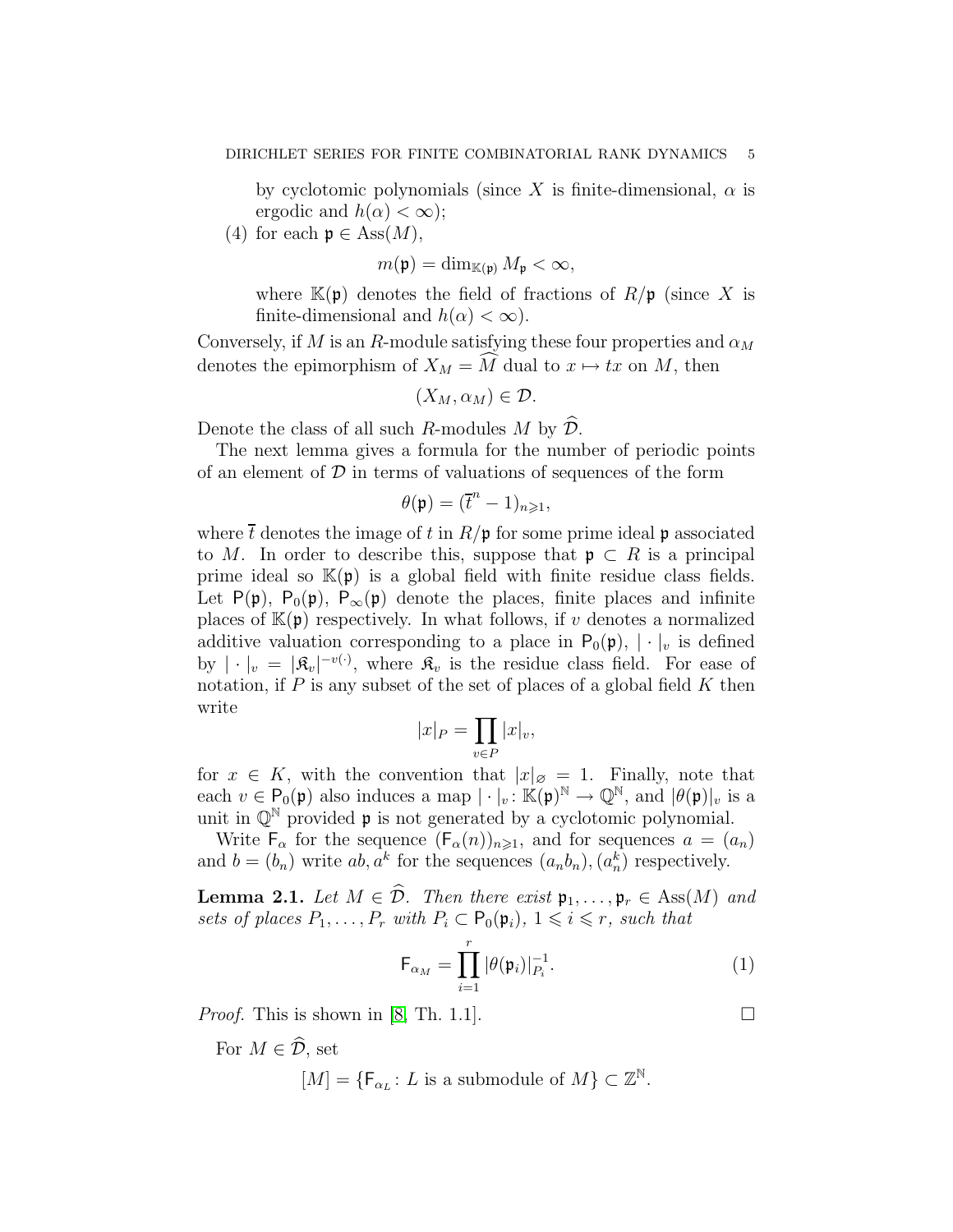Lemma [2.1](#page-4-0) and the next result together show how  $[M]$  relates to the simpler constituent sets of sequences of the form  $[\mathbb{K}(\mathfrak{p})]$ . The members of a set like  $[\mathbb{K}(\mathfrak{p})]$  are sequences of periodic points for S-integer systems. Write  $2^P$  for the set of subsets of P.

<span id="page-5-0"></span>**Lemma 2.2.** Let  $\mathfrak{p} \subset R$  be a principal prime ideal which is not generated by a cyclotomic polynomial, and set

$$
P=\{v\in \mathsf{P}_0(\mathfrak{p})\colon \, |R/\mathfrak{p}|_v \text{ is bounded}\}.
$$

Then  $[\mathbb{K}(\mathfrak{p})]$  is the image of the map  $\psi: 2^P \to \mathbb{Z}^{\mathbb{N}}$  where  $\psi(Q) = |\theta(\mathfrak{p})|_Q^{-1}.$ 

*Proof.* The proof of [\[8,](#page-34-7) Th. 1.1] shows that  $[\mathbb{K}(\mathfrak{p})] \subset \psi(2^P)$ , so it remains to show the reverse inclusion. Fix a subset  $Q \subset P$ . If  $Q = \emptyset$ , set  $L = \mathbb{K}(\mathfrak{p})$ , otherwise set  $L = \bigcap_{v \in Q} R_v$ , where  $R_v$  is the discrete valuation ring of  $\mathbb{K}(\mathfrak{p})$  corresponding to v. Then L is a submodule of  $\mathbb{K}(\mathfrak{p})$ with  $F_{\alpha_L} = \psi(Q)$  by construction.

It follows that

<span id="page-5-1"></span>
$$
[M] \subset \prod_{\mathfrak{p} \in \text{Ass}(M)} [\mathbb{K}(\mathfrak{p})]^{m(\mathfrak{p})} \tag{2}
$$

and each  $[\mathbb{K}(\mathfrak{p})]$  has a description as in Lemma [2.2.](#page-5-0)

**Proposition 2.3.** For any R-module  $M \in \widehat{\mathcal{D}}$  the following holds.

(1) For each  $p \in Ass(M)$ , the set  $[\mathbb{K}(p)]$  contains a greatest element

$$
s(\mathfrak{p}) = \mathsf{F}_{\alpha_{R/\mathfrak{p}}} \, .
$$

Furthermore, for any  $a \in [\mathbb{K}(\mathfrak{p})], a^{-1} s(\mathfrak{p}) \in [\mathbb{K}(\mathfrak{p})].$ 

(2) The set [M] contains a greatest element

$$
\mathsf{F}_{\alpha_L} = \prod_{\mathfrak{p} \in \operatorname{Ass}(M)} s(\mathfrak{p})^{m(\mathfrak{p})},
$$

given by a Noetherian submodule  $L \subset M$ .

Proof. (1) This follows from the description given by Lemma [2.2:](#page-5-0) The sequence  $\psi(P) = \mathsf{F}_{\alpha_{R/\mathfrak{p}}}$  is the greatest element of  $[\mathbb{K}(\mathfrak{p})]$  and for any subset  $Q \subset P$ , we have  $\psi(Q)\psi(P \setminus Q) = \psi(P)$ .

(2) Let

$$
s=\prod_{\mathfrak{p}\in \operatorname{Ass}(M)}s(\mathfrak{p})^{m(\mathfrak{p})},
$$

then (1) and Lemma [2.1](#page-4-0) show that  $F_{\alpha_M} \preccurlyeq s$ . The result follows by observing that there is a Noetherian submodule  $L \subset M$  with a prime filtration in which each of the primes  $\mathfrak{p} \in \text{Ass}(M)$  appears with multiplicity  $m(\mathfrak{p})$  and no other primes appear. It follows that  $\mathsf{F}_{\alpha_L} = s$ .  $\Box$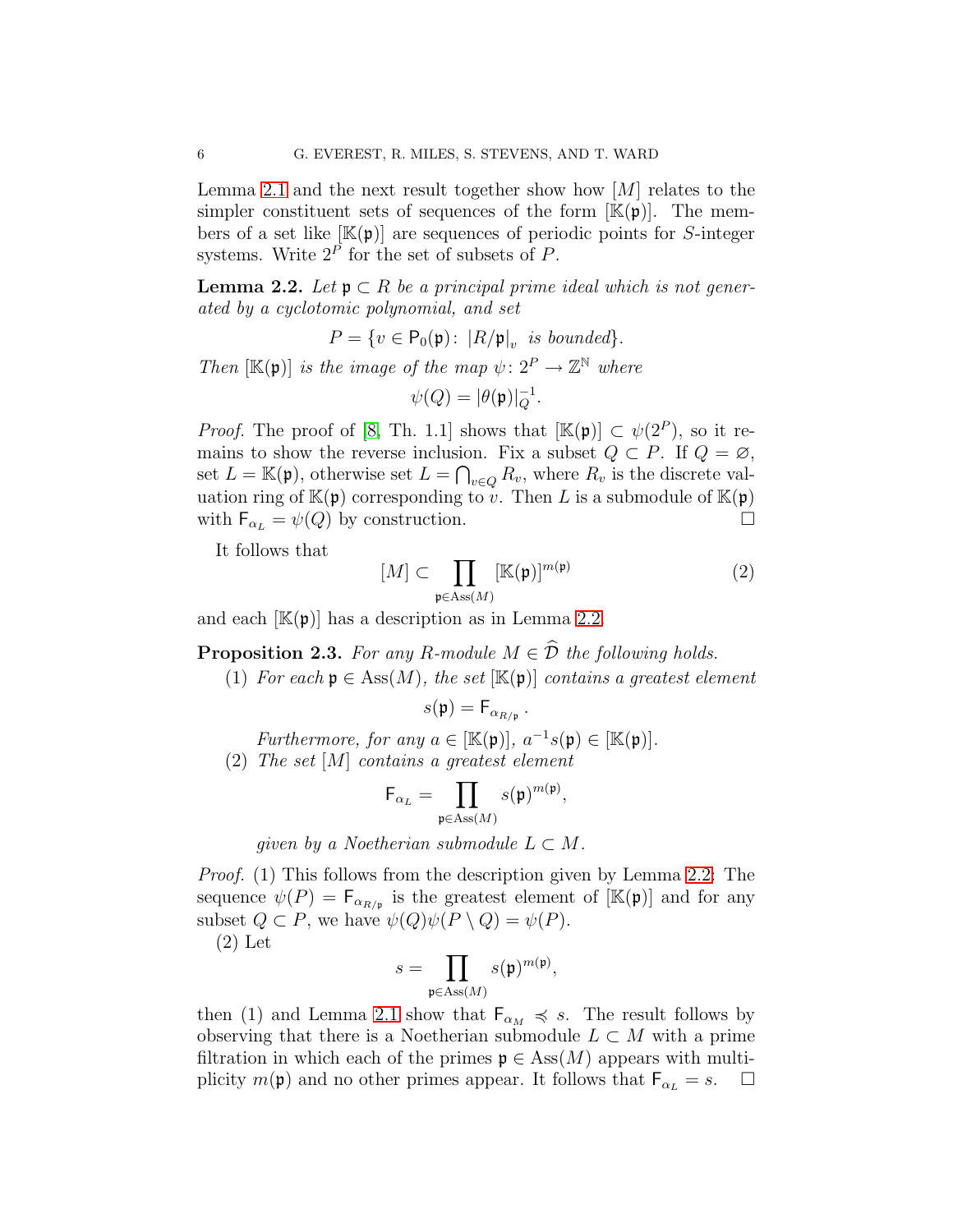**Example 2.4.** If  $\alpha_M$  is a quasihyperbolic toral epimorphism then  $F_{\alpha_M}$ is the greatest element of  $[M]$ . More generally, for any Noetherian module  $M \in \mathcal{D}$ ,  $F_{\alpha_M}$  is the greatest element of [M].

The next result gives a convenient characterization of the finite-rank sequences in a poset of the form  $[\mathbb{K}(\mathfrak{p})]$ ; this will be useful when considering dynamical systems of finite combinatorial rank in the next section.

<span id="page-6-0"></span>**Theorem 2.5.** Let  $\mathfrak{p} \subset R$  be a principal prime ideal which is not generated by a cyclotomic polynomial and let  $a \in [\mathbb{K}(\mathfrak{p})]$ . Then a has finite rank if and only if there is a finite set of places  $Q \subset P_0(\mathfrak{p})$  such that  $|\theta(\mathfrak{p})|_Q^{-1} = a$ .

The proof of Theorem [2.5](#page-6-0) requires the following lemma, taken from [\[9,](#page-34-8) Lem. 4.9. Recall that  $\mathfrak{K}_v$  denotes the residue class field of a place v, write  $\ell_v$  for the multiplicative order of the image of t in  $\mathfrak{K}_v^{\times}$  and  $r_v$  for the (absolute) residue degree.

<span id="page-6-1"></span>**Lemma 2.6.** Let  $\mathfrak{p} \subset R$  be a principal prime ideal which is not generated by a cyclotomic polynomial. Let  $v \in P_0(\mathfrak{p})$  have the property that  $|\bar{t}|_v = 1$  and let  $p = \text{char}(\mathfrak{K}_v)$ . Then there exist constants  $D \geq 1$ ,  $E \geqslant 0$  such that

$$
|\theta(\mathfrak{p})_n|_v^{-1} = \begin{cases} 1 & \text{if } \ell_v \nmid n, \\ Dp^{r_v \text{ ord}_p(n)} & \text{if } \ell_v \mid n, \text{char}(\mathbb{K}(\mathfrak{p})) = 0 \text{ and } \text{ord}_p(n) \geqslant E, \\ |\theta(\mathfrak{p})_{\ell_v}|_v^{-|n|_p^{-1}} & \text{if } \ell_v \mid n \text{ and } \text{char}(\mathbb{K}(\mathfrak{p})) > 0. \end{cases}
$$

*Proof of Theorem [2.5.](#page-6-0)* Let  $\mathbb{K} = \mathbb{K}(\mathfrak{p}), \theta = \theta(\mathfrak{p})$  and let P,  $\psi$  be as in Lemma [2.2.](#page-5-0) For any  $Q \subset P$ , set

$$
\widetilde{Q} = \{ v \in Q \colon |\theta|_v^{-1} \neq 1 \}.
$$

Notice that if  $|\bar{t}|_v < 1$  then  $|\theta|_v = 1$ , so  $|\bar{t}|_v = 1$  for all  $v \in \tilde{P}$ .

Suppose that a has finite combinatorial rank and that  $Q \subset P$  satisfies  $\psi(Q) = a$ . Assume Q is infinite. By choosing a strictly decreasing chain

$$
\widetilde{Q} = Q_1 \supset Q_2 \supset \cdots,
$$

it follows that

$$
a=\psi(Q_1)\succ\psi(Q_2)\succ\cdots,
$$

contradicting the assumption that a has finite combinatorial rank. Hence Q is finite and satisfies  $\psi(Q) = a$ .

Conversely, suppose there is a finite set  $Q \subset P$  with  $\psi(Q) = a$ . Without loss of generality, assume that  $Q = \tilde{Q}$ . If there are only finitely many distinct  $Q' \subset P$  with  $\psi(Q') \preccurlyeq a$ , the required result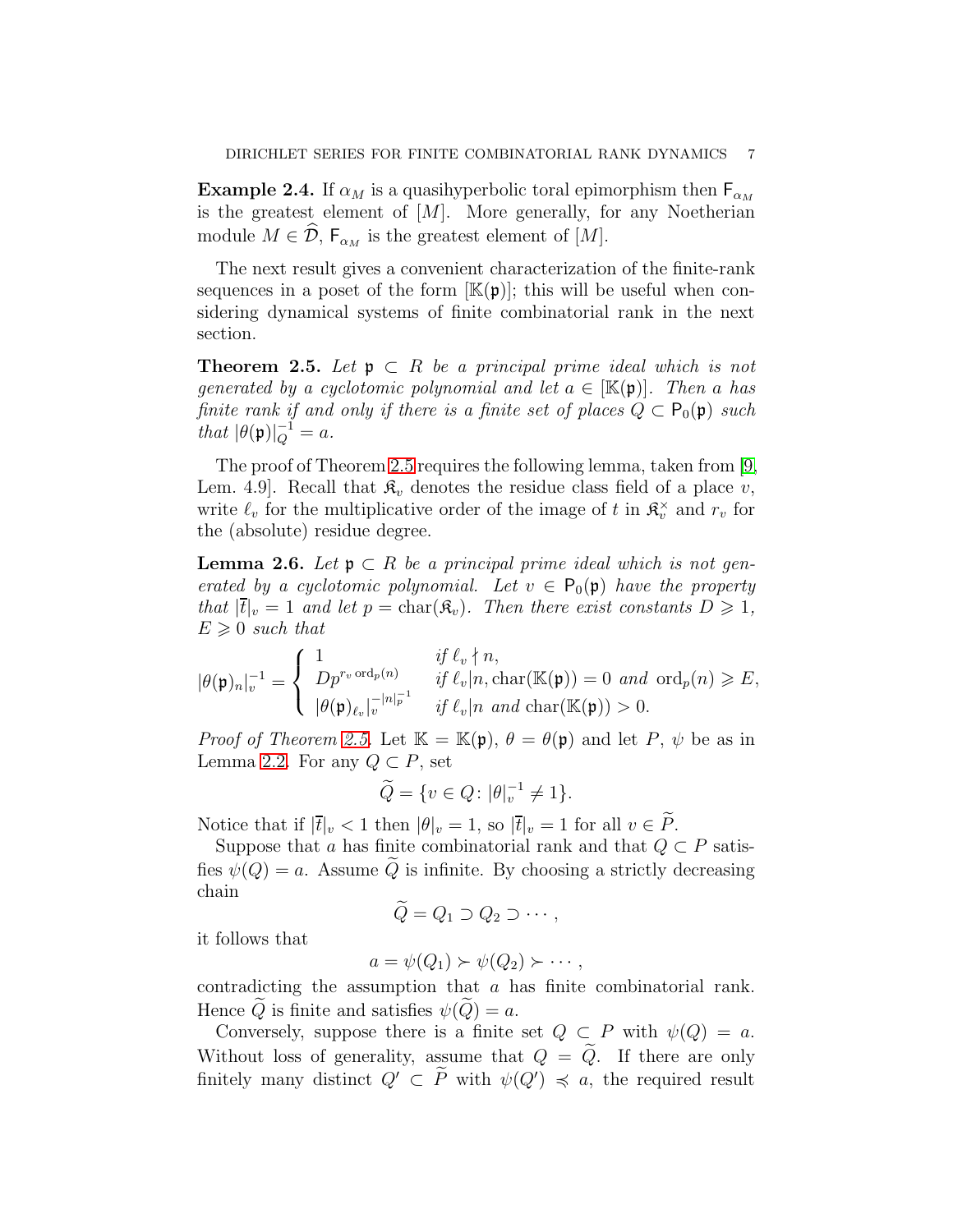follows. Hence, for a contradiction assume there are infinitely many such  $Q'$ .

First suppose that  $char(\mathbb{K}) = 0$ . Then the set of rational primes

$$
S = {\text{char}(\mathfrak{K}_v) : v \in Q}
$$

is finite. Furthermore, using Lemma [2.6,](#page-6-1) there exist positive constants c, D, E such that for each  $n \geq 1$  with  $\min_{p \in S} {\text{ord}_p(n)} \geq E$ ,

<span id="page-7-0"></span>
$$
a_n = |\theta_n|_Q^{-1} \leqslant Dc^{j(n)},\tag{3}
$$

where  $j(n) = \max\{\text{ord}_p(n): p \in S\}.$ 

There are only finitely many  $v \in P_0(K)$  with  $char(\mathcal{R}_v)$  equal to a given prime. So, since there are infinitely many distinct  $Q' \subset \widetilde{P}$ with  $\psi(Q') \preceq a$ , it is possible to choose  $Q'$  to contain a place v with  $char(\mathcal{R}_v) \notin S$ . For  $r \geq 0$ , set

$$
n(r) = \ell_v q^r \prod_{p \in S} p^E,
$$

where  $q = \text{char}(\mathfrak{K}_v)$ . Since  $j(n(r))$  is bounded, [\(3\)](#page-7-0) shows that  $a_{n(r)}$  is also bounded. However, again applying Lemma [2.6,](#page-6-1) for a sufficiently large choice of  $r$ ,

$$
|\theta_{n(r)}|_{Q'}^{-1} \geqslant |\theta_{n(r)}|_{v}^{-1} > a_{n(r)},
$$

contradicting  $\psi(Q') \preccurlyeq a$ .

Now assume that char( $\mathbb{K}$ ) = p > 0. Then  $R/\mathfrak{p} = \mathbb{F}_p[\bar{t}]$  and  $\bar{t}$  is transcendental over  $\mathbb{F}_p$ . Since Q is finite, Lemma [2.6](#page-6-1) shows that the set  $\{a_n : \text{ord}_p(n) = 0, n \geq 1\}$  is bounded. There are, by assumption, infinitely many distinct  $Q' \subset P$  with  $\psi(Q') \preccurlyeq a$  so it is possible to choose such a  $Q'$  to contain a place v for which  $|\mathcal{R}_v|$  is larger than this bound. However,  $|\theta_{\ell_v}|_v \leqslant |\mathfrak{K}_v|^{-1}$  and since  $\mathrm{ord}_p(\ell_v) = 0$ ,

$$
|\theta_{\ell_v}|_{Q'}^{-1} \geqslant |\theta_{\ell_v}|_v^{-1} \geqslant |\mathfrak{K}_v| > a_{\ell_v},
$$

contradicting  $\psi(Q') \preccurlyeq a$  again.

**Example 2.7.** The poset  $[\mathbb{K}(t-2)]$ , which contains the sequences of periodic point counts arising from algebraic factors of the map  $x \mapsto 2x$  on the solenoid  $\overline{Q}$ , is illustrated in Figure [1](#page-8-1) (the figure shows a small part of the full poset: the first level from the bottom has infinitely many sequences, parameterised by the rational primes). The greatest element corresponds to the circle doubling map  $x \mapsto 2x$  on  $\mathbb{T} = \mathbb{R}/\mathbb{Z}$ , and the central sequence represents  $\psi(Q)$ , where Q is the set of Mersenne primes. According to Theorem [2.5,](#page-6-0)  $\psi(Q)$  has finite rank if and only

$$
\theta
$$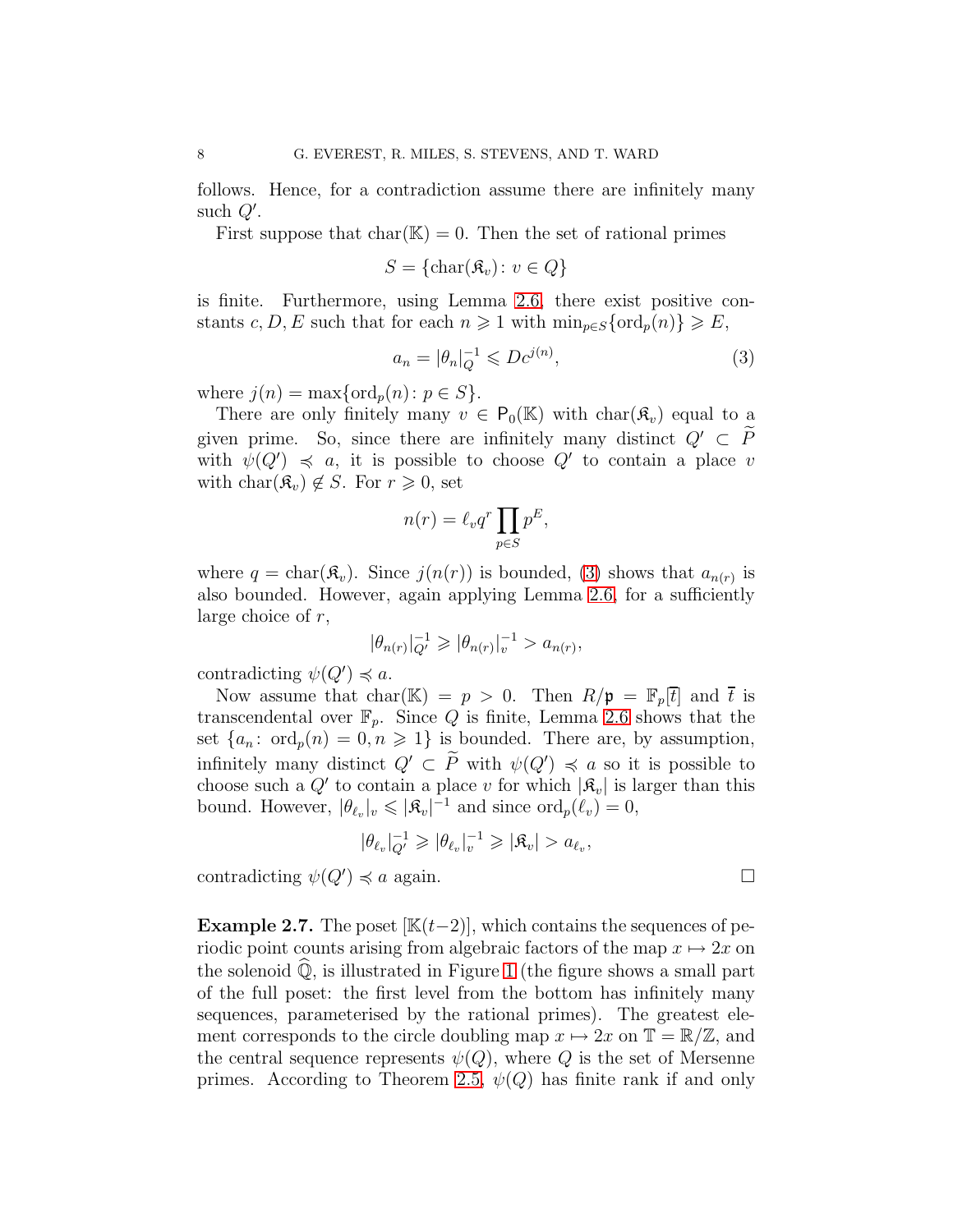$\overbrace{1, 3, 7, 15, 31, 63, 127, 255, 511, 1023}^{1, 3, 7, 15, 31, 63, 127, 255, 511, 1023}$ 

 $1, 3, 7, 3, 31, 63, 127, 51, 511, 1023 \quad 1, 3, 7, 15, 31, 63, 127, 255, 511, 93$  $\sim$   $\sim$   $\sim$ 1, 3, 7, 3, 31, 63, 127, 51, 511, 93 . . . 1, 3, 7, 3, 31, 63, 127, 3, 7, 93 . . .  $\overbrace{1, 3, 7, 3, 1, 63, 1, 3, 7, 3}^{1, 6, 7, 3, 1, 6, 7, 3}$  $1, 3, 1, 3, 1, 9, 1, 3, 1, 3 \quad 1, 1, 7, 1, 1, 7, 1, 1, 7, 1$ ❳❳ ❳❳ ✘✘✘✘ 1, 1, 1, 1, 1, 1, 1, 1, 1, 1

<span id="page-8-1"></span>FIGURE 1. Part of the Hasse diagram for  $[\mathbb{K}(t-2)]$ .

if there are finitely many Mersenne primes. The least element corresponds to the map  $x \mapsto 2x$  on  $\widehat{Q}$ , corresponding to  $\psi(Q)$  where Q is the set of all rational primes.

Remark 2.8. The S-integer systems studied by Chothi, Everest and Ward [\[2\]](#page-34-4) give an alternative way to describe the periodic point sequences we study. In the connected case, they may be described as follows. Fix an algebraic number field  $\mathbb K$  with set of places  $P(\mathbb K)$  and set of infinite places  $P_{\infty}(\mathbb{K})$ , an element of infinite multiplicative order  $\xi \in \mathbb{K}^*$ , and a set  $S \subset \mathsf{P}(\mathbb{K}) \backslash \mathsf{P}_{\infty}(\mathbb{K})$  with the property that  $|\xi|_w \leq 1$ for all  $w \notin S \cup P_{\infty}(\mathbb{K})$ . The associated ring of S-integers is

 $R_S = \{x \in \mathbb{K}: |x|_w \leq 1 \text{ for all } w \notin S \cup \mathsf{P}_{\infty}(\mathbb{K})\}.$ 

Let X be the character group of  $R<sub>S</sub>$ , and define an endomorphism  $\alpha$  to be the dual of the map  $x \mapsto \xi x$  on R<sub>S</sub>. By [\[2,](#page-34-4) Lemma 5.2] the number of points in X fixed by  $\alpha^n$  is

$$
\mathsf{F}_\alpha(n) = \prod_{w \in S \cup \mathsf{P}_\infty(\mathbb{K})} |\xi^n - 1|_w.
$$

In the language of [\[2\]](#page-34-4), the systems we are interested in are the co-finite ones (those for which  $P(K) \setminus S$  is a finite set) and finite products of them. Using the product formula for global fields, the periodic point formula when  $S$  is co-finite reduces to one of the factors in  $(1)$ .

<span id="page-8-0"></span>In view of the canonical inclusion [\(2\)](#page-5-1) and the results of this section, we make the following definition.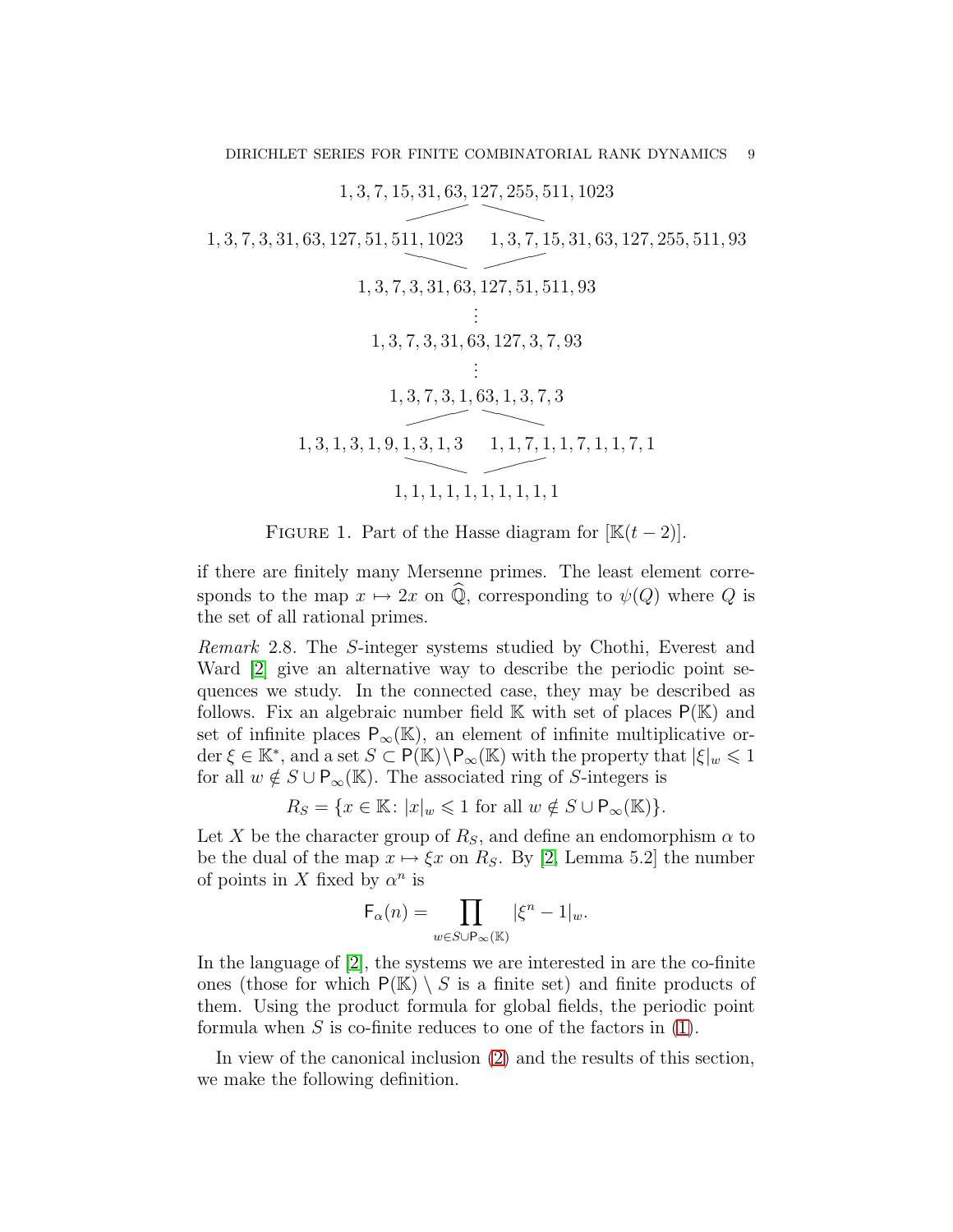**Definition 2.9.** Let  $M \in \hat{\mathcal{D}}$ . Then  $\alpha_M$  has finite combinatorial rank if  $F_{\alpha_M}$  has finite rank in

$$
\prod_{\in \operatorname{Ass}(M)} [\mathbb{K}(\mathfrak{p})]^{m(\mathfrak{p})}.
$$

<span id="page-9-0"></span>For the rest of the paper, we assume that  $(X, \alpha) \in \mathcal{D}$ .

p∈Ass(M)

## 3. Dynamical Dirichlet series

Writing  $O_{\alpha}(n)$  for the number of orbits of length n under  $\alpha$ , we have the following arithmetic relation between periodic points and orbits,

$$
\mathsf{F}_\alpha(n) = \sum_{d|n} d\,\mathsf{O}_\alpha(d).
$$

By Möbius inversion,

<span id="page-9-1"></span>
$$
\mathsf{O}_{\alpha}(n) = \frac{1}{n} \sum_{d|n} \mu(n/d) \, \mathsf{F}_{\alpha}(d). \tag{4}
$$

**Definition 3.1.** The dynamical Dirichlet series associated to the map  $\alpha$ is the formal series

$$
\mathsf{d}_{\alpha}(z)=\sum_{n=1}^{\infty}\frac{\mathsf{O}_{\alpha}(n)}{n^{z}}.
$$

Example 3.2. The examples we wish to study are group epimorphisms of finite combinatorial rank, but the quadratic map  $\alpha : x \mapsto 1 - cx^2$ on the interval  $[-1, 1]$  at the Feigenbaum value  $c = 1.401155 \cdots$  (see Feigenbaum's lecture notes [\[5\]](#page-34-9)) gives a particularly simple example of a dynamical Dirichlet series. This map has

$$
\mathsf{O}_{\alpha}(n) = \begin{cases} 1 & \text{if } n = 2^k \text{ for some } k \geqslant 0; \\ 0 & \text{if not,} \end{cases}
$$

so  $\mathsf{d}(z) = \frac{1}{1-2^{-z}}$ . In this example it is clear that  $\pi_{\alpha}(N) = \frac{\log N}{\log 2} + \mathrm{O}(1)$ in accordance with Theorem [3.6,](#page-11-1) but it is important to emphasise that in general the asymptotic growth statements cannot be deduced from the analytic behaviour of the Dirichlet series alone.

Using convolution of Dirichlet series (see [\[15,](#page-35-3) Sec. 3.7]), an alternative way of expressing the relation [\(4\)](#page-9-1) is

<span id="page-9-2"></span>
$$
\mathsf{d}_{\alpha}(z) = \frac{1}{\zeta(z+1)} \sum_{n=1}^{\infty} \frac{\mathsf{F}_{\alpha}(n)/n}{n^z},\tag{5}
$$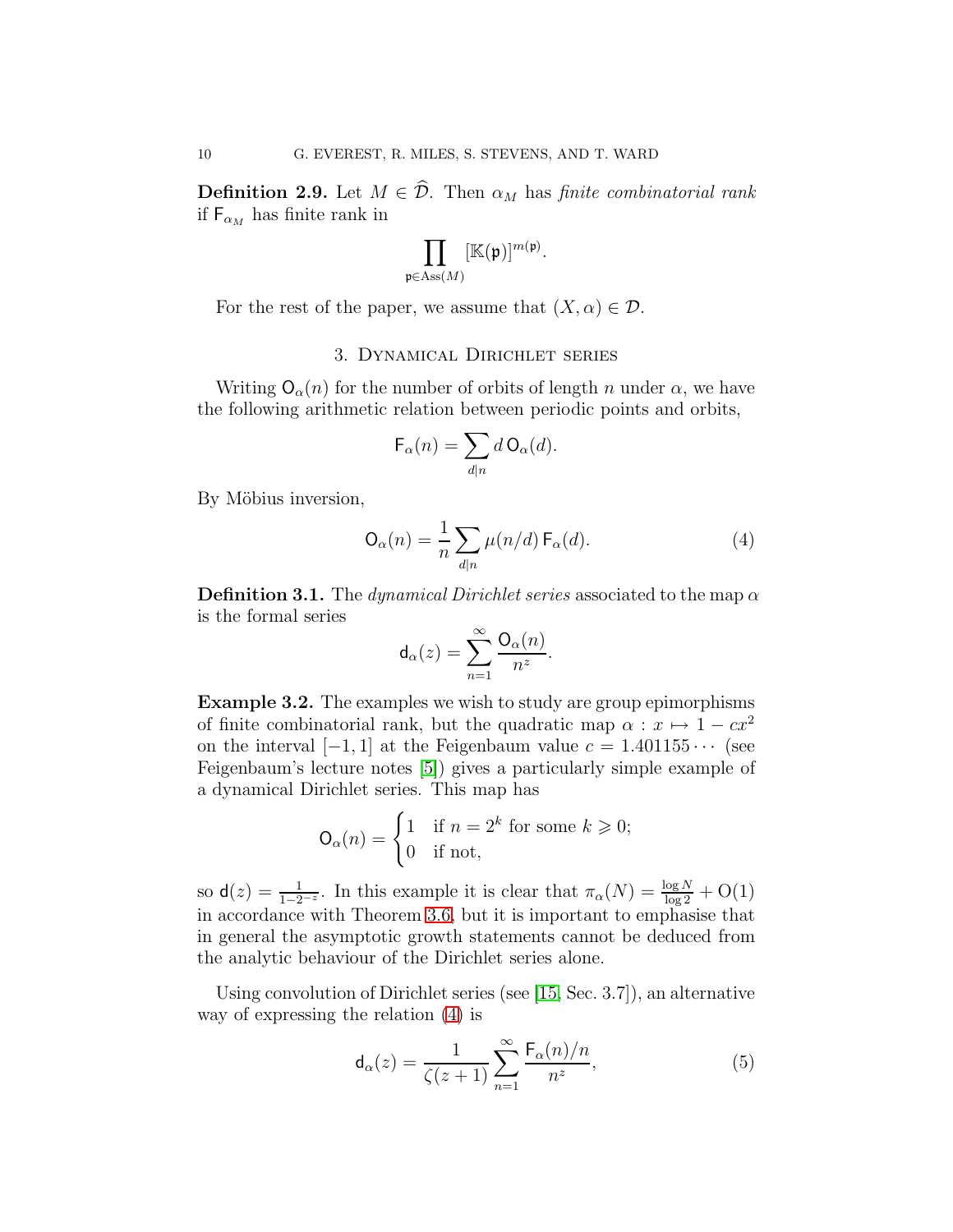where as usual

$$
\zeta(z+1) = \sum_{n=1}^{\infty} \frac{1/n}{n^z}.
$$

For systems of finite combinatorial rank, this observation is extremely useful: it is possible to extract  $\zeta(z+1)$  as a factor of the series on the right-hand side of [\(5\)](#page-9-2), resulting in an exact expression for orbit counting. Note that only combinatorial properties of the zeta function are of importance here.

Recall that the set of rational primes p with

<span id="page-10-2"></span>
$$
p \mid \mathsf{F}_{\alpha}(n) \text{ for some } n \in \mathbb{N} \tag{6}
$$

<span id="page-10-0"></span>is finite when  $F_{\alpha}$  has finite rank.

**Theorem 3.3.** Let  $(X, \alpha)$  be a system of finite combinatorial rank and let Q be the set of rational primes given by [\(6\)](#page-10-2). Then  $d_{\alpha}(z)$  is a linear combination of Dirichlet series of the form

$$
\sum_{\mathbf{e}\in\mathbb{N}_0^P}\frac{\varphi_P(\Lambda(\mathbf{e}))}{(b\varphi_P(\mathbf{e}))^z}
$$

,

where  $b \in \mathbb{N}$ ,  $P \subset Q$ ,  $\Lambda : \mathbb{N}_0^P \to \mathbb{N}_0^P$  and  $\varphi_P(\mathbf{e}) = \prod_{p \in P} p^{e_p}$ .

Furthermore, all these quantities can be determined explicitly. In particular, denoting the local field corresponding to a place v by  $\mathbb{K}_v$  and the residue degree of v by  $r_v$ ,

$$
\Lambda(e)_p = -e_p + \sum_{v \in S(p)} r_v \lambda_v(e_p),
$$

where  $S(p)$  is a set of places with residue class fields of characteristic p, and

$$
\lambda_v(e_p) = \begin{cases} e_p & \text{if char}(\mathbb{K}_v) = 0, \\ \eta_v p^{e_p} & \text{if char}(\mathbb{K}_v) > 0, \end{cases}
$$

for some positive integer constant  $\eta_v$ .

<span id="page-10-1"></span>Theorem [3.3](#page-10-0) and its proof allow us to deduce the following result for connected systems.

**Theorem 3.4.** Let  $(X, \alpha)$  be a connected system of finite combinatorial rank. Then there is a finite set  $\mathcal{C} \subset \mathbb{N}$  with the property that  $d_{\alpha}(z)$  is a rational function of the variables  $\{c^{-z}: c \in \mathcal{C}\}.$ 

In principle, Theorem [3.3](#page-10-0) provides an exact formula for orbit counting, since it implies that  $\pi_{\alpha}(N)$  is a linear combination of expressions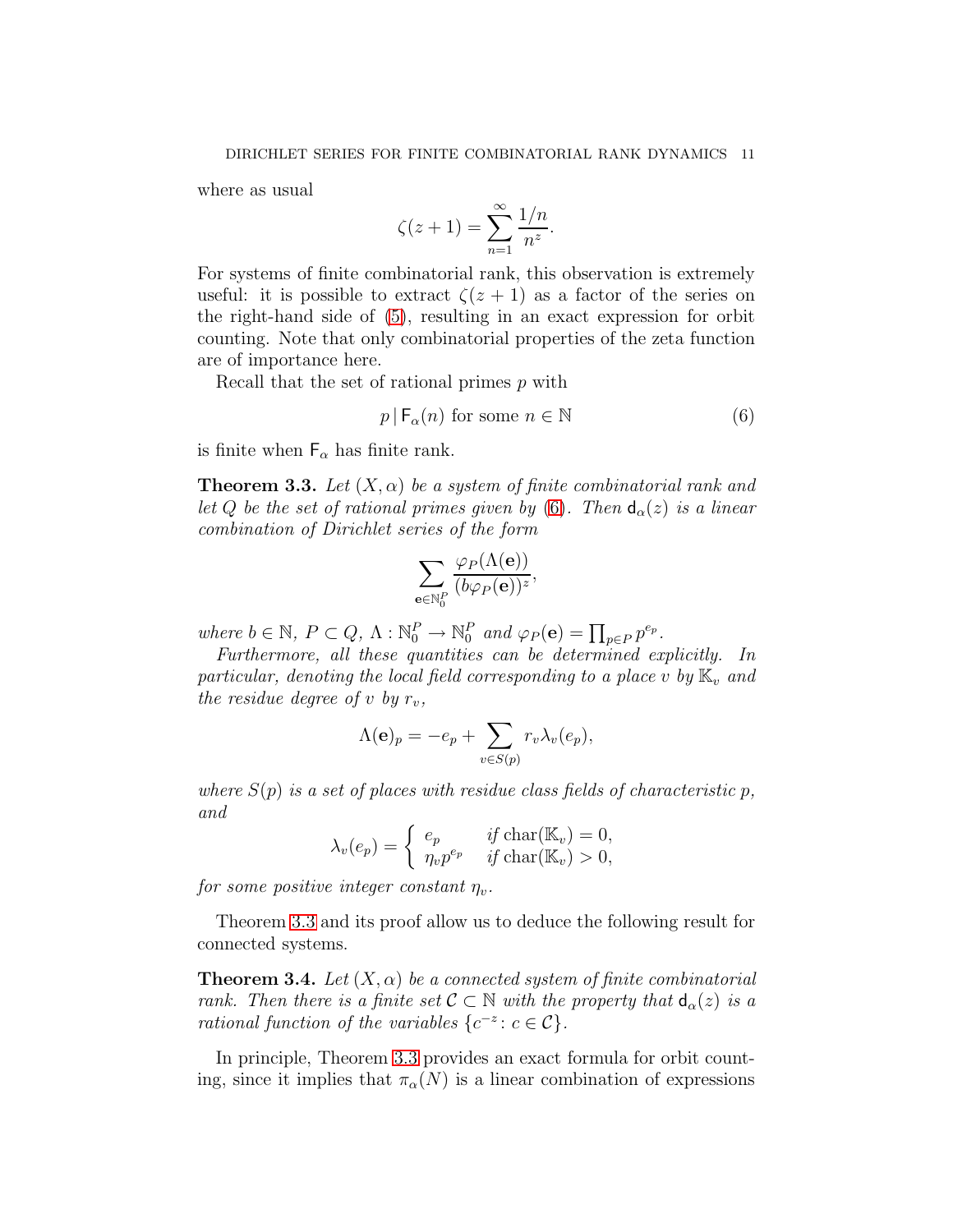of the form

$$
\sum_{\substack{\mathbf{e}\in\mathbb{N}_0^P,\\\varphi_P(\mathbf{e})\leqslant N/b}}\varphi_P(\Lambda(\mathbf{e})).
$$

However, a closed asymptotic expression involving elementary functions is often more desirable, the prime number theorem being a case in point. Our focus is on connected systems, although Theorem [3.3](#page-10-0) may also be applied in the disconnected case  $(cf.$  Example [4.4\)](#page-14-0).

<span id="page-11-0"></span>**Theorem 3.5.** Let  $(X, \alpha)$  be a connected system of combinatorial rank one and let  $r_v$  be the residue degree of the associated place. Then

$$
\pi_{\alpha}(N) = \begin{cases} C \log N + O(1) & \text{if } r_v = 1, \\ \delta(N) N^{r_v - 1} + O(1) & \text{otherwise,} \end{cases}
$$

where  $\delta(N)$  is an explicit oscillatory function bounded away from zero and infinity.

Theorem [3.5](#page-11-0) shows that an elementary asymptotic formula for  $\pi_{\alpha}$ cannot be expected in general. Typically, an oscillatory function similar to that in Theorem [3.5](#page-11-0) appears when the abscissa of convergence of  $d_{\alpha}$ is greater than zero and is a simple pole; we provide a Chebychev result in this case. In all other cases, an elementary asymptotic formula is found.

<span id="page-11-1"></span>**Theorem 3.6.** Let  $(X, \alpha)$  be a connected system of finite combinatorial rank whose Dirichlet series  $d_{\alpha}$  has abscissa of convergence  $\sigma \geqslant 0$ . Let K denote the order of this pole.

(1) If  $\sigma = 0$  then there is a constant  $C > 0$  with

$$
\pi_{\alpha}(N) = C (\log N)^{K} + O ((\log N)^{K-1}).
$$

(2) If  $\sigma > 0$  and  $K = 1$  then there are constants  $A, B, N_0 > 0$  such that for all  $N > N_0$ ,

$$
AN^{\sigma} \leq \pi_{\alpha}(N) \leqslant BN^{\sigma}.
$$

(3) If  $\sigma > 0$  and  $K \geq 2$  then there is a constant  $C > 0$  with

$$
\pi_{\alpha}(N) \sim CN^{\sigma} (\log N)^{K-1}.
$$

*Remark* 3.7. (1) If  $(X, \alpha)$  is a connected system of finite combinatorial rank and X has topological dimension one, the proof of Theorem [3.3](#page-10-0) shows that  $d_{\alpha}$  has abscissa of convergence  $\sigma = 0$ . Thus, the exact asymptotic of Theorem [3.6\(](#page-11-1)1) applies. In general, there is no straightforward relationship between  $d_{\alpha}$  and the topological dimension of X.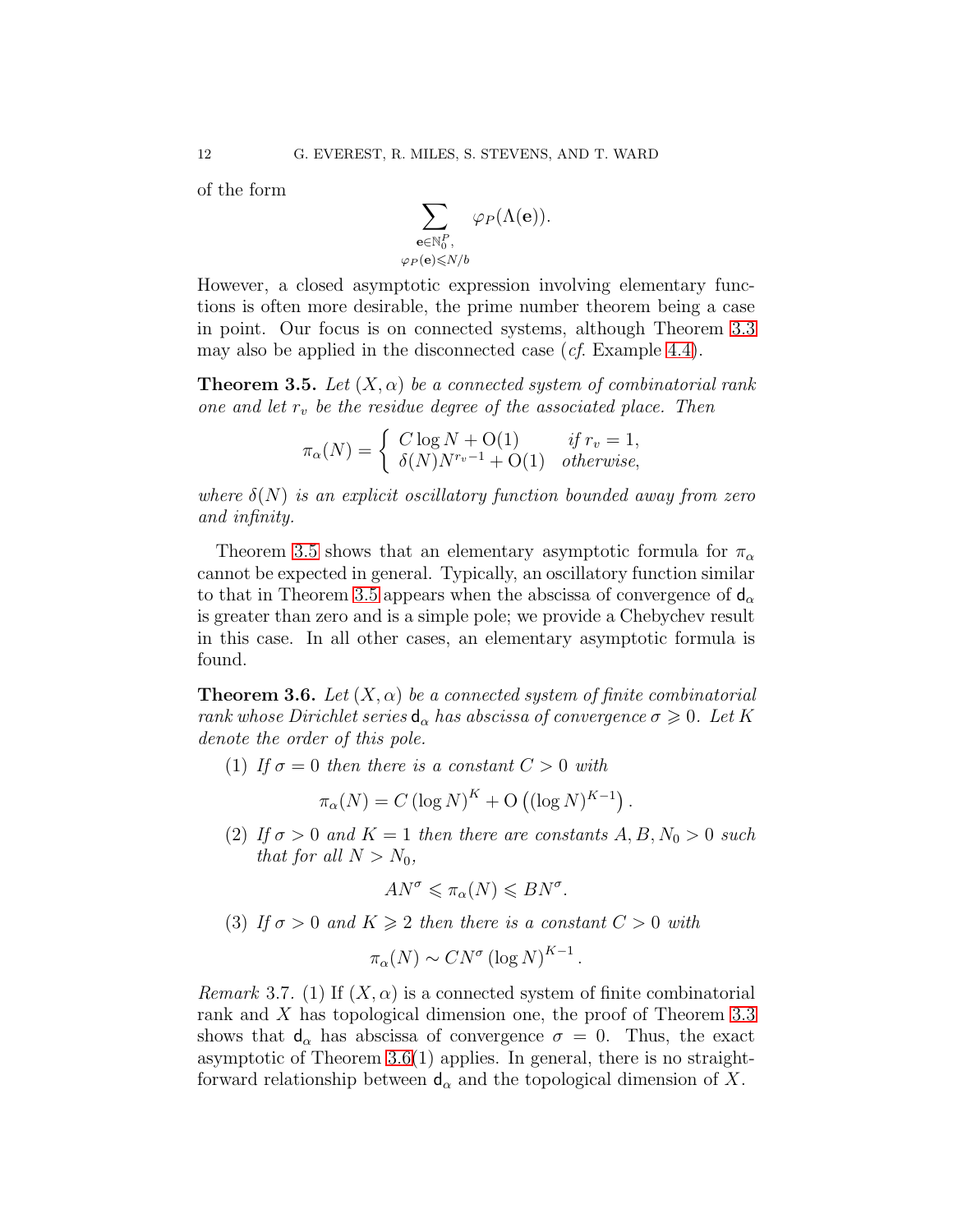(2) Using Hlawka's bounds [\[7\]](#page-34-10) on equidistribution in terms of discrepancy and Baker's theorem, the asymptotic in Theorem [3.6\(](#page-11-1)3) could potentially be improved to give an error term.

## 4. Examples

<span id="page-12-0"></span>One of the characteristic features of non-trivial S-integer dynamical systems is the extremely complex behavior of their dynamical zeta functions (see [\[3\]](#page-34-3), [\[4\]](#page-34-11), [\[17\]](#page-35-4) for example), so the rationality of the Dirichlet series for systems of finite combinatorial rank is a little surprising.

<span id="page-12-1"></span>Example 4.1. The basic reason for rationality of the Dirichlet series is already visible in the simplest non-trivial example given by the map  $\alpha$ dual to the map  $x \mapsto 2x$  on  $\mathbb{Z}_{(3)} = \mathbb{Z}[\frac{1}{p}]$  $\frac{1}{p}$ : p a prime  $\neq$  3. We have

$$
\mathsf{F}_{\alpha}(n) = |2^{n} - 1|_{3}^{-1}
$$

and hence

$$
\mathsf{F}_{\alpha}(n) = \begin{cases} 3^{\text{ord}_3(n)+1} & \text{if } n \text{ is even;} \\ 1 & \text{otherwise.} \end{cases}
$$

From [\(5\)](#page-9-2) we know that

$$
\mathsf{d}_\alpha(z) = \zeta(z+1)^{-1} \left( \sum_{2 \nmid n} \frac{\mathsf{F}_\alpha(n)}{n^{z+1}} + \sum_{2 \mid n} \frac{\mathsf{F}_\alpha(n)}{n^{z+1}} \right).
$$

Treating each term separately,

$$
\sum_{2 \nmid n} \frac{\mathsf{F}_\alpha(n)}{n^{z+1}} = \sum_{n \geqslant 1} \frac{1}{n^{z+1}} - \sum_{n \geqslant 1} \frac{1}{(2n)^{z+1}} = \zeta(z+1) \left(1 - \frac{1}{2^{z+1}}\right)
$$

and (on writing an even n as  $2 \cdot k \cdot 3^e$  with  $3 \nmid k$ )

$$
\sum_{2|n} \frac{F_{\alpha}(n)}{n^{z+1}} = \sum_{e \ge 0} \sum_{k \ge 1, 3\neq k} \frac{3^{e+1}}{(2k3^e)^{z+1}}
$$

$$
= \frac{3}{2^{z+1}} \sum_{e \ge 0} \frac{1}{3^{ez}} \sum_{k \ge 1, 3\neq k} \frac{1}{k^{z+1}}
$$

$$
= \frac{3}{2^{z+1}} \cdot \frac{1}{1 - 3^{-z}} \cdot \zeta(z+1) \left(1 - \frac{1}{3^{z+1}}\right)
$$

.

Thus,

$$
\mathsf{d}_\alpha(z) = 1 - \frac{1}{2^{z+1}} \left( 1 - \frac{3}{1-3^{-z}} \left( 1 - \frac{1}{3^{z+1}} \right) \right) = 1 + \frac{1}{2^z} \left( \frac{1}{1-3^{-z}} \right).
$$

Note that the abscissa of convergence is  $\sigma = 0$  and this is a simple pole.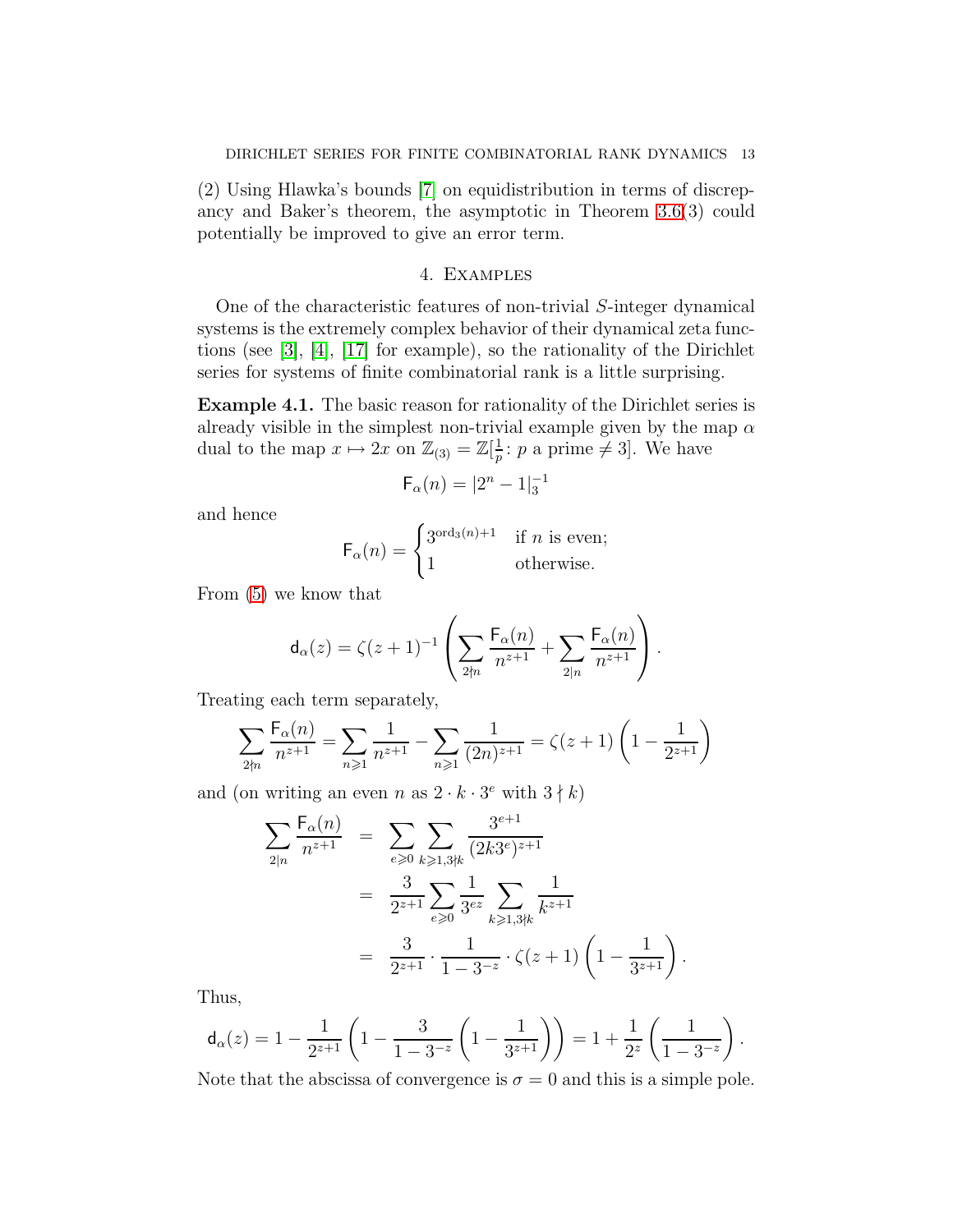The orbit-growth function  $\pi_{\alpha}$  may be obtained by extracting the coefficients from the series expression for  $d_{\alpha}$ ,

$$
\pi_{\alpha}(N) = 1 + \sum_{e \ge 0, 2 \cdot 3^e \le N} 1 = 1 + \sum_{e=0}^{\lfloor \log_3(N/2) \rfloor} 1 = \frac{\log N}{\log 3} + O(1).
$$

Notice that in Example [4.1](#page-12-1) the rational expression for  $d_{\alpha}$  has infinitely many singularities along the line  $\Re(z) = 0$  at the points  $2k\pi i/\log 3$ for  $k \in \mathbb{Z}$ . A less direct method for obtaining an asymptotic estimate for  $\pi_{\alpha}(N)$  is provided by Agmon's Tauberian theorem [\[1\]](#page-34-5) which applies in situations like this, but as the next example shows, the general case has even worse analytic properties. It also illustrates the impact of additional places.

<span id="page-13-1"></span>**Example 4.2.** Let  $\alpha$  be the map dual to  $x \mapsto 2x$  on  $\mathbb{Z}_{(3)} \cap \mathbb{Z}_{(5)}$ . Then

$$
\mathsf{F}_{\alpha}(n) = |2^{n} - 1|_{3}^{-1}|2^{n} - 1|_{5}^{-1},
$$

so

$$
\mathsf{F}_{\alpha}(n) = \begin{cases} 1 & \text{if } n \text{ is odd}; \\ 3 \cdot 3^{e_1} & \text{if } n = 2 \cdot k \cdot 3^{e_1}, 2 \nmid k, 3 \nmid k; \\ 15 \cdot 3^{e_1} \cdot 5^{e_2} & \text{if } n = 4 \cdot k \cdot 3^{e_1} \cdot 5^{e_2}, 3 \nmid k, 5 \nmid k. \end{cases}
$$

A similar calculation to that used in Example [4.1](#page-12-1) shows that

$$
\mathsf{d}_{\alpha}(z) = 1 - \frac{1}{2^{z+1}} + \frac{3}{2^{z+1}} \left( 1 - \frac{1}{3^{z+1}} - \frac{1}{2^{z+1}} + \frac{1}{6^{z+1}} \right) \frac{1}{1 - 3^{-z}}
$$

$$
+ \frac{15}{4^{z+1}} \left( 1 - \frac{1}{3^{z+1}} - \frac{1}{5^{z+1}} + \frac{1}{15^{z+1}} \right) \frac{1}{(1 - 3^{-z})(1 - 5^{-z})}.
$$

Here, the abscissa of convergence  $\sigma = 0$  is a double pole. An asymptotic expression for  $\pi_{\alpha}$  is obtained in Section [7.1.](#page-23-1)

Notice that in Example [4.2](#page-13-1) not only are there infinitely many singularities with  $\Re(z) = 0$ , but there are singularities that are arbitrarily close together.

The next example illustrates the situation when a higher topological dimension is allowed. This may also be regarded as allowing places with a higher residue degree.

<span id="page-13-0"></span>**Example 4.3.** Let  $\mathbb{K} = \mathbb{Q}(\sqrt[3]{5})$ , with ring of integers

$$
\mathfrak{O}=\mathbb{Z}+\sqrt[3]{5}\mathbb{Z}+(\sqrt[3]{5})^2\mathbb{Z}=\mathbb{Z}[\sqrt[3]{5}]
$$

as Z-modules. Notice that  $\mathfrak{O} \cong R/(t^3-5)$  via the map

$$
\sqrt[3]{5} \mapsto \overline{t} = t + (t^3 - 5).
$$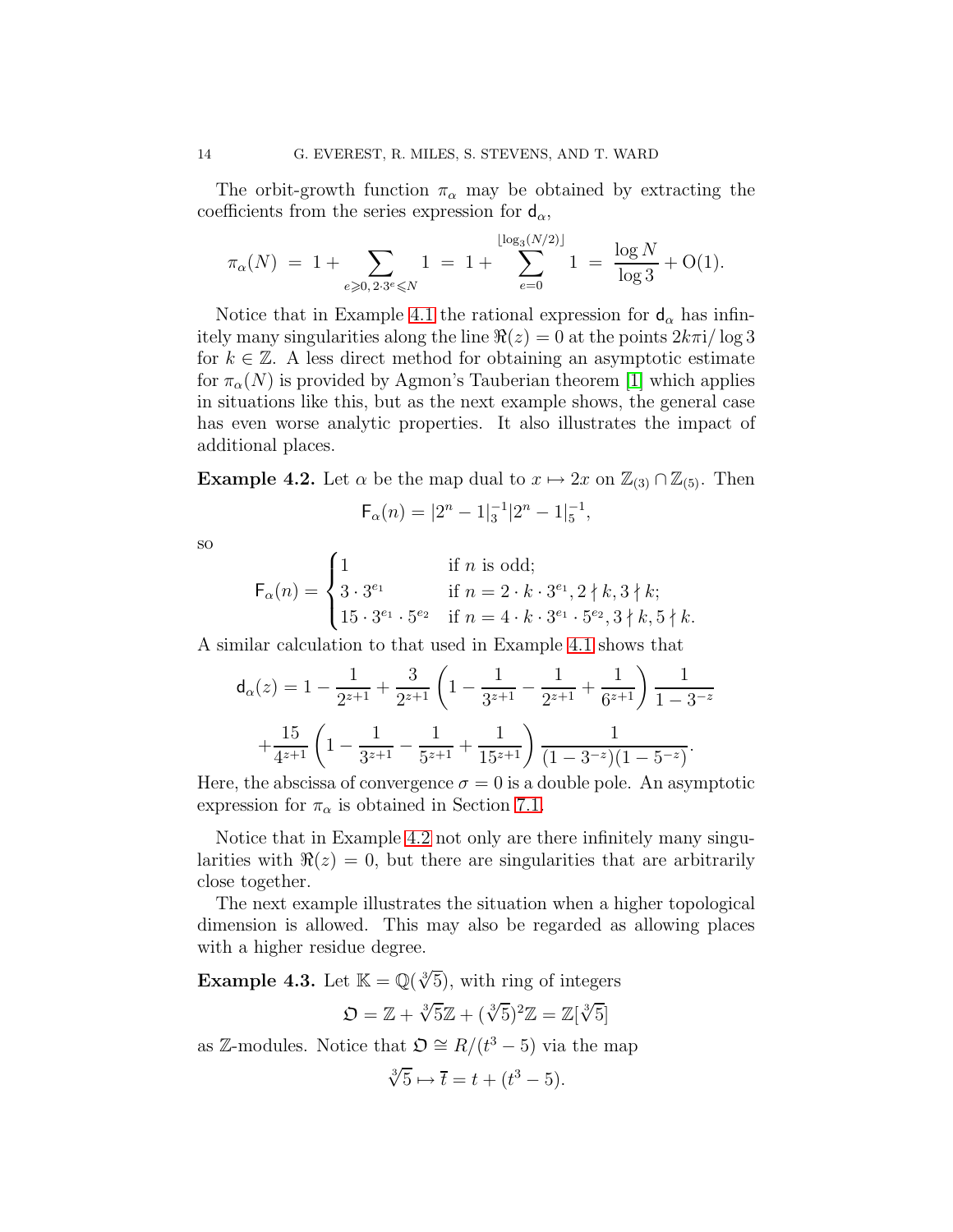There are two primes lying above the prime 2 of  $\mathbb{Z}$ , namely  $(2, 1 + \overline{t})$ and  $\mathfrak{m} = (2, 1 + \overline{t} + \overline{t}^2)$ . The place v corresponding to  $\mathfrak{m}$  has residue degree 2, since  $\mathfrak{O}/\mathfrak{m} \cong \mathbb{F}_4$ .

Let  $X = \widehat{\mathfrak{O}_{\mathfrak{m}}}$  and let  $\alpha$  be the map dual to  $x \mapsto \sqrt[3]{5}x$ . Then X has topological dimension 3 and

$$
\mathsf{F}_{\alpha}(n) = |\overline{t}^{n} - 1|_{v} = \begin{cases} 1 & 3 \nmid n; \\ 16 \cdot 2^{2 \operatorname{ord}_{2}(n)} & \text{otherwise.} \end{cases}
$$

Using a similar method to the previous examples, the dynamical Dirichlet series for this example is,

$$
\mathsf{d}_{\alpha}(z) = 1 + \frac{5}{3^z} + \frac{8}{6^z} \left( \frac{1}{1 - 2^{1-z}} \right).
$$

In this case, the abscissa of convergence is  $\sigma = 1$  and this is a simple pole. Using a similar method as before (or by using [\(4\)](#page-9-1) directly), we obtain the closed formula

$$
\mathsf{O}_{\alpha}(n) = \begin{cases} 1 & n = 1; \\ 5 & n = 3; \\ 4 \cdot 2^{e} & n = 3 \cdot 2^{e} \text{ and } e \geqslant 1; \\ 0 & \text{otherwise.} \end{cases}
$$

It follows that

<span id="page-14-1"></span>
$$
\pi_{\alpha}(N) = 6 + 4 \sum_{e=1}^{\lfloor \log_2(N/3) \rfloor} 2^e
$$
  
=  $\frac{8}{3} 2^{-\{\log_2(N/3)\}} N - 2,$  (7)

for all  $N \ge 6$ , where  $\{\cdot\}$  denotes the fractional part of a real num-ber. Notice that [\(7\)](#page-14-1) includes the oscillatory factor  $\delta(N)$  appearing in Theorem [3.5.](#page-11-0) In this example,

$$
\limsup_{N \to \infty} \delta(N) = \frac{8}{3}
$$

and

$$
\liminf_{N \to \infty} \delta(N) = \frac{4}{3}.
$$

<span id="page-14-0"></span>To conclude this section, the following example shows that the situation is quite different for disconnected systems. Here there is no rational expression for  $d_{\alpha}$  although the series organizes orbit data in a convenient way, giving an exact expression for  $\pi_{\alpha}$ .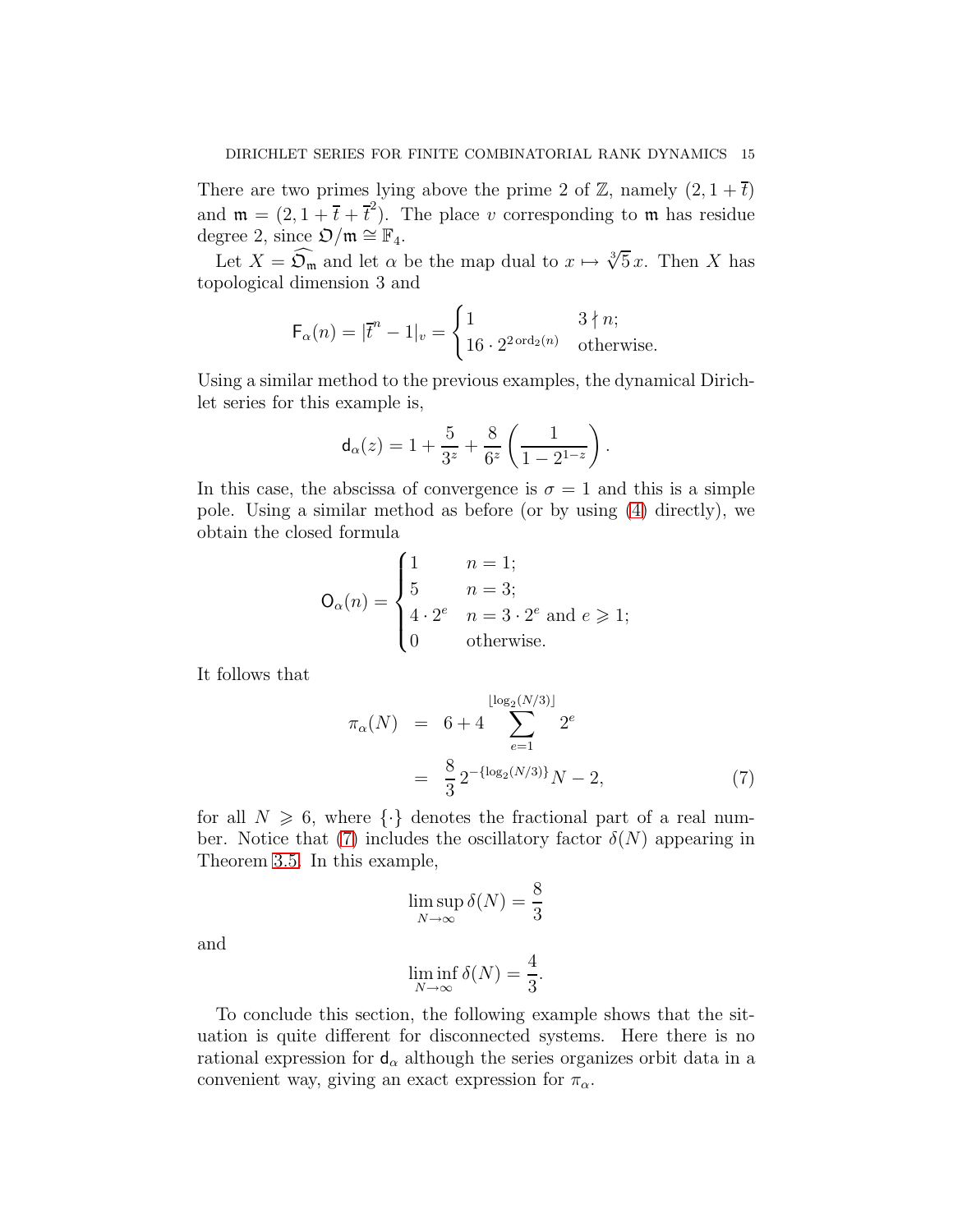**Example 4.4.** Let M be the discrete valuation ring  $\mathbb{F}_3[t]_{(t-1)}$  obtained by localizing the domain  $\mathbb{F}_3[t]$  at the prime ideal  $(t-1)$ . Since the additive group of M is torsion,  $X = \overline{M}$  is zero-dimensional. Furthermore, the map  $\alpha$  dual to  $x \mapsto tx$  has periodic points counted by a single place v of  $\mathbb{F}_3(t)$  corresponding to M. That is,

$$
\mathsf{F}_{\alpha}(n) = |t^n - 1|_{(t-1)}^{-1} = 3^{|n|_3^{-1}}.
$$

Therefore,

$$
d_{\alpha}(z) = \zeta(z+1)^{-1} \sum_{n \geq 1} \frac{3^{|n|_3^{-1}}}{n^{z+1}}
$$
  
=  $\zeta(z+1)^{-1} \sum_{e \geq 0} \frac{3^{3^e}}{(3^e)^{z+1}} \sum_{k \geq 1,3\nmid k} \frac{1}{k^{z+1}}$   
=  $\left(1 - \frac{1}{3^{z+1}}\right) \sum_{e \geq 0} \frac{3^{3^e}/3^e}{(3^e)^z}$ 

Hence, we have the following exact expression for  $\pi_{\alpha}$ ,

$$
\pi_{\alpha}(N) = \sum_{e \ge 0, 3^e \le N} \frac{3^{3^e}}{3^e} - \frac{1}{3} \sum_{e \ge 0, 3^e \le N/3} \frac{3^{3^e}}{3^e}
$$

$$
= 1 + \frac{2}{3} \sum_{e \ge 0, 3^e \le N} \frac{3^{3^e}}{3^e}.
$$

A further calculation shows that

$$
\limsup_{N \to \infty} \frac{N\pi_{\alpha}(N)}{3^N} = \frac{2}{3}
$$

and

$$
\liminf_{N \to \infty} \frac{N \pi_{\alpha}(N)}{3^N} = 0.
$$

#### 5. Proof of Theorems [3.3](#page-10-0) and [3.4](#page-10-1)

<span id="page-15-0"></span>The general case requires an inclusion–exclusion argument to deal with the congruence conditions arising from multiple terms in  $(1)$  and multiple places in each set  $P_i$ .

Since  $(X, \alpha)$  has finite combinatorial rank, the sets  $P_i$  appearing in [\(1\)](#page-4-1) are all finite. Let T be the union of the sets  $P_i$ , and let  $\xi_v$ for  $v \in T$  be the image of t in the appropriate field  $\mathbb{K}(\mathfrak{p})$ . Notice that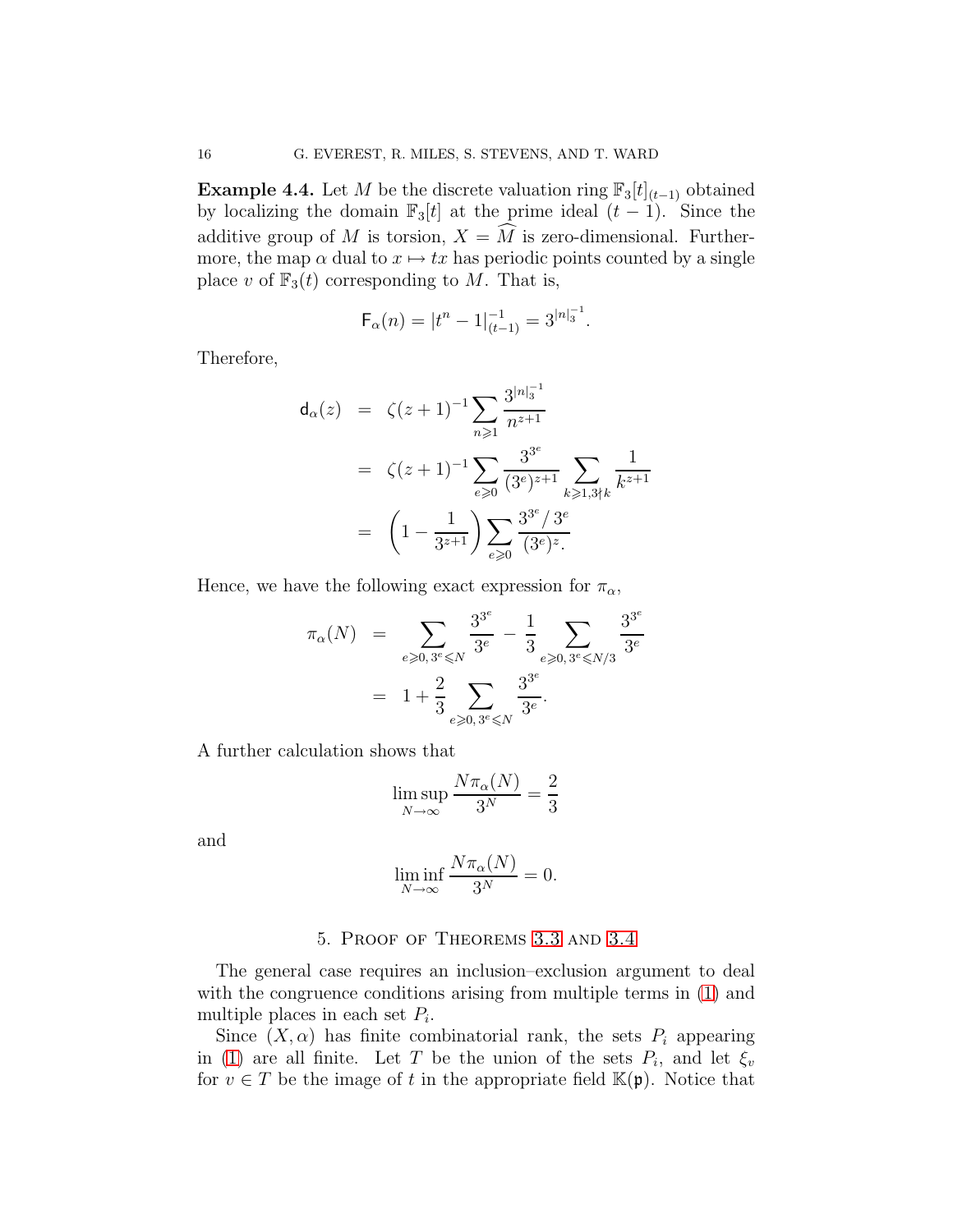each  $\xi_v$  has infinite multiplicative order and we may assume  $|\xi_v|_v = 1$ . For any finite non-empty set  $S \subset T$  write

<span id="page-16-5"></span>
$$
f_S(n) = \prod_{v \in S} |\xi_v^n - 1|_v^{-1}.
$$
 (8)

Thus  $f_T(n) = F_\alpha(n)$ . Let  $\ell_v$  be the multiplicative order of the image of  $\xi_v$  in the residue field  $\mathfrak{K}_v$  of v. For  $S \subset T$  and a set Q of rational primes, define

$$
S(Q) = \{ v \in S : \text{char}(\mathfrak{K}_v) = p \text{ for some } p \in Q \} \subset S.
$$

If  $Q = \{p\}$ , we also write  $S(p)$  for  $S(Q)$ . Consider

$$
\mathsf{d}_{\alpha}(z) = \zeta(z+1)^{-1} \sum_{n=1}^{\infty} \frac{f_T(n)}{n^{z+1}}.
$$

Let  $\ell_S = \text{lcm}\{\ell_v : v \in S\}$ . Then the collection  $\{N_S, S \subset T\}$ , defined by

 $N_S = \{n \in \mathbb{N}: \ell_S | n \text{ and } \ell_v \nmid n \text{ for all } v \in T \setminus S\},\$ 

forms a partition of N. Hence,

<span id="page-16-2"></span>
$$
\mathsf{d}_{\alpha}(z) = \zeta(z+1)^{-1} \sum_{S \subset T} \sum_{n \in N_S} \frac{f_S(n)}{n^{z+1}},\tag{9}
$$

since  $f_S = f_T$  on  $N_S$  by Lemma [2.6.](#page-6-1) Let  $E = \mathbb{N}_0^Q$  $\frac{Q}{0}$ , where

$$
Q = Q(S) = \{ \text{char}(\mathfrak{K}_v) \colon v \in S \}.
$$

For any  $P \subset Q$ , we extend the definition of  $\varphi_P$  given in the statement of Theorem [3.3](#page-10-0) to accomodate vectors  $\mathbf{e} = (e_p) \in E$  by setting

$$
\varphi_P(\mathbf{e}) = \prod_{p \in P} p^{e_p}.
$$

Each integer  $n \in N_S$  can be written in the form

<span id="page-16-1"></span>
$$
n = \ell_S k \varphi_Q(\mathbf{e}),\tag{10}
$$

where  $k \in \mathbb{N}$  satisfies

<span id="page-16-3"></span>
$$
p \nmid k \text{ for all } p \in Q \tag{11}
$$

and

<span id="page-16-0"></span>
$$
\ell_v \nmid \ell_S k \varphi_Q(\mathbf{e}) \text{ for all } v \in T \setminus S. \tag{12}
$$

It is more convenient to rephrase [\(12\)](#page-16-0) according to the following partition of E. Let

<span id="page-16-4"></span>
$$
e_0 = \max\{\text{ord}_p(\ell_v) \colon p \in Q, v \in T \setminus S\}
$$
 (13)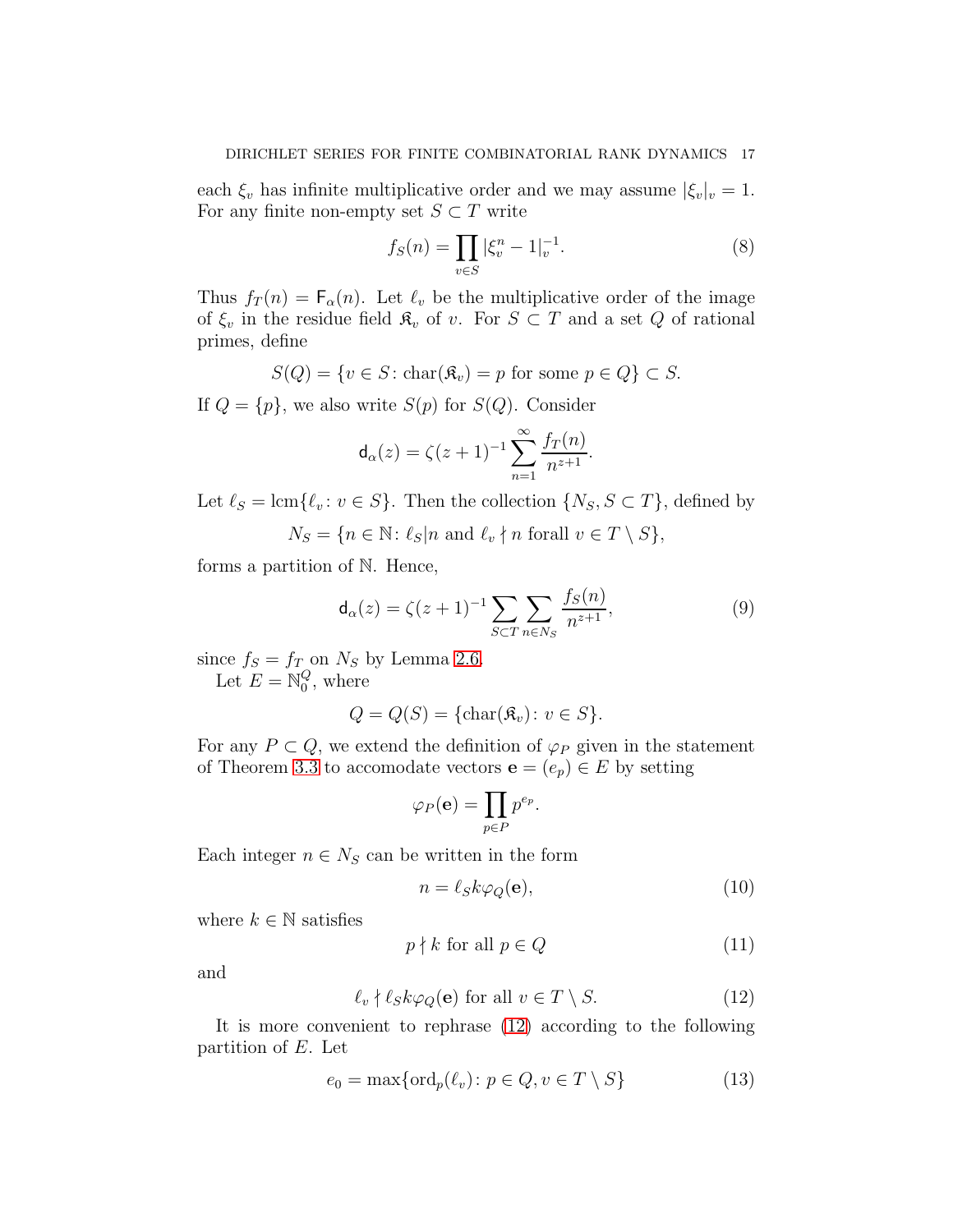and let  $e_0 \in E$  be the vector with each entry equal to  $e_0$ . For  $P \subset Q$ , set

 $E_P = \{e \in E \colon e_p \geq e_0 \text{ for all } p \in P, e_p < e_0 \text{ for all } p \in Q \setminus P\},\$ 

so the sets  $\{E_P: P \subset Q\}$  partition E. For each q in the finite set  $\varphi_{Q\setminus P}(E_P)$ , let

$$
E_P(q) = \{ \mathbf{e} \in E_P \colon \varphi_{Q \setminus P}(\mathbf{e}) = q \}.
$$

Then, for  $e \in E_P(q)$ ,

$$
\ell_S \varphi_Q(\mathbf{e}) = \ell_S \varphi_P(\mathbf{e}) q,
$$

and if  $v \in T \setminus S$ ,

$$
\gcd(\ell_v, \ell_S \varphi_Q(\mathbf{e})) = \gcd(\ell_v, \ell_S \varphi_P(\mathbf{e})q) = \gcd(\ell_v, \ell_S \varphi_P(\mathbf{e}_0)q).
$$

Hence, provided  $e \in E_P(q)$ , condition [\(12\)](#page-16-0) becomes,

<span id="page-17-0"></span>
$$
j \nmid k \text{ for all } j \in \{\ell_v/\gcd(\ell_v, \ell_S \varphi_P(\mathbf{e}_0)q) \colon v \in T \setminus S\}. \tag{14}
$$

For *n* of the form [\(10\)](#page-16-1), by Lemma [2.6,](#page-6-1)  $f_S(n) = f_S(\ell_S \varphi_Q(\mathbf{e}))$ . Furthermore, using the partition of  $E$  given above, the inner sum in  $(9)$ may be written

<span id="page-17-1"></span>
$$
\sum_{P \subset Q} \sum_{q \in \varphi_{Q \setminus P}(E_P)} \sum_{\mathbf{e} \in E_P(q)} (\ell_S \varphi_Q(\mathbf{e}))^{-z-1} f_S(\ell_S \varphi_Q(\mathbf{e})) \sum_k k^{-z-1}, \qquad (15)
$$

where k runs through all natural numbers satisfying  $(11)$  and  $(14)$ . Using inclusion-exclusion, the inner sum in [\(15\)](#page-17-1) is of the form

<span id="page-17-2"></span>
$$
\zeta(z+1)g(c^{-z},c\in\mathcal{C}),\tag{16}
$$

where  $\mathcal{C} \subset \mathbb{N}$  is a finite set of constants and q is a multivariate polynomial with rational coefficients, the monomial terms of which have total degree one. Using [\(15\)](#page-17-1) and [\(16\)](#page-17-2), by cancelling the zeta function with its reciprocal and adjusting  $\mathcal C$  and  $g$  to absorb  $\ell_S^{-z-1}$  $s^{-z-1}$ , [\(9\)](#page-16-2) becomes

$$
\mathsf{d}_{\alpha}(z) = \sum_{S \subset T} \sum_{P \subset Q} \sum_{q \in \varphi_{Q \setminus P}(E_P)} \mathsf{d}_{S, P, q}(z),
$$

where

<span id="page-17-3"></span>
$$
\mathsf{d}_{S,P,q}(z) = g(c^{-z}, c \in \mathcal{C}) \sum_{\mathbf{e} \in E_P(q)} \varphi_Q(\mathbf{e})^{-z-1} f_S(\ell_S \varphi_Q(\mathbf{e})). \tag{17}
$$

Again using Lemma [2.6,](#page-6-1) for each  $p \in Q$ , there exists  $e'_p$  such that for all  $v \in S(p)$  and all  $\mathbf{e} \in E$  with  $e_p \geqslant e'_p$ ,

<span id="page-17-4"></span>
$$
f_v(\ell_S \varphi_Q(\mathbf{e})) = c_v p^{r_v \omega_v(e_p)},\tag{18}
$$

where  $c_v$  is a positive integer constant,  $\omega_v(e_p) = e_p$  if the local field  $\mathbb{K}_v$  corresponding to v has zero characteristic and  $\omega_v(e_p) = \eta'_v p^{e_p}$  for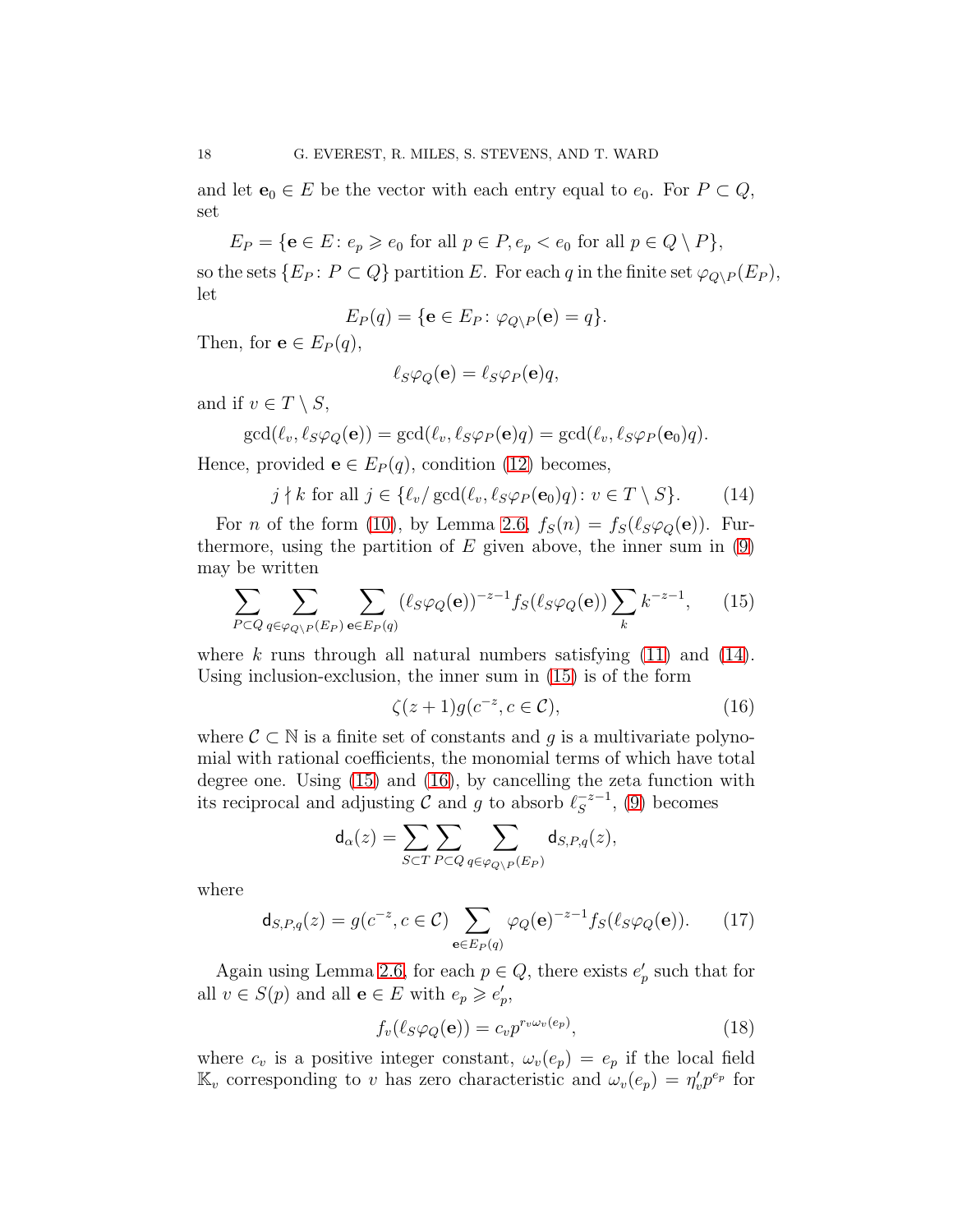some constant  $\eta'_v \in \mathbb{N}$ , otherwise. Without loss of generality, the steps already carried out may be performed with  $e_0$  replaced by the maximum of the value given by [\(13\)](#page-16-4) and  $\max\{e'_p : p \in Q\}.$ 

For any  $e \in E_P(q)$ ,  $\varphi_Q(e) = \varphi_P(e)q$ , so the summand in [\(17\)](#page-17-3) is

<span id="page-18-0"></span>
$$
(\varphi_P(\mathbf{e})q)^{-z-1} f_{S(Q\backslash P)}(\ell_S q) f_{S(P)}(\ell_S \varphi_P(\mathbf{e})). \tag{19}
$$

Therefore,

 $e_p$ 

$$
\mathsf{d}_{S,P,q}(z) = g(c^{-z}, c \in \mathcal{C}) \sum_{\mathbf{e} \in E_P(q)} \varphi_P(\mathbf{e})^{-z-1} f_{S(P)}(\ell_S \varphi_P(\mathbf{e})),
$$

where  $g$  and  $\mathcal C$  have been adjusted to accommodate the factor

$$
q^{-z-1}f_{S(Q\setminus P)}(\ell_S q),
$$

appearing in [\(19\)](#page-18-0). Using [\(18\)](#page-17-4), it follows that

<span id="page-18-1"></span>
$$
\mathsf{d}_{S,P,q}(z) = C \times g(c^{-z}, c \in \mathcal{C}) \sum_{\mathbf{e} \in E_P(q)} \frac{\varphi_P(\Omega(\mathbf{e}) - \mathbf{e})}{\varphi_P(\mathbf{e})^z} \tag{20}
$$

where  $C > 0$  and  $\Omega : \mathbb{N}_0^P \to \mathbb{N}_0^P$  is given by,

$$
\Omega(\mathbf{e})_p = \sum_{v \in S(p)} r_v \omega_v(e_p).
$$

By the definition of  $E_P(q)$  and  $\varphi_P$ , the sum in [\(20\)](#page-18-1) is

<span id="page-18-2"></span>
$$
\sum_{\substack{\mathbf{e}\in\mathbb{N}_0^P,\\\geqslant e_0, p\in P}}\frac{\varphi_P(\Omega(\mathbf{e})-\mathbf{e})}{\varphi_P(\mathbf{e})^z} = \sum_{\mathbf{e}\in\mathbb{N}_0^P}\frac{\varphi_P(\Omega(\mathbf{e}+\mathbf{e}_0)-\mathbf{e}-\mathbf{e}_0)}{\varphi_P(\mathbf{e}+\mathbf{e}_0)^z}
$$
(21)

where  $\mathbf{e}_0 \in \mathbb{N}_0^P$  is the vector with each entry equal to  $e_0$ . For each  $v \in S(p)$  with char $(\mathbb{K}_v) = p$ , set  $\eta_v = p^{e_0} \eta'_v$  and let  $\Lambda : \mathbb{N}_0^P \to \mathbb{N}_0^P$  be defined in terms of  $\eta_v$  as in the statement of Theorem [3.3.](#page-10-0) Then

$$
\Omega(\mathbf{e} + \mathbf{e}_0) - \mathbf{e} = \Lambda(\mathbf{e}) + \mathbf{d},
$$

where  $\mathbf{d} = (d_p) \in \mathbb{N}_0^P$  is given by

$$
d_p = e_0 \sum_{\substack{v \in S(p),\\ \text{char}(\mathbb{K}_v) = 0}} r_v.
$$

Therefore, by  $(20)$  and  $(21)$ ,

<span id="page-18-3"></span>
$$
\mathsf{d}_{S,P,q}(z) = g(c^{-z}, c \in \mathcal{C}) \sum_{\mathbf{e} \in \mathbb{N}_0^P} \frac{\varphi_P(\Lambda(\mathbf{e}))}{\varphi_P(\mathbf{e})^z},\tag{22}
$$

where g has been modified to absorb the factor  $C\varphi_P(\mathbf{d})\varphi_P(\mathbf{e}_0)^{-1-z}$ . This concludes the proof of Theorem [3.3.](#page-10-0)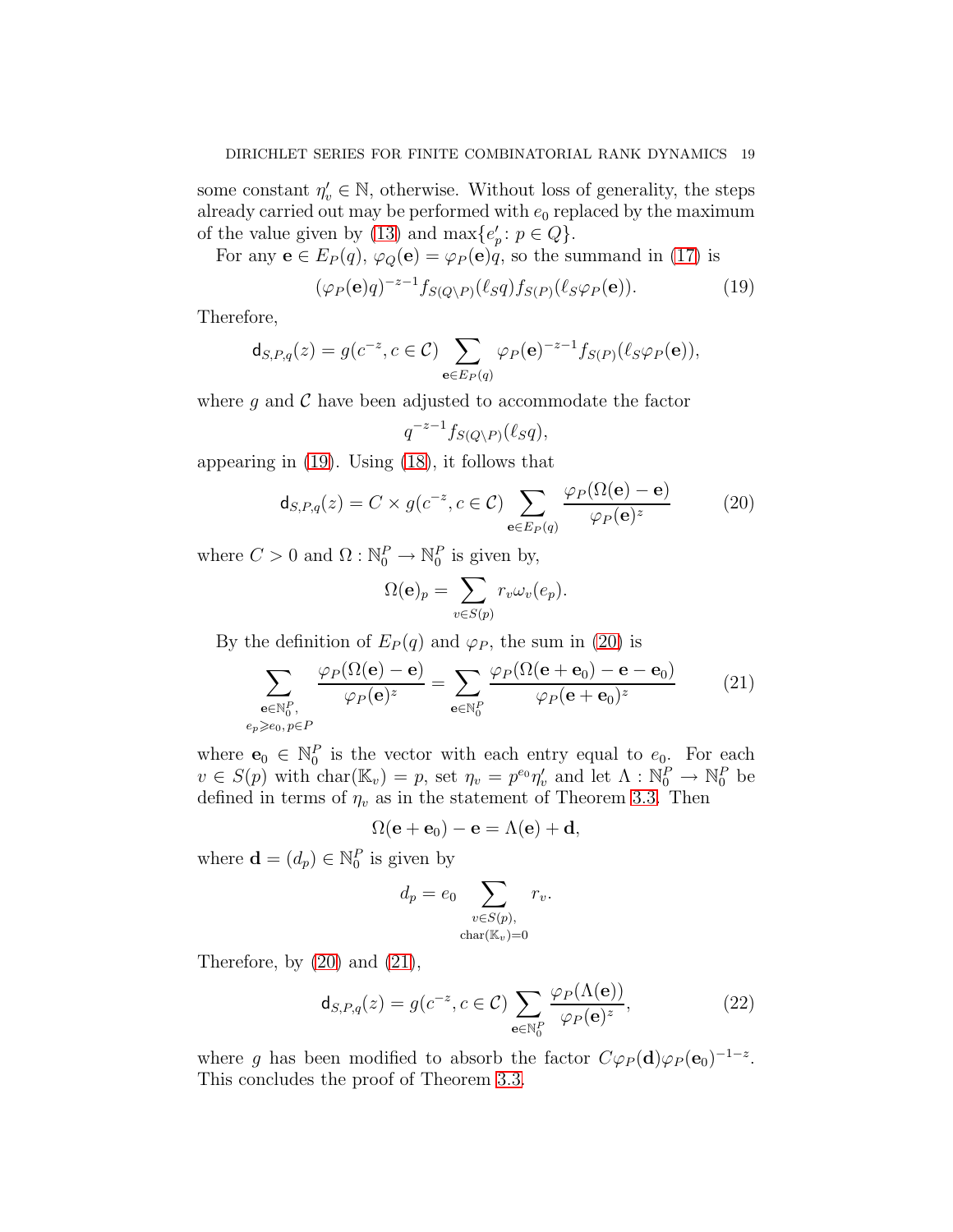To prove Theorem [3.4,](#page-10-1) first note that since  $X$  is assumed to be connected, all places arise from number fields. Setting,

$$
r_{S,p} = \sum_{v \in S(p)} r_v,
$$

it follows from the definition of  $\Lambda$  that

$$
\mathsf{d}_{S,P,q}(z) = g(c^{-z}, c \in \mathcal{C}) \sum_{e \in \mathbb{N}_0^P} \prod_{p \in P} p^{e_p(r_{S,p}-1-z)}.
$$

Therefore, the sum contains a geometric series corresponding to each prime  $p \in P$ . Hence

<span id="page-19-1"></span>
$$
\mathsf{d}_{S,P,q}(z) = g(c^{-z}, c \in \mathcal{C}) \prod_{p \in P} (1 - p^{rs, p-1-z})^{-1}.
$$
 (23)

Since  $d_{\alpha}(z)$  is a finite sum of expressions of this form, this proves the theorem.

For the proof of the asymptotic results we will need a specific description of the function  $g$  appearing in  $(22)$  in order to control cancellation between terms of different signs in various counting arguments. Notice that for a finite set of positive integers J with  $1 \notin J$ ,

$$
\sum_{I \subset J} \frac{(-1)^{|I|}}{c_I} > 0,
$$

<span id="page-19-2"></span>where  $c_I = \text{lcm}\{i: i \in I\}.$ 

**Lemma 5.1.** Suppose  $g \neq 0$ . Then

$$
g(c^{-z}, c \in \mathcal{C}) = C \times \sum_{I \subset J} \frac{(-1)^{|I|}}{c_I} b_I^{-z},
$$

where  $C > 0$ , J is a finite set of positive integers with  $1 \notin J$  and  $b_I =$  $Bc_I$  for each  $I \subset J$ , for some fixed constant  $B \in \mathbb{N}$ .

<span id="page-19-0"></span>This may be seen by going through the steps in the proof above.

## 6. Proof of Theorem [3.5](#page-11-0)

By Lemma [2.6,](#page-6-1) we have constants  $\ell_v, a_1, \ldots, a_d, D$  and a prime p with

$$
\mathsf{F}_{\alpha}(n) = \begin{cases} 1 & \ell_v \nmid n; \\ a_e & n = \ell_v p^e k, \text{ where } p \nmid k, 1 \leqslant e \leqslant d; \\ Dp^{r_v e} & n = \ell_v p^e k, p \nmid k, e > d. \end{cases}
$$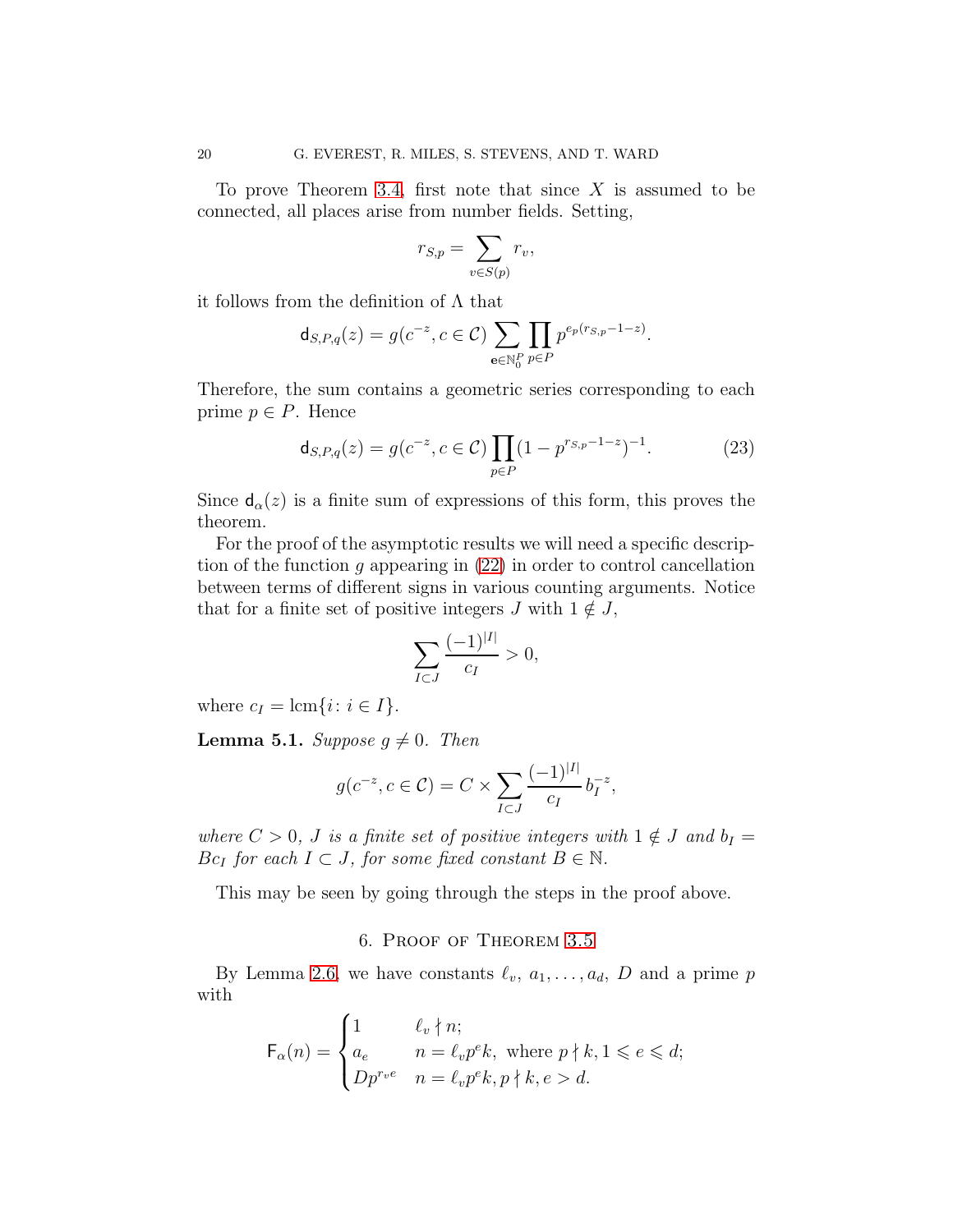By the method used in Section [5,](#page-15-0) we deduce that

$$
\mathsf{d}_{\alpha}(z) = 1 - \ell_v^{-z-1} + \sum_{e=1}^d a_e \left(\ell_v p^e\right)^{-z-1} + \frac{cb^{-z}}{1 - p^{m-z}} \left(1 - \frac{1}{p^{z+1}}\right)
$$

where  $b = \ell_v p^{d+1}$ ,  $c = \frac{D}{\ell_v}$  $\frac{D}{\ell_v}p^{(d+1)(r_v-1)}$  and  $m=r_v-1$ . It follows that – up to an error uniformly bounded in  $N$  – we can compute  $\pi_{\alpha}(N)$  by considering the dominant term

<span id="page-20-0"></span>
$$
\frac{b^{-z}}{1-p^{m-z}}\left(1-\frac{1}{p^{z+1}}\right) = \frac{b^{-z}}{1-p^{m-z}} - \frac{(bp)^{-z}}{p(1-p^{m-z})}.
$$
 (24)

The first term in [\(24\)](#page-20-0) contributes

<span id="page-20-1"></span>
$$
\sum_{e \colon bp^e \le N} p^{me} = \sum_{e=0}^{\lfloor \log_p(N/b) \rfloor} p^{me}
$$
 (25)

and the second term in [\(24\)](#page-20-0) contributes

<span id="page-20-2"></span>
$$
\frac{1}{p} \sum_{e \colon b p^{e+1} \leq N} p^{me} = \frac{1}{p} \sum_{e=1}^{\lfloor \log_p(N/b) \rfloor} p^{m(e-1)} \\
= p^{-m-1} \left( \sum_{e=0}^{\lfloor \log_p(N/b) \rfloor} p^{me} \right) - p^{-m-1}.\n\tag{26}
$$

The total contribution from [\(25\)](#page-20-1) and [\(26\)](#page-20-2) is therefore

<span id="page-20-3"></span>
$$
(1 - p^{-m-1}) \sum_{e=0}^{\lfloor \log_p(N/b) \rfloor} p^{me} + O(1). \tag{27}
$$

If  $r_v = 1$ , then  $m = 0$  and [\(27\)](#page-20-3) becomes,

$$
\left(1 - \frac{1}{p}\right) \log_p(N/b) + O(1) = \frac{p-1}{p \log p} \log N + O(1),
$$

If  $r_v > 1$ , then  $m > 0$  and [\(27\)](#page-20-3) becomes,

$$
C \sum_{e=0}^{\lfloor \log_p(N/b) \rfloor} p^{me} + O(1) = C \cdot \frac{p^{m(1+\lfloor \log_p(N/b) \rfloor)} - 1}{p^m - 1} + O(1)
$$
  
=  $\delta(N)N^m + O(1)$ 

for some constant C and a function  $\delta$  satisfying the requirements of Theorem [3.5.](#page-11-0)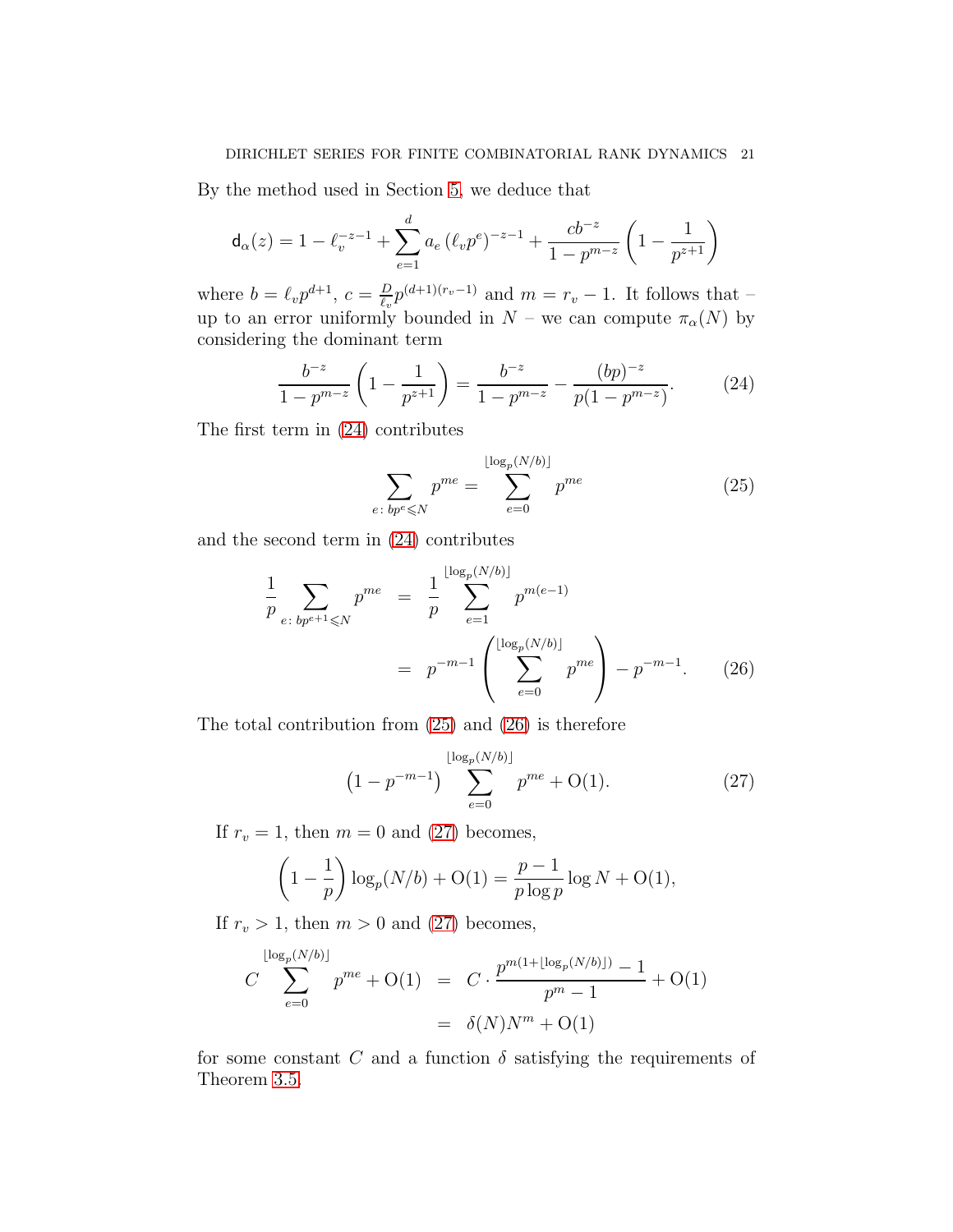### 7. Proof of Theorem [3.6](#page-11-1)

<span id="page-21-0"></span>Since X is connected,  $d_{\alpha}$  has a rational expression which is a finite sum of terms of the form [\(23\)](#page-19-1). By Lemma [5.1,](#page-19-2) each such term may be written as

$$
F(z) = C \times G(z) \sum_{I \subset J} \frac{(-1)^{|I|}}{c_I} b_I^{-z},
$$

where

$$
G(z) = \prod_{p \in P} (1 - p^{n_p - z})^{-1}
$$

for some  $\mathbf{n} = (n_p) \in \mathbb{N}_0^P$ . Let

$$
m = \max\{n_p : p \in P\}
$$
 and  $L = |\{p \in P : n_p = m\}|$ .

Note that the Dirichlet series for  $G$  has abscissa of convergence  $m$  and  $G$ has a pole of order L at  $z = m$ .

By showing that the coefficient of  $(z - m)^{-L}$  in the Laurent series for F is positive, it will follow that for at least one such F,  $m = \sigma$ ,  $L = K$  and that there can be no F for which  $m > \sigma$  nor any F for which  $m = \sigma$  and  $L > K$ .

The coefficient of  $(z - m)^{-L}$  in the Laurent series for G about m is  $\kappa = \prod_{p \in P} \kappa_p$  where

$$
\kappa_p = \begin{cases} (\log p)^{-1} & \text{if } n_p = m \\ (1 - p^{n_p - m})^{-1} & \text{if } n_p < m \end{cases}
$$

Hence, the coefficient of  $(z - m)^{-L}$  in the Laurent series for F is

$$
C\kappa \sum_{I \subset J} \frac{(-1)^{|I|}}{c_I b_I^m} = \frac{C\kappa}{B^m} \sum_{I \subset J} \frac{(-1)^{|I|}}{(\operatorname{lcm}\{i : i \in I\})^{m+1}}
$$
  
= 
$$
\frac{C\kappa}{B^m} \sum_{I \subset J} \frac{(-1)^{|I|}}{(\operatorname{lcm}\{i^{m+1} : i \in I\})}
$$
  
= 
$$
\frac{C\kappa}{B^m} \sum_{I \subset J'} \frac{(-1)^{|I|}}{(\operatorname{lcm}\{i : i \in I\})},
$$

where  $J' = \{j^{m+1} : j \in J\}$ . Since the constants  $\kappa, B, C$  and the result of the sum are all positive, so too is the coefficient of  $(z - m)^{-L}$  in the Laurent series for F.

Now consider the contribution to  $\pi_{\alpha}$  arising from F. For any  $\mathbf{m} \in \mathbb{Z}^F$ and  $x \geqslant 0$ , set

$$
S_x^P(\mathbf{m}) = \sum_{\substack{\mathbf{e} \in \mathbb{N}_0^P, \\ \varphi_P(\mathbf{e}) \le x}} \varphi_P(\mathbf{m}\mathbf{e}),
$$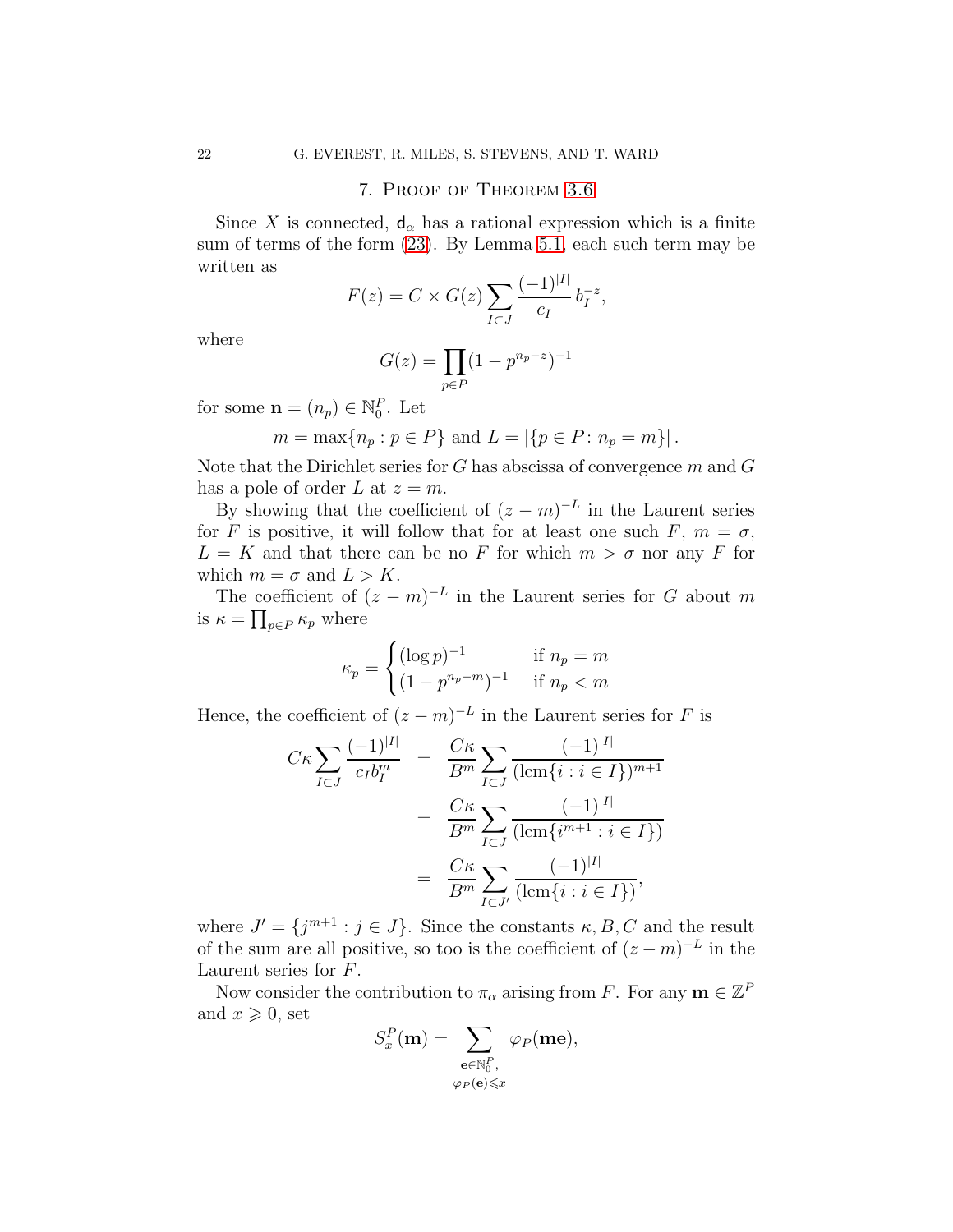where integer vectors are multiplied term-by-term. Extracting the coefficients from the Dirichlet series for  $F$ , it follows that  $F$  contributes

<span id="page-22-0"></span>
$$
C \times \sum_{I \subset J} \frac{(-1)^{|I|}}{c_I} S^P_{N/b_I}(\mathbf{n}) \tag{28}
$$

to  $\pi_{\alpha}(N)$ . This expression will be the main tool for obtaining our asymptotics.

<span id="page-22-1"></span>The following result gives a Chebychev estimate for the individual terms  $S_{N/b_I}^P(\mathbf{n})$ .

**Lemma 7.1.** Let  $\mathbf{m} = (m_p) \in \mathbb{Z}^P$  and  $x \geq 0$ . Then there exist constants  $B \geq A > 0$  and  $x_0 \geq 0$  such that for all  $x > x_0$ ,

$$
Ax^m(\log x)^j \leqslant S_x^P(\mathbf{m}) \leqslant Bx^m(\log x)^j,
$$

where  $m = \max\{0, m_p : p \in P\}$  and

$$
j = \begin{cases} |\{p \in P \colon m_p = m\}| & \text{if } m = 0, \\ |\{p \in P \colon m_p = m\}| - 1 & \text{if } m > 0. \end{cases}
$$

*Proof.* First suppose  $m = 0$ . For any  $\mathbf{e} \in \mathbb{N}_0^P$ ,

 $e_p \leqslant |P|^{-1} \log_p x$  for all  $p \in P \Rightarrow \varphi_P(\mathbf{e}) \leqslant x$ .

Therefore,

$$
S_x^P(\mathbf{m}) \geqslant \prod_{p \in P} \sum_{e_p=0}^{\lfloor |P|^{-1} \log_p x \rfloor} p^{m_p e_p}
$$
  
 
$$
\geqslant A(\log x)^j,
$$

for some positive constant A. On the other hand, for any  $\mathbf{e} \in \mathbb{N}_0^P$ ,

$$
\varphi_P(\mathbf{e}) \leq x \Rightarrow e_p \leq \log_p x
$$
 for all  $p \in P$ .

So,

$$
S_x^P(\mathbf{m}) \leqslant \prod_{p \in P} \sum_{e_p=0}^{\lfloor \log_p x \rfloor} p^{m_p e_p} \leqslant B(\log x)^j,
$$

for some positive constant  $B \geq A$ .

Now suppose  $m > 0$ . The proof is by induction on |P|. If  $|P| = 1$ then the result is obvious, so assume  $|P| > 1$ . Choose  $q \in P$  such that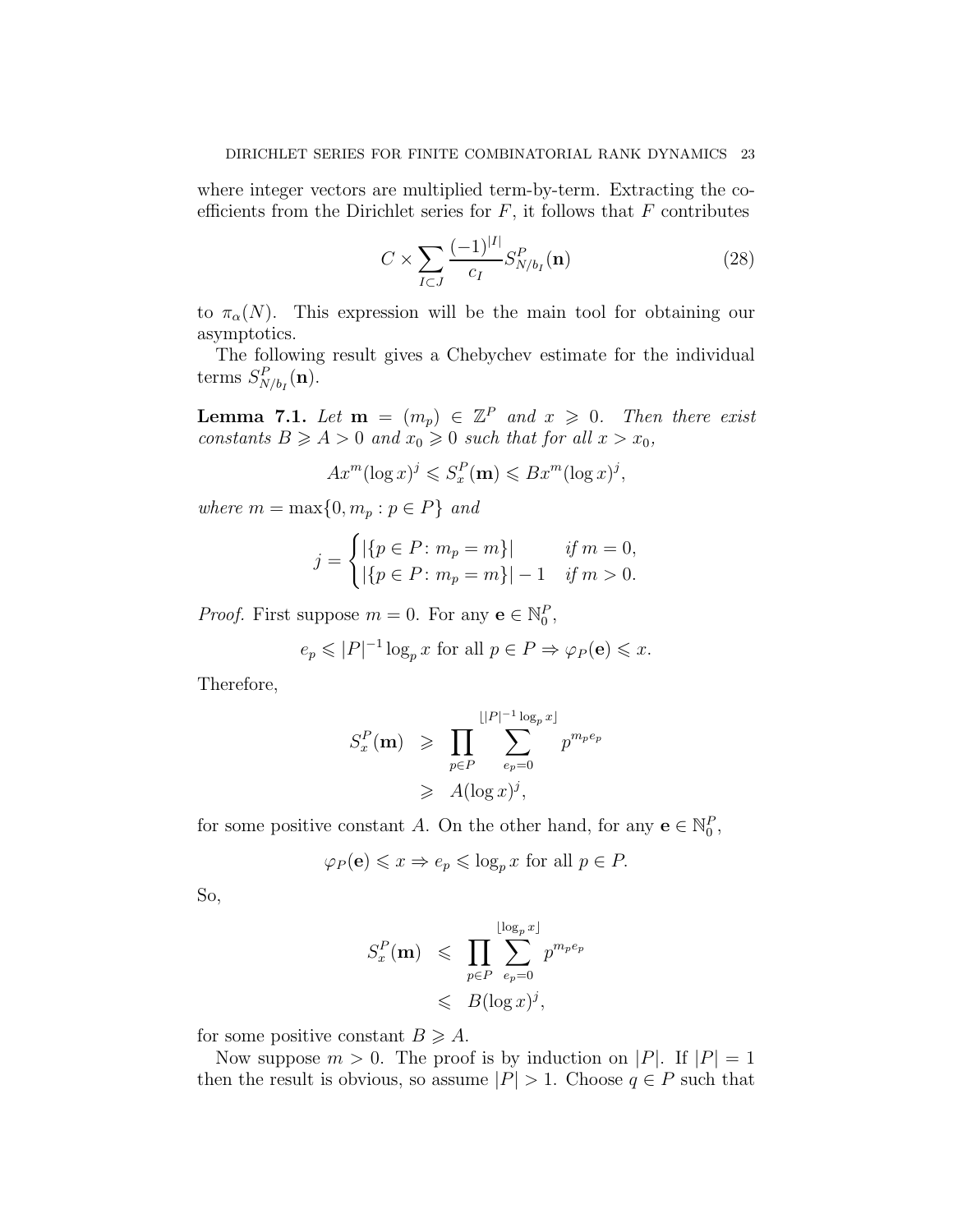$m_q = m$ , set  $P' = P \setminus \{q\}$  and  $\mathbf{m}' = (m_p)_{p \in P'}$ . Write

<span id="page-23-2"></span>
$$
S_x^P(\mathbf{m}) = \sum_{\substack{\mathbf{e} \in \mathbb{N}_0^{P'} , \\ \varphi_{P'}(\mathbf{e}) \le x}} \varphi_{P'}(\mathbf{m'}\mathbf{e}) \sum_{e_q=0}^{\lfloor \log_q(x/\varphi_{P'}(\mathbf{e})) \rfloor} q^{me_q}.
$$
 (29)

The inner sum in [\(29\)](#page-23-2) is a geometric series with sum

$$
\frac{q^{m(1+\lfloor \log_q x/\varphi_{P'}(e)\rfloor)}-1}{q^m-1}.
$$

This expression is bounded above by

$$
C_1x^m\varphi_{P'}(-m\mathbf{e})-C_2
$$

for some constants  $C_1, C_2 > 0$ . It follows from [\(29\)](#page-23-2) and the  $m = 0$  case that

$$
S_x^P(\mathbf{m}) \leq C_1 x^m S_x^{P'}(\mathbf{m}' - m\mathbf{1}) - C_2 S_x^{P'}(\mathbf{m}')
$$
  

$$
\leq C_3 x^m (\log x)^j - C_2 S_x^{P'}(\mathbf{m}'),
$$

for some constant  $C_3 > 0$ . Upon noting that either

- (1)  $\max\{m'_p : p \in P'\} < m$  or
- (2)  $\max\{m'_p : p \in P'\} = m$  and  $|\{p \in P' : m'_p = m\}| 1 < j$ ,

this completes the inductive step. A similar argument also gives the lower bound.

<span id="page-23-1"></span>7.1. Proof of Theorem [3.6\(](#page-11-1)1). In this case all expressions of the form [\(28\)](#page-22-0) contributing to  $\pi_{\alpha}(N)$  have  $n = 0$ . Example [4.2](#page-13-1) illustrates some of the issues that arise in this setting when more than one prime is involved.

<span id="page-23-0"></span>**Example 7.2.** (Example [4.2](#page-13-1) revisited) Let  $\alpha$  be the map dual to  $x \mapsto$  $2x$  on  $\mathbb{Z}_{(3)} \cap \mathbb{Z}_{(5)}$ , so

$$
\mathsf{F}_{\alpha}(n) = |2^{n} - 1|_{3}^{-1}|2^{n} - 1|_{5}^{-1}.
$$

The term in  $d_{\alpha}$  that determines the asymptotic growth in  $\pi_{\alpha}$  is

$$
15\left(\frac{1}{4^{z+1}}-\frac{1}{12^{z+1}}-\frac{1}{20^{z+1}}+\frac{1}{60^{z+1}}\right)\frac{1}{(1-3^{-z})(1-5^{-z})}.
$$

Notice that each term of the form

$$
\frac{b^{-z}}{(1-3^{-z})(1-5^{-z})}
$$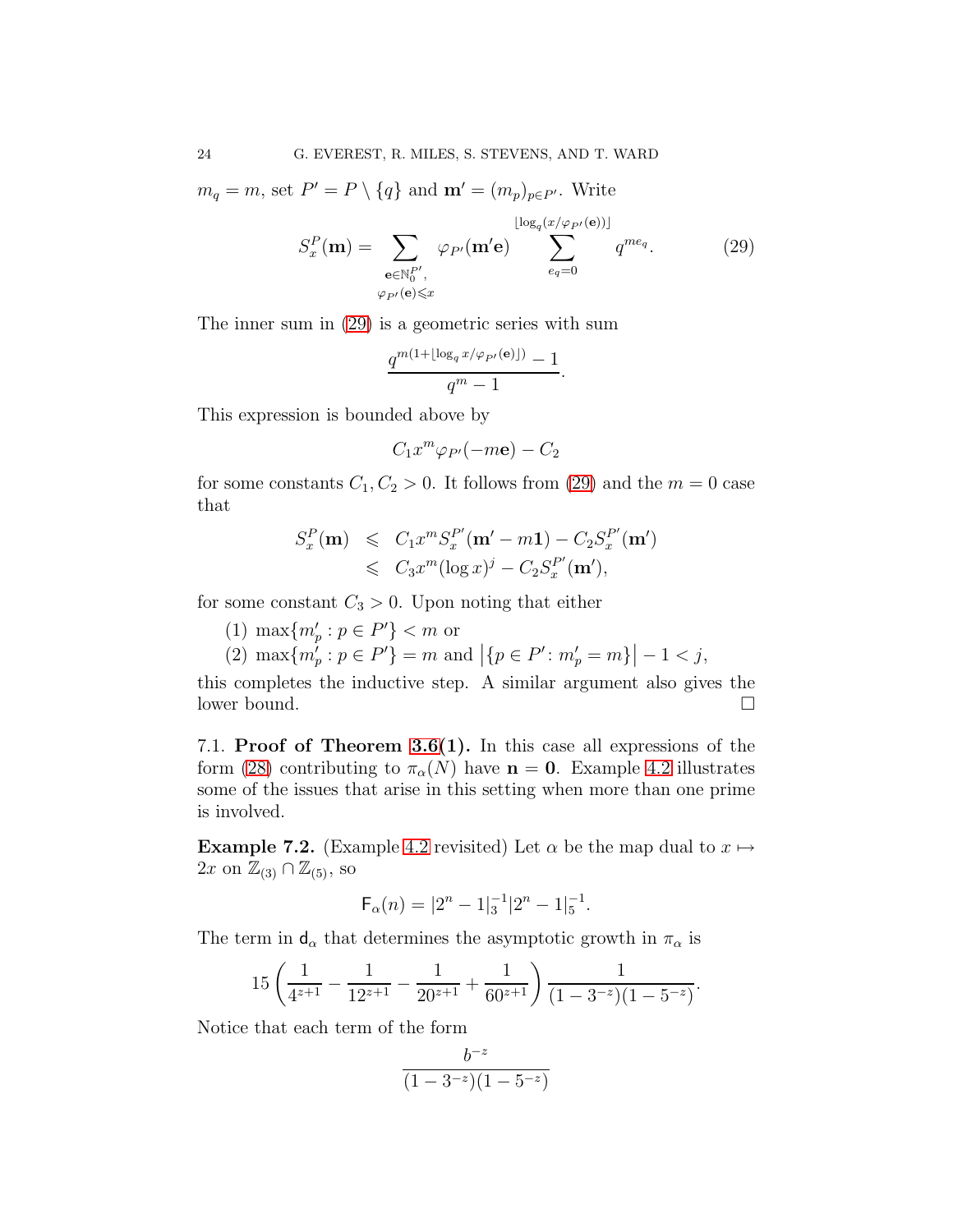with  $b > 1$  contributes

$$
S_N = \sum_{e_1=1}^{\lfloor \log_3(N/b) \rfloor} \sum_{e_2=0}^{\lfloor \log_5(N/b)^2 \rfloor} 1
$$
  
\n
$$
= \frac{\log N}{\log 5} \sum_{e_1=1}^{\frac{\log N}{\log 5} - \frac{\log 3}{\log 5} e_1 + O(1)}
$$
  
\n
$$
= \frac{\log N}{\log 5} \sum_{e_1=1}^{\lfloor \log_3(N/b) \rfloor} 1 - \frac{\log 3}{\log 5} \sum_{e_1=1}^{\lfloor \log_3(N/b) \rfloor} e_1 + O(\log N)
$$
  
\n
$$
= \frac{(\log N)^2}{\log 3 \log 5} - \frac{\log 3}{2 \log 5} [\log_3(N/b)]^2 + O(\log N)
$$
  
\n
$$
= \frac{(\log N)^2}{\log 3 \log 5} \left(1 - \frac{1}{2}\right) + O(\log N)
$$

to  $\pi_{\alpha}(N)$ . Summing over all the terms therefore gives

$$
\pi_{\alpha}(N) = \frac{15}{4} \left( 1 - \frac{1}{3} - \frac{1}{5} + \frac{1}{15} \right) \frac{(\log N)^2}{2 \log 3 \log 5} + O(\log N)
$$
  
= 
$$
\frac{(\log N)^2}{\log 3 \log 5} + O(\log N).
$$

Returning to the general case, we will use an induction argument to obtain an exact asymptotic for  $S_x^P(0)$ . The following lemma provides the essential inductive step, but is more general than we need at this stage (the full statement being needed for the proof of Theorem [3.6\(](#page-11-1)3)). The result is a little technical and requires some preparation. Suppose  $\mathbf{m} = (m_p) \in \mathbb{Z}^P$  satisfies  $m_p \leq 0$  for all  $p \in P$ . Set

<span id="page-24-0"></span>
$$
\overline{P} = \{ p \in P : m_p < 0 \}. \tag{30}
$$

Let  $\overline{P} \subseteq W \subseteq P$ ,  $\mathbf{d} \in \mathbb{N}_0^W$  and define  $\mathbf{d} = (d_p) \in \mathbb{N}_0^W$  by

<span id="page-24-2"></span>
$$
\widetilde{d_p} = \begin{cases} 0 & \text{if } p \in \overline{P}, \\ d_p & \text{if } p \notin \overline{P}. \end{cases}
$$
\n(31)

Set

<span id="page-24-1"></span>
$$
T_x^W(\mathbf{m}, \mathbf{d}, k) = (\log x)^{-k} \sum_{\substack{\mathbf{e} \in \mathbb{N}_0^W, \\ \varphi_W(\mathbf{e}) \le x}} \varphi_W(\mathbf{m}' \mathbf{e}) \mathbf{e}^{\mathbf{d}},\tag{32}
$$

where  $\mathbf{m}' = (m_p)_{p \in W}$ .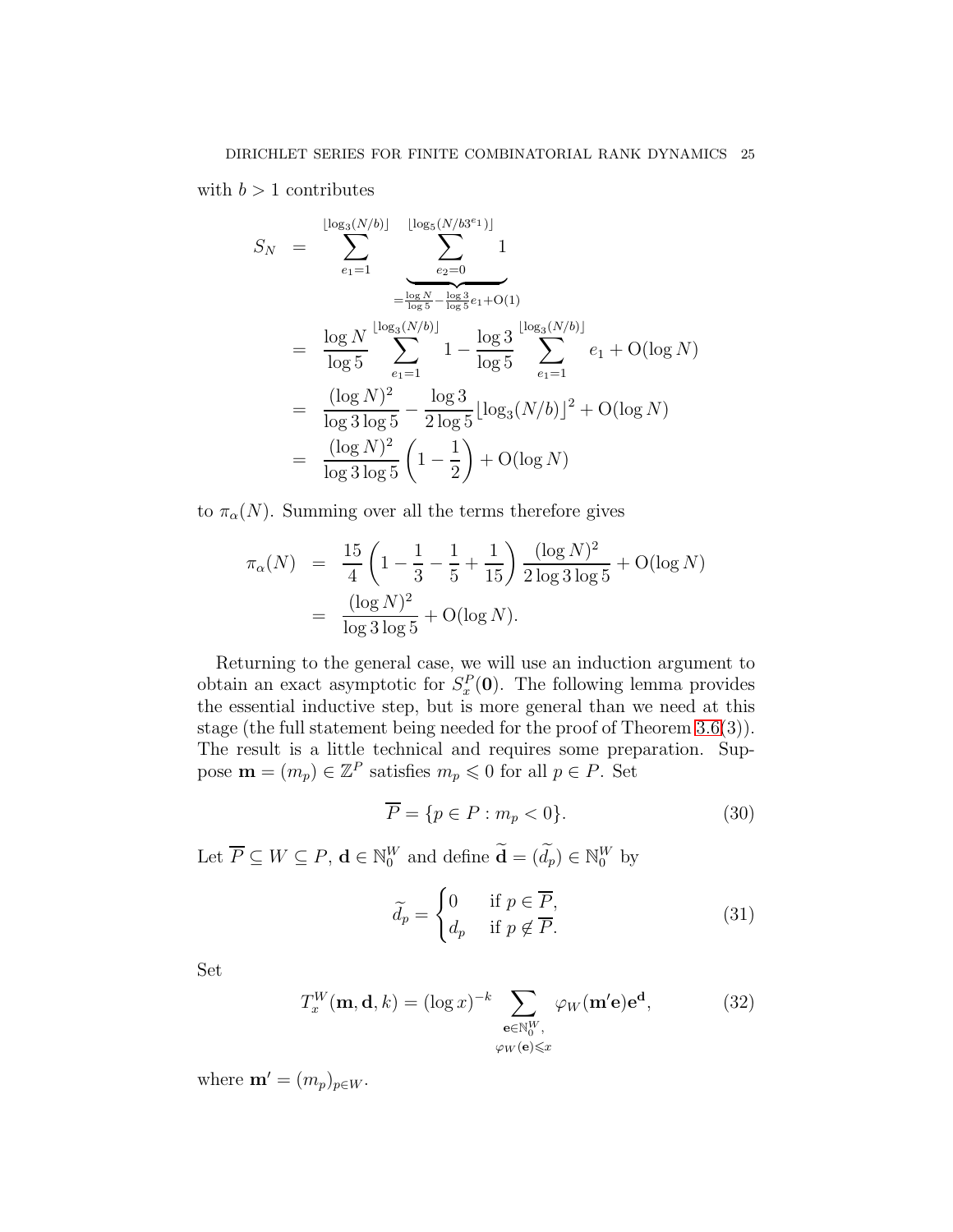Notice that

<span id="page-25-2"></span>
$$
T_x^W(\mathbf{m}, \mathbf{d}, k) \leq (\log x)^{-k} \prod_{p \in W} \sum_{e_p=0}^{\lfloor \log_p x \rfloor} p^{m_p e_p} e_p^{d_p}
$$
  

$$
\leq C(\log x)^{-k} \prod_{p \in W \setminus \overline{P}} (\log x)^{d_p+1}
$$
  

$$
= C(\log x)^{\widetilde{\mathbf{d}} \cdot \mathbf{1} + |W \setminus \overline{P}| - k}
$$
(33)

<span id="page-25-4"></span>**Lemma 7.3.** Suppose that  $W \neq \overline{P}$  and  $W' = W \setminus \{s\}$  for some  $s \in \mathbb{C}$  $W \setminus \overline{P}$ . If  $\widetilde{\mathbf{m}} = \mathbf{0}$ ,  $\mathbf{d} = \widetilde{\mathbf{d}}$ ,  $k = \mathbf{d} \cdot \mathbf{1} + |W \setminus \overline{P}|$  then there exist a finite indexing set H and set of constants  $\{c_h : h \in H\}$ , both independent  $of x, such that$ 

$$
T_x^W(\mathbf{m}, \mathbf{d}, k) = \left(\sum_{h \in H} c_h T_x^{W'}(\mathbf{m}, \mathbf{d}(h), k_h)\right) + \mathcal{O}\left(\frac{1}{\log x}\right),
$$

where for each  $h \in H$ ,  $\mathbf{d}(h) \in \mathbb{N}_0^W$  and  $k_h \in \mathbb{N}_0$  satisfy

(1)  ${\bf d}(h) = {\bf d}(h)$ , (2)  $k_h = \mathbf{d}(h) \cdot \mathbf{1} + |W' \setminus \overline{P}|.$ 

*Proof.* If  $W' = \emptyset$  the result is obvious, so assume  $W' \neq \emptyset$ . By assumption  $m_s = 0$ , so

<span id="page-25-1"></span>
$$
T_x^W(\mathbf{m}, \mathbf{d}, k) = (\log x)^{-k} \sum_{\substack{\mathbf{e} \in \mathbb{N}_0^{W'} , \\ \varphi_{W'}(\mathbf{e}) \le x}} \varphi_{W'}(\mathbf{m}' \mathbf{e}) \mathbf{e}^{\mathbf{d}'} \sum_{e_s = 0}^{\lfloor \log_s (x/\varphi_{W'}(\mathbf{e})) \rfloor} e_s^{d_s}, \quad (34)
$$

where  $\mathbf{m}' = (m_p)_{p \in W'}$  and  $\mathbf{d}' = (d_p)_{p \in W'}$ . Expanding the inner sum,

<span id="page-25-0"></span>
$$
\sum_{e_s=0}^{\lfloor \log_s(x/\varphi_{W'}(e)) \rfloor} e_s^{d_s} = C \lfloor \log_s x/\varphi_{W'}(e) \rfloor^{d_s+1} + O\left( (\log x)^{d_s} \right)
$$
  
=  $C (\log_s x/\varphi_{W'}(e))^{d_s+1} + O\left( (\log x)^{d_s} \right)$   
=  $C (\log x - e \cdot (\log p)_{p \in W'} \right)^{d_s+1} + O\left( (\log x)^{d_s} \right)$   
=  $\sum_{h \in H} c_h (\log x)^{k'_h} e^{d'(h)} + O\left( (\log x)^{d_s} \right),$  (35)

where the finite indexing set H and set of constants  ${c_h : h \in H}$  are both independent of x, and  $k_h \in \mathbb{N}_0$ ,  $\mathbf{d}'(h) \in \mathbb{N}_0^W$  satisfy

<span id="page-25-3"></span>
$$
k'_h + \mathbf{d}'(h) \cdot \mathbf{1} = d_s + 1 \tag{36}
$$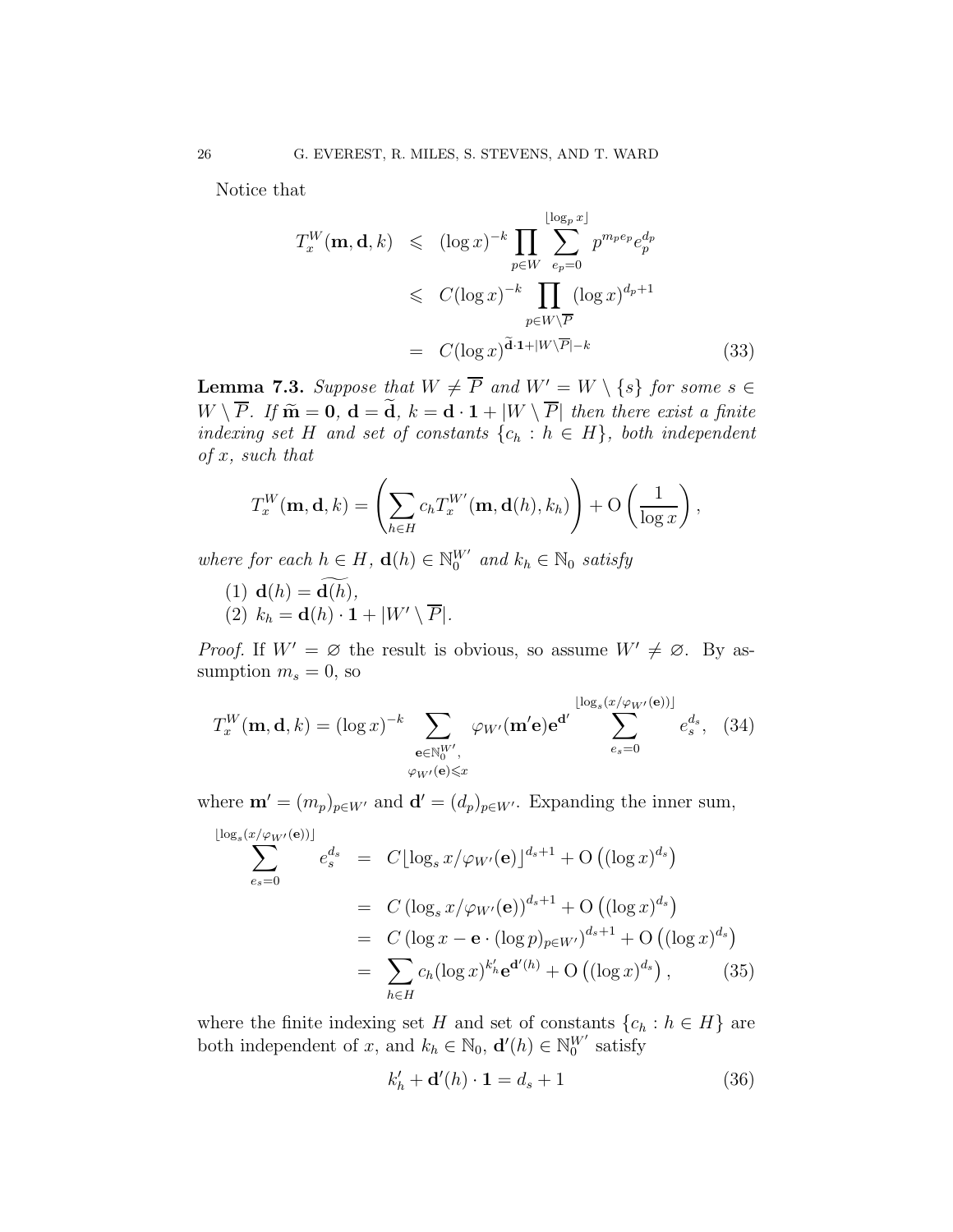Let  $k_h = k - k'_h$  and  $\mathbf{d}(h) = \mathbf{d}' + \mathbf{d}'(h)$ . Substituting [\(35\)](#page-25-0) into [\(34\)](#page-25-1) gives

<span id="page-26-0"></span>
$$
T_x^W(\mathbf{m}, \mathbf{d}, k) = \left(\sum_{h \in H'} c_h T_x^{W'}(\mathbf{m}, \mathbf{d}(h), k_h)\right) + \mathcal{O}\left(\frac{1}{\log x}\right); \qquad (37)
$$

the error term being obtained using [\(33\)](#page-25-2), since

$$
(\log x)^{d_s - k} \sum_{\substack{\mathbf{e} \in \mathbb{N}_0^{W'} , \\ \varphi_{W'}(\mathbf{e}) \leq x}} \varphi_{W'}(\mathbf{m}'\mathbf{e}) \mathbf{e}^{\mathbf{d}'} = \mathcal{O}\left((\log x)^{\widetilde{\mathbf{d}}' \cdot \mathbf{1} + |W' \setminus \overline{P}| + d_s - k}\right)
$$

$$
= \mathcal{O}\left((\log x)^{\widetilde{\mathbf{d}} \cdot \mathbf{1} + |W \setminus \overline{P}| - k - 1}\right)
$$

$$
= \mathcal{O}\left((\log x)^{k - k - 1}\right).
$$

It remains to see that conditions (1) and (2) are satisfied. To see that (2) holds, note [\(36\)](#page-25-3) implies

$$
k - k_h + (\mathbf{d}(h) - \mathbf{d}') \cdot \mathbf{1} = d_s + 1
$$
  
\n
$$
\Rightarrow k_h = \mathbf{d}(h) \cdot \mathbf{1} + k - \mathbf{d} \cdot \mathbf{1} - 1
$$
  
\n
$$
= \mathbf{d}(h) \cdot \mathbf{1} + |W' \setminus \overline{P}|,
$$

since by hypothesis  $k - \mathbf{d} \cdot \mathbf{1} = |W \setminus \overline{P}|.$ 

To satisfy condition  $(1)$ , we show that H may simply be replaced by

$$
\{h \in H : \mathbf{d}(h) = \widetilde{\mathbf{d}(h)}\},
$$

in [\(37\)](#page-26-0). To see this, note that if  $\mathbf{d}(h) \neq \widetilde{\mathbf{d}(h)}$  then  $\widetilde{\mathbf{d}(h)}\cdot 1 \leq \mathbf{d}(h)\cdot 1-1$ and so

$$
\mathbf{d}(h) \cdot \mathbf{1} + |W' \setminus \overline{P}| - k_h \leq \mathbf{d}(h) \cdot \mathbf{1} + |W' \setminus \overline{P}| - k_h - 1
$$
  

$$
\leq -1,
$$

since (2) holds. Therefore,

$$
T_x^{W'}(\mathbf{m}, \mathbf{d}(h), k_h) = \mathcal{O}\left(\frac{1}{\log x}\right)
$$

by  $(33)$ .

Let  $L = |P|$ . Since

$$
(\log x)^{-L} S_x^P(\mathbf{0}) = T_x^{W'}(\mathbf{0}, \mathbf{0}, L),
$$

applying Lemma [7.3](#page-25-4) and induction, we obtain

$$
(\log x)^{-L} S_x^P(\mathbf{0}) = C_1 + \mathcal{O}\left(\frac{1}{\log x}\right)
$$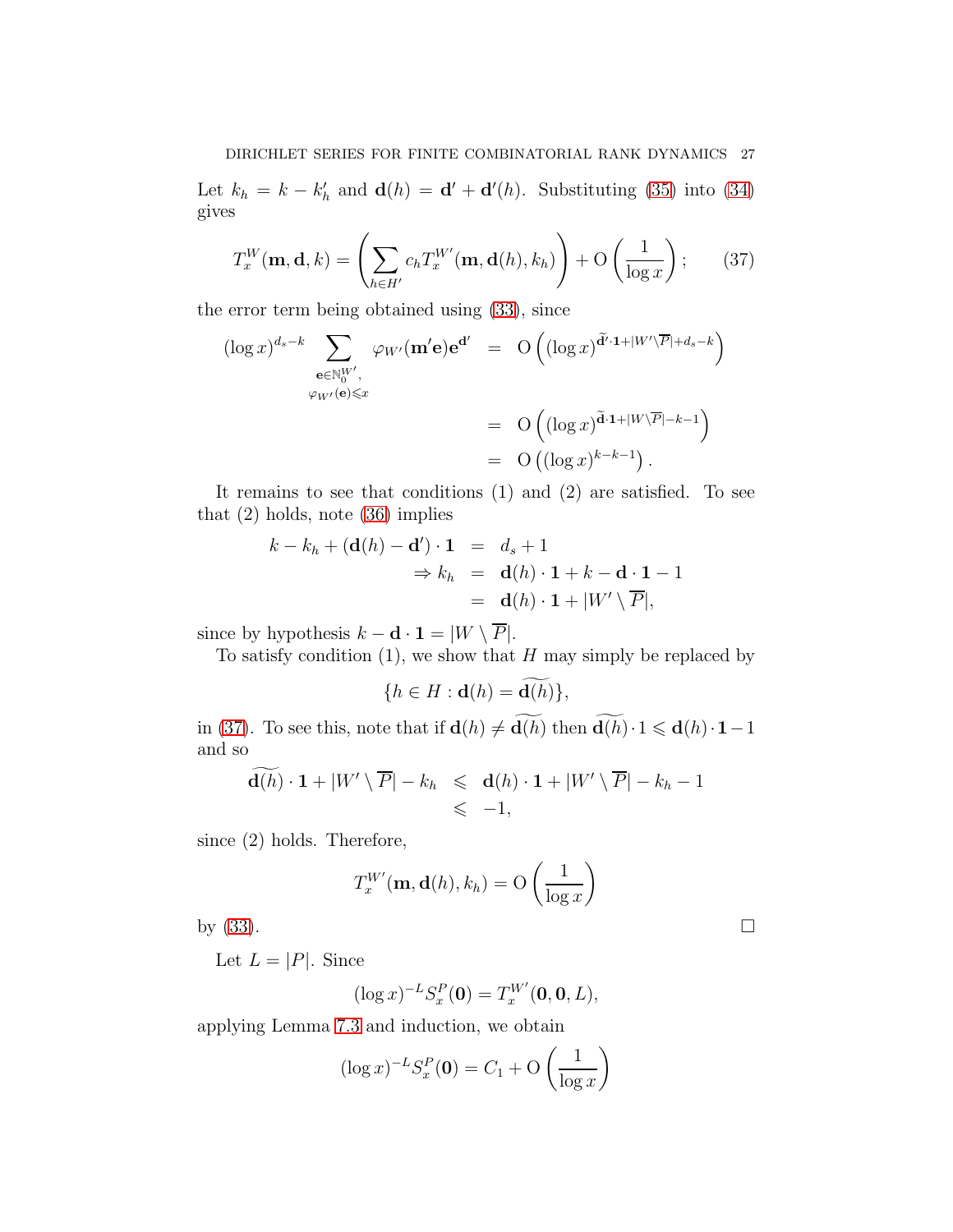for some constant  $C_1$  which is independent of x. Notice that  $C_1 > 0$ , otherwise there would be a contradiction to the lower bound provided by Lemma [7.1.](#page-22-1) Furthermore,

$$
S_{N/b_I}^P(\mathbf{0}) = C_1(\log(N/b_I))^L + O((\log(N/b_I))^{L-1})
$$
  
=  $C_1(\log N)^L + O((\log N)^{L-1})$ 

It follows that the contribution to  $\pi_{\alpha}(N)$  from [\(28\)](#page-22-0) is

$$
C_2 \left( \sum_{I \subset J} \frac{(-1)^{|I|}}{c_I} \right) (\log N)^L + \mathcal{O}((\log N)^{L-1}),
$$

where  $C_2 > 0$  and also  $\sum_{I \subset J} (-1)^{|I|}/c_I > 0$ .

Since there is at least one term of the form [\(28\)](#page-22-0) contributing to  $\pi_{\alpha}(N)$ for which  $L = K$ , this completes the proof.

7.2. Proof of Theorem [3.6\(](#page-11-1)2). Recall that in this case, for each term of the form [\(28\)](#page-22-0) contributing to  $\pi_{\alpha}(N)$ ,  $\mathbf{n} = (n_p)$  satisfies

$$
\max\{n_p : p \in P\} \leq \sigma.
$$

Moreover, since  $\sigma$  is a simple pole, any term with  $\max\{n_p : p \in P\} = \sigma$ has at most one of the corresponding  $n_p$  equal to  $\sigma$ . The upper bound now follows from Lemma [7.1.](#page-22-1)

For the lower bound we use more elementary methods. The orbits for these systems mainly accumulate at specific lengths, and summing over orbits of those lengths suffices. Recall that  $O_{\alpha}(n)$  is related to the number of periodic points by [\(4\)](#page-9-1) where  $F_{\alpha}(n)$  is given by the formula [\(8\)](#page-16-5) with  $S = T$ . By [\(23\)](#page-19-1), there is a prime  $q \in Q$  such that

<span id="page-27-0"></span>
$$
\sum_{v \in U} r_v = \sigma + 1,\tag{38}
$$

where  $U = \{v \in T : v | q\}.$ 

Using the notation from Section [5,](#page-15-0) let  $\ell = \text{lcm}\{\ell_v : v \in U\}$ . Notice that  $gcd(q, \ell) = 1$  since  $\ell_v$  divides  $q^{r_v} - 1$  for  $v \in U$ . Using basic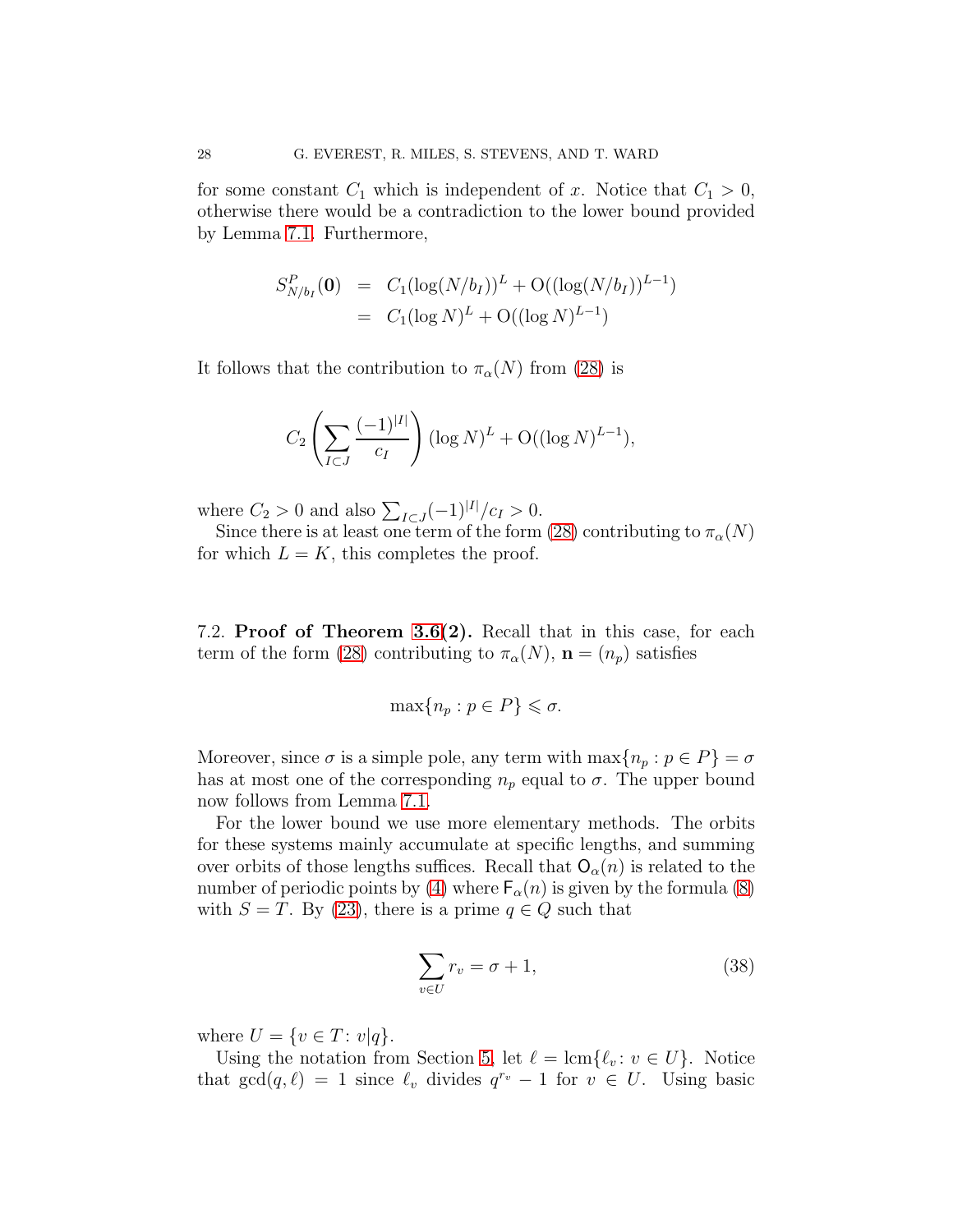properties of the the Möbius function,

$$
O_{\alpha}(\ell q^{e}) = \frac{1}{\ell q^{e}} \sum_{e'=0}^{e} \sum_{d|\ell} \mu(q^{e-e'}\ell/d) f_{T}(dq^{e'})
$$
  
= 
$$
\frac{1}{\ell q^{e}} \sum_{d|\ell} \mu(\ell/d) (f_{T}(dq^{e}) - f_{T}(dq^{e-1}))
$$
  
= 
$$
\frac{1}{\ell q^{e}} (f_{T}(\ell q^{e}) - f_{T}(\ell q^{e-1}))
$$
  
+ 
$$
\frac{1}{\ell q^{e}} \sum_{d|\ell,d<\ell} \mu(\ell/d) (f_{T}(dq^{e}) - f_{T}(dq^{e-1})).
$$

By [\(38\)](#page-27-0) and Lemma [2.6,](#page-6-1) there are constants  $D, E > 0$  such that

$$
f_T(\ell q^e) = Dq^{(\sigma+1)e}
$$
 and  $f_T(dq^e) \leq Eq^{\sigma e}$ 

for all  $d < \ell$  and large enough  $e$ . Now,

$$
\begin{array}{rcl} \mathsf{O}_{\alpha}(\ell q^{e}) & \geqslant & \frac{1}{\ell q^{e}} \left( \left( Dq^{(\sigma+1)e} - Dq^{(\sigma+1)(e-1)} \right) - 2E\ell q^{\sigma e} \right) \\ & = & \frac{D}{\ell} \left( 1 - q^{-(\sigma+1)} \right) q^{\sigma e} - 2Eq^{(\sigma-1)e}, \end{array}
$$

so there are constants  $C_1 \geq 0$  and  $C_2, C_3, C_4 > 0$  such that

$$
\pi_{\alpha}(N) \geq \left(\sum_{e=0}^{\lfloor \log_{q} N/\ell \rfloor} \mathsf{O}_{\alpha}(\ell q^{e})\right) - C_{1}
$$
\n
$$
\geq \left(\sum_{e=0}^{\lfloor \log_{q} N/\ell \rfloor} C_{2} q^{\sigma e} - C_{3} q^{(\sigma-1)e}\right) - C_{1}
$$
\n
$$
\geq C_{4} N^{\sigma},
$$

for all large N.

<span id="page-28-0"></span>7.3. Proof of Theorem [3.6\(](#page-11-1)3). We begin with an example that illuminates some of the issues that arise in this case.

**Example 7.4.** Consider  $M = \mathbb{Z}_{(3)}^2 \times \mathbb{Z}_{(5)}^2$ ,  $X = \overline{M}$  and the the endomorphism  $\alpha : X \to X$  given by  $x \mapsto 2x$ . The dynamical system  $(X, \alpha)$ has periodic point data identical to that of a product of Example 4.2 and another duplicate system. Consequently,

$$
\mathsf{F}_{\alpha}(n) = \begin{cases} 1 & \text{if } n \text{ is odd}; \\ 9 \cdot 3^{2e_1} & \text{if } n = 2 \cdot k \cdot 3^{e_1}, 2 \nmid k, 3 \nmid k; \\ 225 \cdot 3^{2e_1} \cdot 5^{2e_2} & \text{if } n = 4 \cdot k \cdot 3^{e_1} \cdot 5^{e_2}, 3 \nmid k, 5 \nmid k. \end{cases}
$$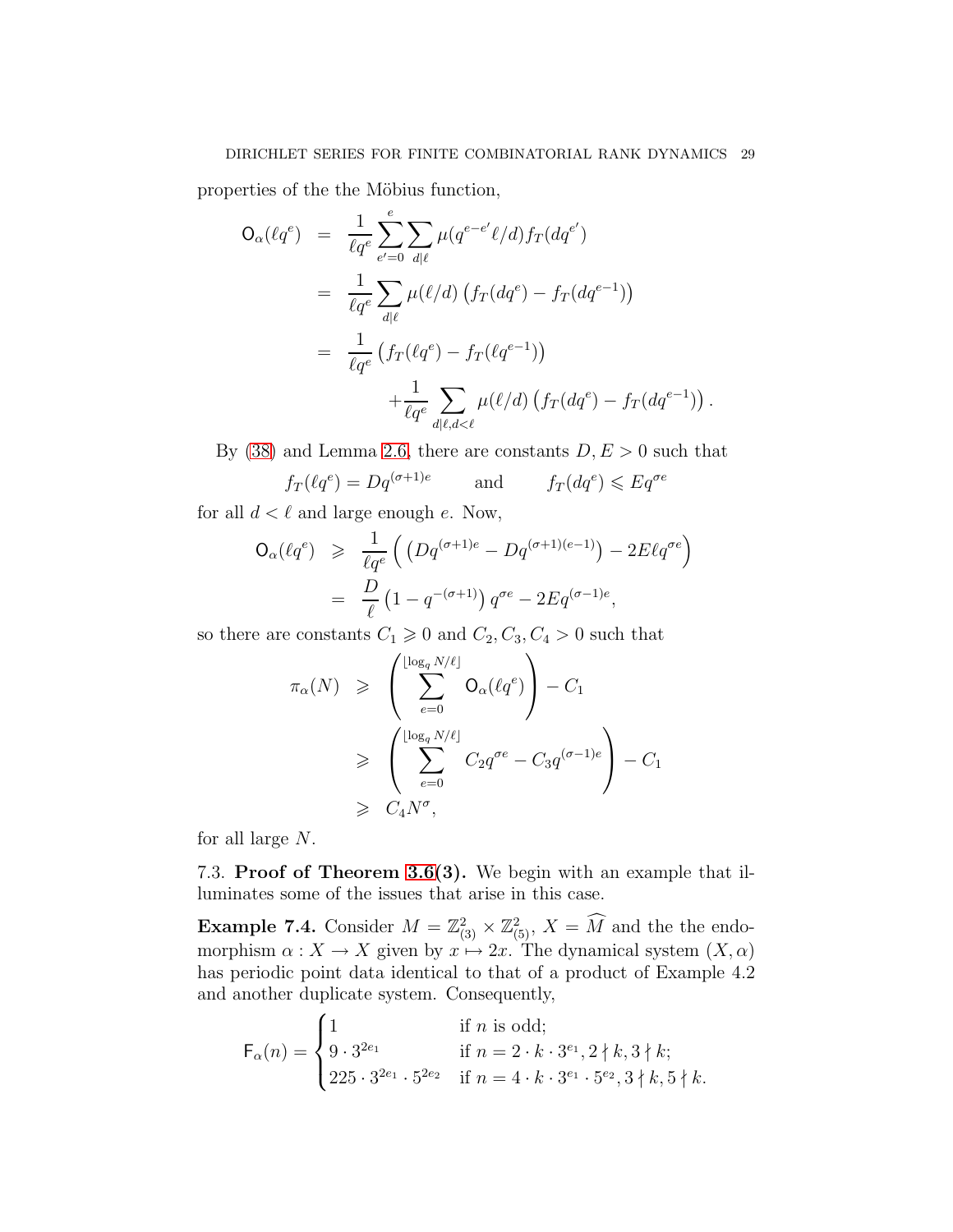Following a similar method to that used in Example [4.2,](#page-13-1) the term of  $d_{\alpha}$ dominating the growth of  $\pi_{\alpha}$  is

<span id="page-29-0"></span>
$$
\left(\frac{1}{4^{z+1}} - \frac{1}{12^{z+1}} - \frac{1}{20^{z+1}} + \frac{1}{60^{z+1}}\right) \frac{225}{(1-3^{1-z})(1-5^{1-z})}.
$$
 (39)

Hence, consider

$$
S_{N/b} = \sum_{\substack{\mathbf{e} \in \mathbb{N}_0^2, \\ 3^{e_1} 5^{e_2} \leq N/b}} 3^{e_1} 5^{e_2}.
$$

Then, writing  $\{\cdot\}$  for the fractional part,

$$
\frac{S_{N/b}}{N \log N} = \frac{1}{N \log N} \sum_{\substack{\mathbf{e} \in \mathbb{N}_0^2, \\ 3^{e_1} 5^{e_2} \leq N/b}} 3^{e_1} 5^{e_2}
$$
\n
$$
= \frac{1}{N \log N} \sum_{e_1=0}^{\lfloor \log_3(N/b) \rfloor} 3^{e_1} \sum_{e_2=0}^{\lfloor \log_5(N/3^{e_1}b) \rfloor} 5^{e_1}
$$
\n
$$
= \frac{1}{N \log N} \sum_{e_1=0}^{\lfloor \log_3 N/b \rfloor} 3^{e_1} \left( \frac{5N}{4b} 3^{-e_1} 5^{-\{\log_5(N/3^{e_1}b)\}} - \frac{1}{4} \right)
$$
\n
$$
= \frac{5}{4b \log N} \sum_{e_1=0}^{\lfloor \log_3 N/b \rfloor} 5^{-\{\log_5 N/b - e_1 \log_5 3\}} + \mathcal{O}(N^{-1}).
$$

Since the exponent in the inner sum is uniformly distributed in the unit interval, by Weyl's theorem [\[18\]](#page-35-5),

$$
\frac{1}{\log N} \sum_{e_1=0}^{\lfloor \log_3 N/b \rfloor} 5^{-\{\log_5 N/b - e_1 \log_5 3\}} \longrightarrow \frac{1}{\log 3} \int_0^1 5^{-y} dy
$$

$$
= \frac{4}{5 \log 3 \log 5}.
$$

Therefore,

$$
\frac{S_{N/b}}{N\log N} \to \frac{1}{b\log 3\log 5}.
$$

From the above and [\(39\)](#page-29-0), it follows that

$$
\frac{\pi_{\alpha}(N)}{N \log N} \sim \frac{225}{N \log N} \left( \frac{S_{N/4}}{4} - \frac{S_{N/12}}{12} - \frac{S_{N/20}}{20} + \frac{S_{N/60}}{60} \right)
$$

$$
\sim \frac{225}{\log 3 \log 5} \left( \frac{1}{4^2} - \frac{1}{12^2} - \frac{1}{20^2} + \frac{1}{60^2} \right)
$$

$$
= \frac{12}{\log 3 \log 5}.
$$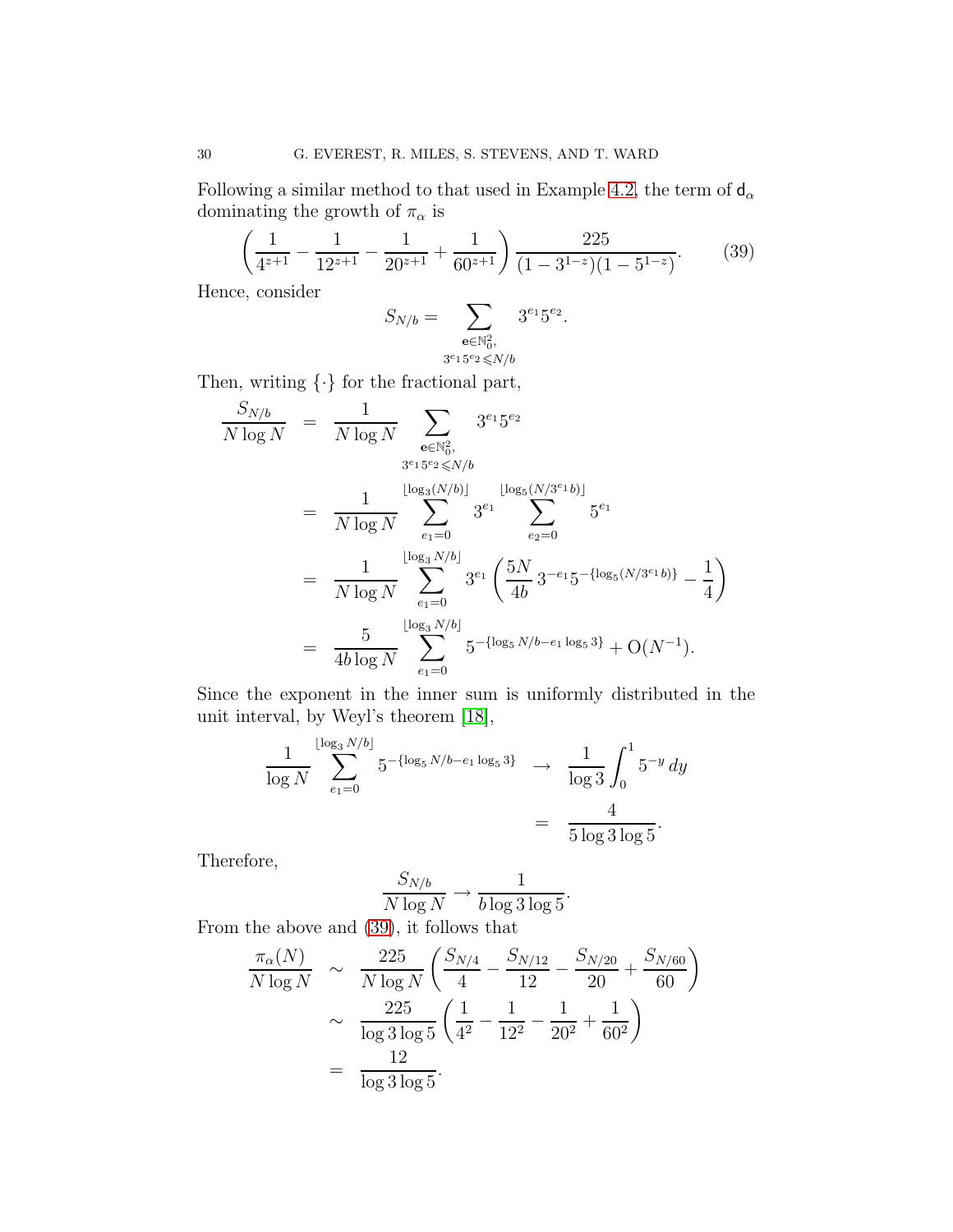In the general case, the proof uses similar ideas, with the main steps being equidistribution and an inclusion-exclusion argument. As in the previous section, for each term of the form [\(28\)](#page-22-0) contributing to  $\pi_{\alpha}(N)$ ,  $\mathbf{n} = (n_p)$  satisfies

$$
\max\{n_p : p \in P\} \leqslant \sigma,
$$

and if  $\max\{n_p : p \in P\} = \sigma$  then

$$
|\{p \in P : n_p = \sigma\}| \leq K.
$$

Furthermore, there is at least one term with

<span id="page-30-0"></span>
$$
\max\{n_p : p \in P\} = \sigma \text{ and } |\{p \in P : n_p = \sigma\}| = K \tag{40}
$$

In light of the upper bound provided by Lemma [7.1,](#page-22-1) terms of this form give the dominant contribution to  $\pi_{\alpha}(N)$ . Thus, to obtain the required asymptotic it suffices to prove that

<span id="page-30-1"></span>
$$
\frac{1}{N^{\sigma}(\log N)^{K-1}} \sum_{I \subset J} \frac{(-1)^{|I|}}{c_I} S_{N/b_I}^P(\mathbf{n}) \tag{41}
$$

convergences to a positive constant when n satisfies [\(40\)](#page-30-0).

Choose a prime  $q \in P$  with  $n_q = \sigma$  and set  $P' = P \setminus \{q\}$ . Write

$$
a_N = \frac{1}{N^{\sigma}(\log N)^{K-1}} S_{N/b}^P(\mathbf{n}).
$$

Then

$$
a_N = \frac{1}{N^{\sigma}(\log N)^{K-1}} \sum_{\varphi_{P'}(\mathbf{e}) \le N/b} \varphi_{P'}(\mathbf{n'}\mathbf{e}) \sum_{e_q=0}^{\lfloor \log_q(N/b\varphi_{P'}(\mathbf{e})) \rfloor} q^{\sigma e_q}
$$

where  $\mathbf{n}' = (n_p)_{p \in P'}$ . Treating the inner sum as a geometric progression as usual, we see that  $a_N$  is equal to

$$
\frac{C_1}{b^{\sigma}(\log N)^{K-1}}\left(\sum_{\varphi_{P'}(\mathbf{e})\leq N/b}\varphi_{P'}(\mathbf{n'}\mathbf{e})\varphi_{P'}(\sigma\mathbf{e})^{-1}q^{-\sigma\{\log_q(N/b\varphi_{P'}(\mathbf{e}))\}}\right)+\Delta_N
$$

where  $C_1 = 1/(1 - q^{-\sigma})$  and

$$
\Delta_N = \mathcal{O}\left(\frac{1}{N^{\sigma}(\log N)^{K-1}} S_{N/b}^{P'}(\mathbf{n}')\right) = \mathcal{O}\left(\frac{1}{\log N}\right)
$$

by Lemma [7.1.](#page-22-1)

Now let  $r \in P'$  be a prime with  $m_r = \sigma$  (such a prime exists by hypothesis) and set  $W = P \setminus \{q, r\}$ . Then  $a_N$  is, up to  $O(1/\log N)$ ,

$$
\frac{C_1}{b^{\sigma}(\log N)^{K-1}} \sum_{\varphi_W(\mathbf{e}) \le N/b} \varphi_W(\mathbf{me}) \sum_{e_r=0}^{\lfloor \log_r(N/b\varphi_W(\mathbf{e})) \rfloor} q^{-\sigma \{\log_q(N/b\varphi_W(\mathbf{e})r^{e_r})\}}
$$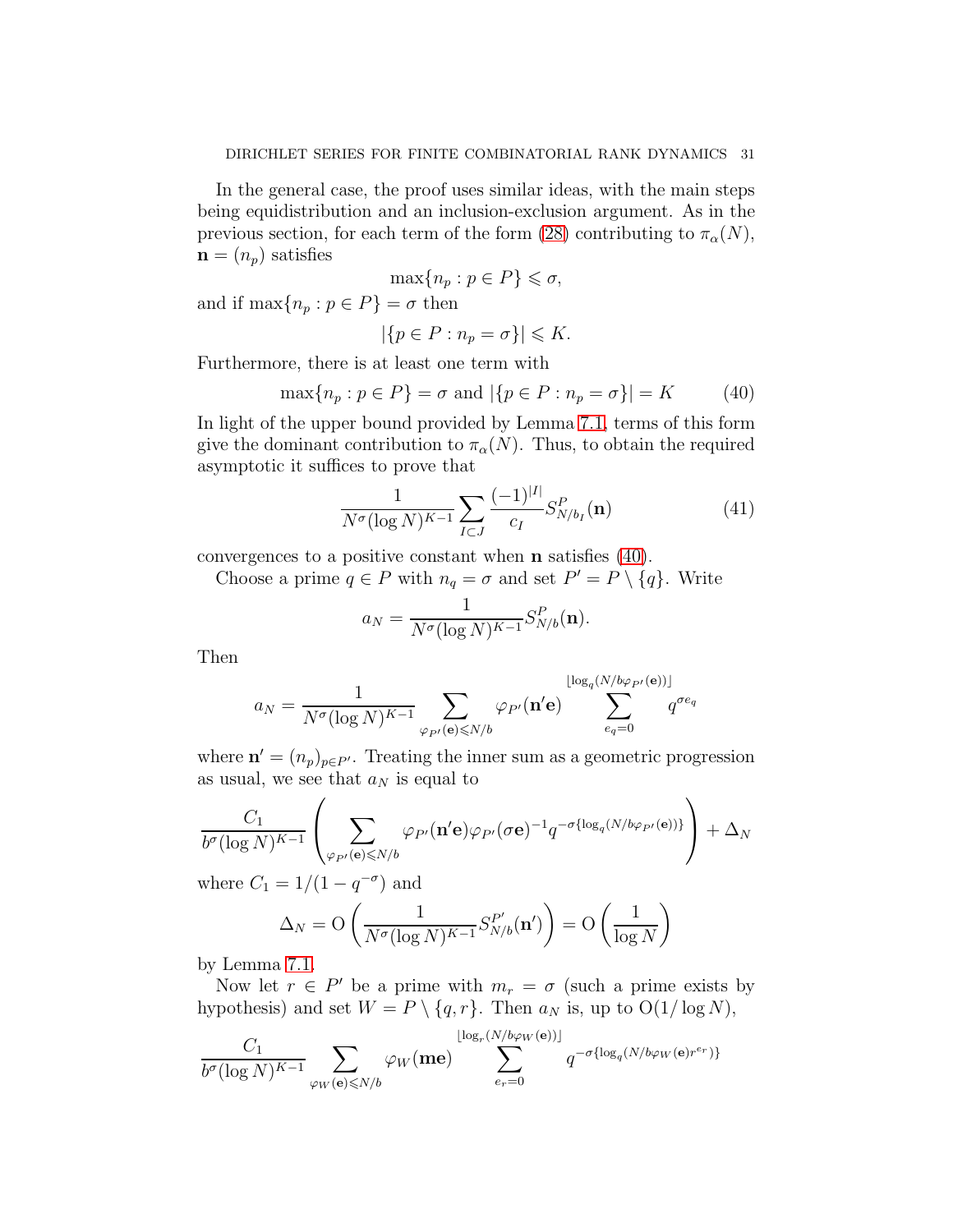where  $\mathbf{m} = (m_p) \in \mathbb{Z}^W$  is given by

$$
m_p = \begin{cases} n_p - \sigma & \text{if } n_p < \sigma, \\ 0 & \text{if } n_p = \sigma. \end{cases}
$$

For  $\varphi_W(\mathbf{e}) \leqslant x$ , set

$$
\mathcal{I}_x(\mathbf{e}) = \frac{1}{\log_r(x/\varphi_W(\mathbf{e}))} \sum_{e_r=0}^{\lfloor \log_r(x/\varphi_W(\mathbf{e})) \rfloor} q^{-\sigma \{\log_q(x/\varphi_W(\mathbf{e})r^{e_r})\}}
$$

and

$$
\mathcal{J}_x(\mathbf{e}) = \varphi_W(\mathbf{me}) \log(x/\varphi_W(\mathbf{e})).
$$

Then, again up to  $O(1/\log N)$ ,  $a_N$  is

$$
\frac{C_2}{b^{\sigma}(\log N)^{K-1}}\sum_{\varphi_W(\mathbf{e})\leq N/b}\mathcal{J}_{N/b}(\mathbf{e})\mathcal{I}_{N/b}(\mathbf{e}),
$$

where  $C_2 = C_1 / \log r$ . Since  $r \neq q$  the circle rotation by  $\log_q r$  is uniquely ergodic, so there is uniform convergence for continuous functions in the ergodic theorem (see Oxtoby [\[10,](#page-34-12) §5] for example). Hence, given  $\varepsilon > 0$  there is an M such that whenever  $N/b\varphi_W(\mathbf{e}) \geq M$ ,

$$
\mathcal{I}_{N/b}(\mathbf{e}) = \int_0^1 q^{-\sigma y} dy + \delta_{N/b}(\mathbf{e}),
$$

where  $|\delta_{N/b}(e)| < \varepsilon$ . For  $N/b\varphi_W(e) < M$  (that is in the range  $N/bM <$  $\varphi_W(\mathbf{e}) \leq N/b$  there exists a uniform constant D for which

$$
\mathcal{I}_{N/b}(\mathbf{e}) = \int_0^1 q^{-\sigma y} \, dy + \beta_{N/b}(\mathbf{e})
$$

where  $|\beta_{N/b}(\mathbf{e})| < D$ . Let

$$
b_N = \sum_{\varphi_W(\mathbf{e}) \leq N/b} \mathcal{J}_{N/b}(\mathbf{e}),
$$
  
\n
$$
c_N = \sum_{\varphi_W(\mathbf{e}) \leq N/bM} \mathcal{J}_{N/b}(\mathbf{e}) \delta_{N/b}(\mathbf{e}), \text{ and}
$$
  
\n
$$
d_N = \sum_{N/bM < \varphi_W(\mathbf{e}) \leq N/b} \mathcal{J}_{N/b}(\mathbf{e}) \beta_{N/b}(\mathbf{e}).
$$

Then

$$
a_N = \frac{1}{b^{\sigma}} (\log N)^{1-K} (C_3 b_N + C_2 c_N + C_2 d_N) + O\left(\frac{1}{\log N}\right),\,
$$

<span id="page-31-0"></span>where  $C_3 > 0$  is independent of b.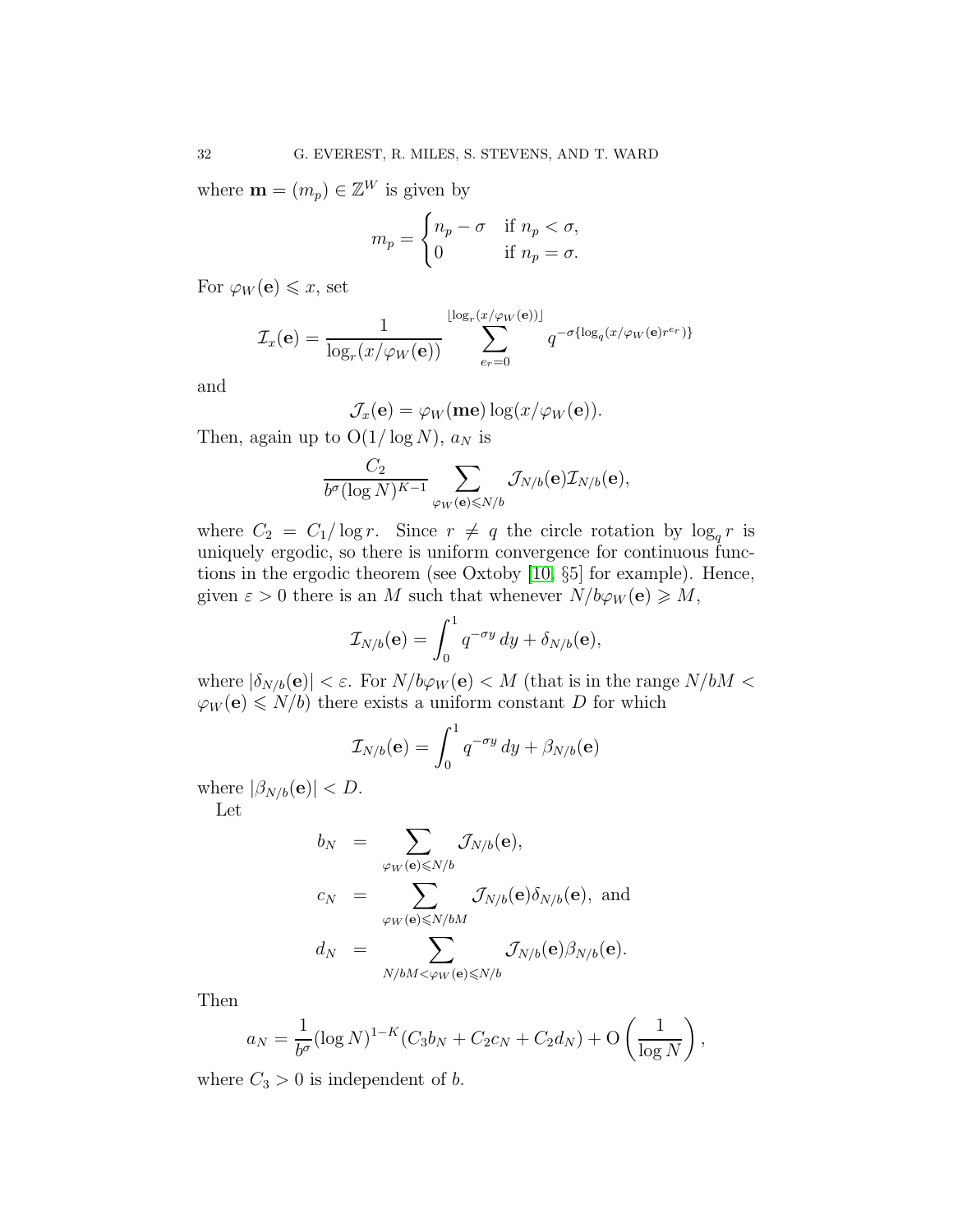Lemma 7.5. We have the following estimates:

- (1)  $(\log N)^{1-K}$ b<sub>N</sub> converges to a constant  $C_4 \geq 0$  that is independent of b;
- $(2)$   $(\log N)^{1-K}|c_N| \leq C_5 \varepsilon$ ; and
- (3)  $(\log N)^{1-K}d_N$  converges to zero as  $N \to \infty$ .

Assuming Lemma [7.5](#page-31-0) for now and setting  $C_6 = C_3 C_4$ , we deduce that

<span id="page-32-0"></span>
$$
a_N \longrightarrow \frac{C_6}{b^{\sigma}} \text{ as } N \to \infty \tag{42}
$$

This can be used to show that [\(41\)](#page-30-1) converges to a positive constant, therefore completing the proof. To see this, first note that if  $C_6 = 0$ then [\(42\)](#page-32-0) contradicts the lower bound provided by Lemma [7.1,](#page-22-1) therefore  $C_6 > 0$ . Furthermore, [\(41\)](#page-30-1) converges to

$$
C_6 \sum_{I \subset J} \frac{(-1)^{|I|}}{c_I b_I^{\sigma}} = C_6 \sum_{I \subset J} \frac{(-1)^{|I|}}{c_I (B c_I)^{\sigma}}
$$
  
= 
$$
\frac{C_6}{B^{\sigma}} \sum_{I \subset J'} \frac{(-1)^{|I|}}{\operatorname{lcm}\{i : i \in I\}}
$$
  
> 0,

where  $J' = \{i^{\sigma+1} : i \in J\}.$ 

Finally we turn to the postponed proof of the lemma.

Proof of Lemma [7.5.](#page-31-0) To prove (1), first note we may write

$$
(\log N)^{1-K} b_N = \frac{1}{(\log(N/b) + \log b)^{K-1}} b_N
$$
  
=  $(1 + \Delta_N)^{-1} (\log(N/b))^{1-K} b_N$ 

where  $\Delta_N = O((\log N)^{-1})$ . Therefore, it suffices to prove

$$
(\log(N/b))^{1-K}b_N \to C_4.
$$

Write  $x = N/b$  and consider

$$
(\log(N/b))^{1-K}b_N = (\log x)^{1-K} \sum_{\varphi_W(\mathbf{e}) \leqslant x} \mathcal{J}_x(\mathbf{e})
$$
  

$$
= (\log x)^{1-K} \sum_{\varphi_W(\mathbf{e}) \leqslant x} \varphi_W(\mathbf{me}) \log(x/\varphi_W(\mathbf{e}))
$$
  

$$
= (\log x)^{1-K} \sum_{\varphi_W(\mathbf{e}) \leqslant x} \varphi_W(\mathbf{me}) (\log x - \mathbf{e} \cdot (\log p)_{p \in W}).
$$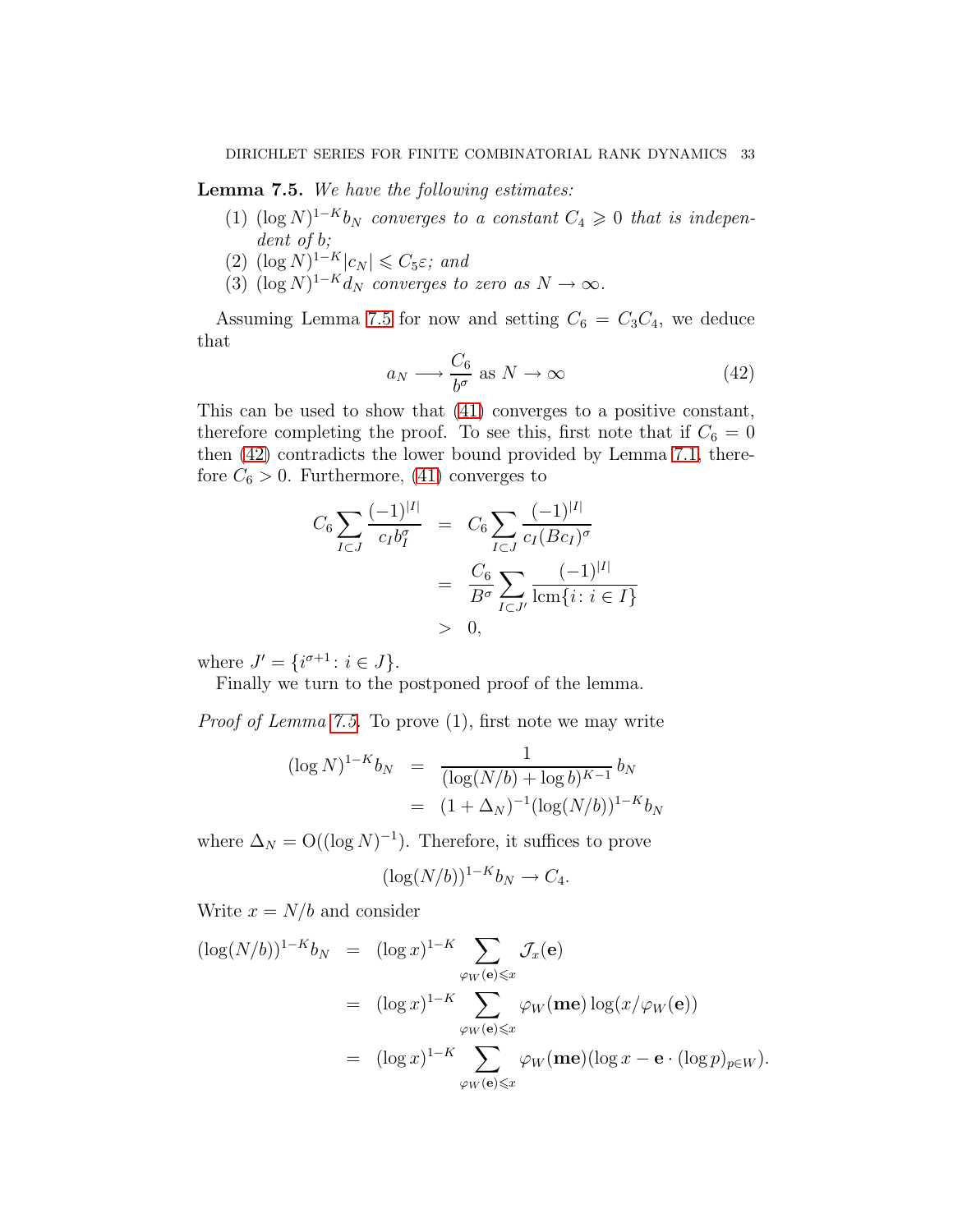Therefore,  $(\log(N/b))^{1-K}b_N$  may be written as a sum of  $|W| + 1$  expressions of the form

$$
(\log x)^{-k} \sum_{\varphi_W(\mathbf{e}) \leq x} \varphi_W(\mathbf{me}) \mathbf{e}^{\mathbf{d}},
$$

where  $\mathbf{d} \in \mathbb{N}_0^W$  satisfies

<span id="page-33-0"></span>
$$
k - \mathbf{d} \cdot \mathbf{1} = K - 2 = |W \setminus \overline{P}|,\tag{43}
$$

with  $\overline{P}$  defined by [\(30\)](#page-24-0).

So, we must consider an expression of the form  $T_{x}^{W}(\mathbf{m}, \mathbf{d}, k)$ , defined by [\(32\)](#page-24-1). Let  $\tilde{d}$  be defined by [\(31\)](#page-24-2). If  $d \neq \tilde{d}$  then  $\tilde{d} \cdot 1 < d \cdot 1$ . Hence by [\(33\)](#page-25-2) and [\(43\)](#page-33-0),

$$
T_x^W(\mathbf{m}, \mathbf{d}, k) = \mathcal{O}\left(\frac{1}{\log x}\right).
$$

Thus, we need only consider those terms  $T_x^W(\mathbf{m}, \mathbf{d}, k)$  with  $\mathbf{d} = \mathbf{d}$ . If  $P = \emptyset$ , then proceeding as in Section [7.1,](#page-23-1) an induction using Lemma [7.3](#page-25-4) shows that

$$
T_x^W(\mathbf{m}, \mathbf{d}, k) = C_7 + \mathcal{O}\left(\frac{1}{\log x}\right),\,
$$

where  $C_7$  is a constant independent of x. If  $P \neq \emptyset$  then again by induction using Lemma [7.3,](#page-25-4) up to an error of  $O(1/\log x)$ ,  $T_x^W(\mathbf{m}, \mathbf{d}, k)$ may be written as a linear combination of expressions of the form

$$
T_x^{\overline{P}}(\mathbf{m}, \mathbf{0}, 0) = \sum_{\varphi_{\overline{P}}(\mathbf{e}) \leqslant x} \varphi_{\overline{P}}(\mathbf{m}' \mathbf{e})
$$

where  $\mathbf{m}' = (m_p)_{p \in \overline{P}}$ . Moreover,

$$
\prod_{p\in\overline{P}}\sum_{p=0}^{\lfloor |\overline{P}|^{-1}\log_p x\rfloor}p^{m_p e_p}\leqslant T_x^{\overline{P}}(\mathbf{m},\mathbf{0},0)\leqslant \prod_{p\in\overline{P}}\sum_{p=0}^{\lfloor \log_p x\rfloor}p^{m_p e_p},
$$

so

$$
T_x^{\overline{P}}(\mathbf{m},\mathbf{0},0) \longrightarrow \prod_{p \in \overline{P}} \frac{1}{1-p^{m_p}}.
$$

as  $x \to \infty$ .

Thus,  $(\log(N/b))^{1-K}b_N$  converges to a constant  $C_4$  independent of b which is non-negative, as each term of the sequence is non-negative.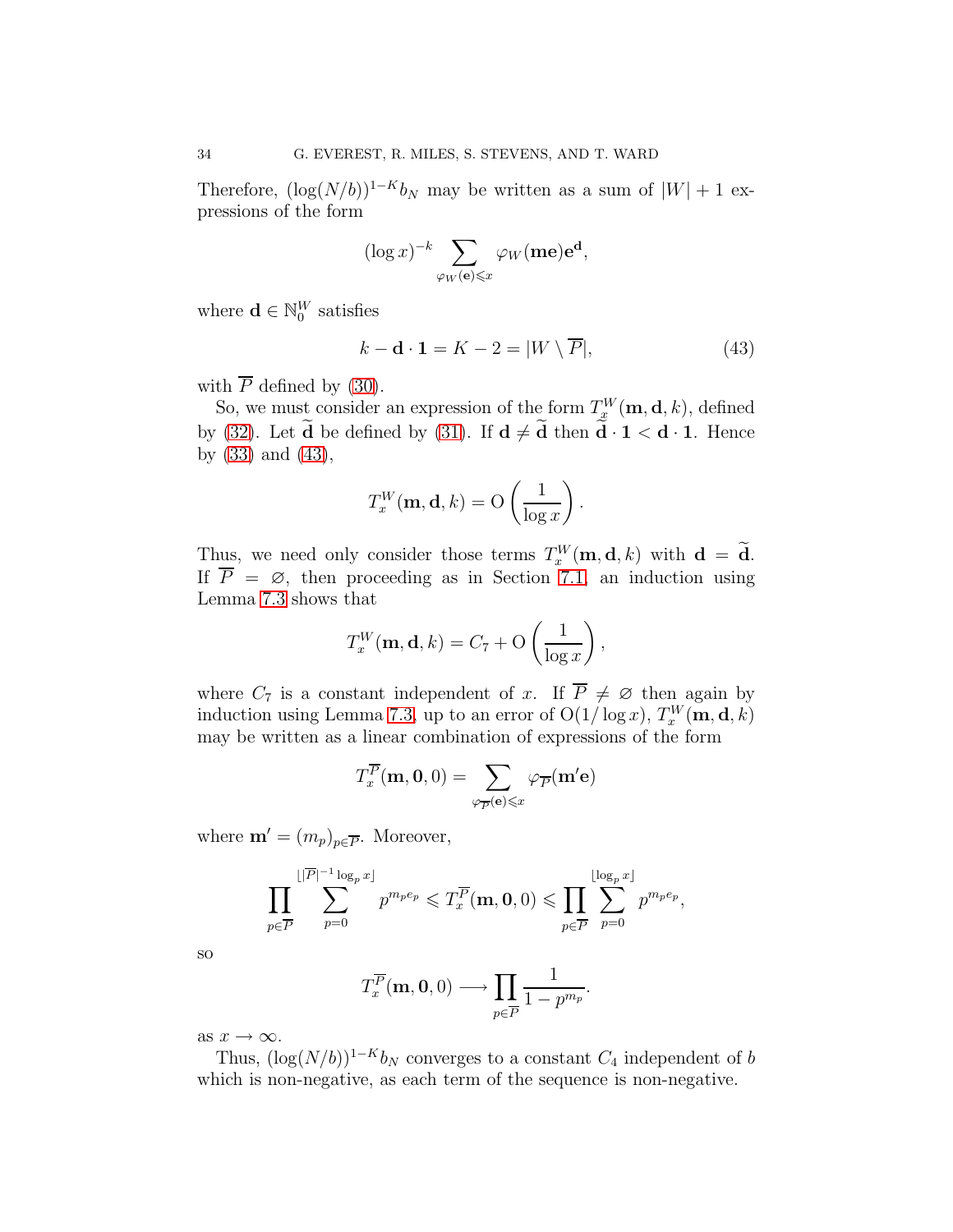#### DIRICHLET SERIES FOR FINITE COMBINATORIAL RANK DYNAMICS 35

To prove (2), simply note that  $|c_N| \leq b_N \varepsilon$ . To prove (3), first notice

$$
|d_N| \le D(\log N)^{1-K} \sum_{N/bM < \varphi_W(\mathbf{e}) \le N/b} \mathcal{J}_{N/b}(\mathbf{e})
$$
  
=  $D(\log N)^{1-K} \left(b_N - \sum_{\varphi_W(\mathbf{e}) \le N/bM} \mathcal{J}_{N/b}(\mathbf{e})\right).$ 

But

$$
\mathcal{J}_{N/b}(\mathbf{e}) = \mathcal{J}_{N/bM}(\mathbf{e}) + (\log M)\varphi_W(\mathbf{me}),
$$

so

$$
|d_N| \le D(\log N)^{1-K}(b_N - b_{N/M}) - D(\log M)(\log N)^{1-K} S_{N/bM}^W(\mathbf{m})
$$
  
= 
$$
\frac{D}{(\log N)^{1-K}}(b_N - b_{N/M}) + O\left(\frac{1}{\log N}\right),
$$

by Lemma [7.1.](#page-22-1) Since  $(\log N)^{1-K} b_N$  and  $(\log N)^{1-K} b_{N/M}$  both converge to  $C_4$ , (3) follows.

#### **REFERENCES**

- <span id="page-34-5"></span><span id="page-34-0"></span>[1] S. Agmon. Complex variable Tauberians. Trans. Amer. Math. Soc., 74:444– 481, 1953.
- <span id="page-34-4"></span>[2] V. Chothi, G. Everest, and T. Ward. S-integer dynamical systems: periodic points. J. Reine Angew. Math., 489:99–132, 1997.
- <span id="page-34-3"></span>[3] G. Everest, R. Miles, S. Stevens, and T. Ward. Orbit-counting in nonhyperbolic dynamical systems. J. Reine Angew. Math., 2007. To appear.
- <span id="page-34-11"></span>[4] G. Everest, V. Stangoe, and T. Ward. Orbit counting with an isometric direction. In Algebraic and topological dynamics, volume 385 of Contemp. Math., pages 293–302. Amer. Math. Soc., Providence, RI, 2005.
- <span id="page-34-9"></span>[5] M. J. Feigenbaum. Scaling function dynamics. In Chaos, order, and patterns (Lake Como, 1990), volume 280 of NATO Adv. Sci. Inst. Ser. B Phys., pages 1–23. Plenum, New York, 1991. Lecture notes prepared by Zoltan Kovács.
- <span id="page-34-6"></span>[6] G. H. Hardy and M. Riesz. The general theory of Dirichlet's series. Cambridge Tracts in Mathematics and Mathematical Physics, No. 18. Stechert-Hafner, Inc., New York, 1964.
- <span id="page-34-10"></span>[7] E. Hlawka. Discrepancy and uniform distribution of sequences. Compositio Math., 16:83–91 (1964), 1964.
- <span id="page-34-7"></span>[8] R. Miles. Periodic points of endomorphisms on solenoids and related groups. Preprint, 2006.
- <span id="page-34-8"></span>[9] R. Miles. Zeta functions for elements of entropy rank one actions. Ergodic Theory Dynam. Systems, 27:567–582, 2007.
- <span id="page-34-12"></span><span id="page-34-1"></span>[10] J. C. Oxtoby. Ergodic sets. Bull. Amer. Math. Soc., 58:116–136, 1952.
- [11] W. Parry. An analogue of the prime number theorem for closed orbits of shifts of finite type and their suspensions. Israel J. Math., 45(1):41–52, 1983.
- <span id="page-34-2"></span>[12] W. Parry and M. Pollicott. An analogue of the prime number theorem for closed orbits of Axiom A flows. Ann. of Math. (2), 118(3):573–591, 1983.